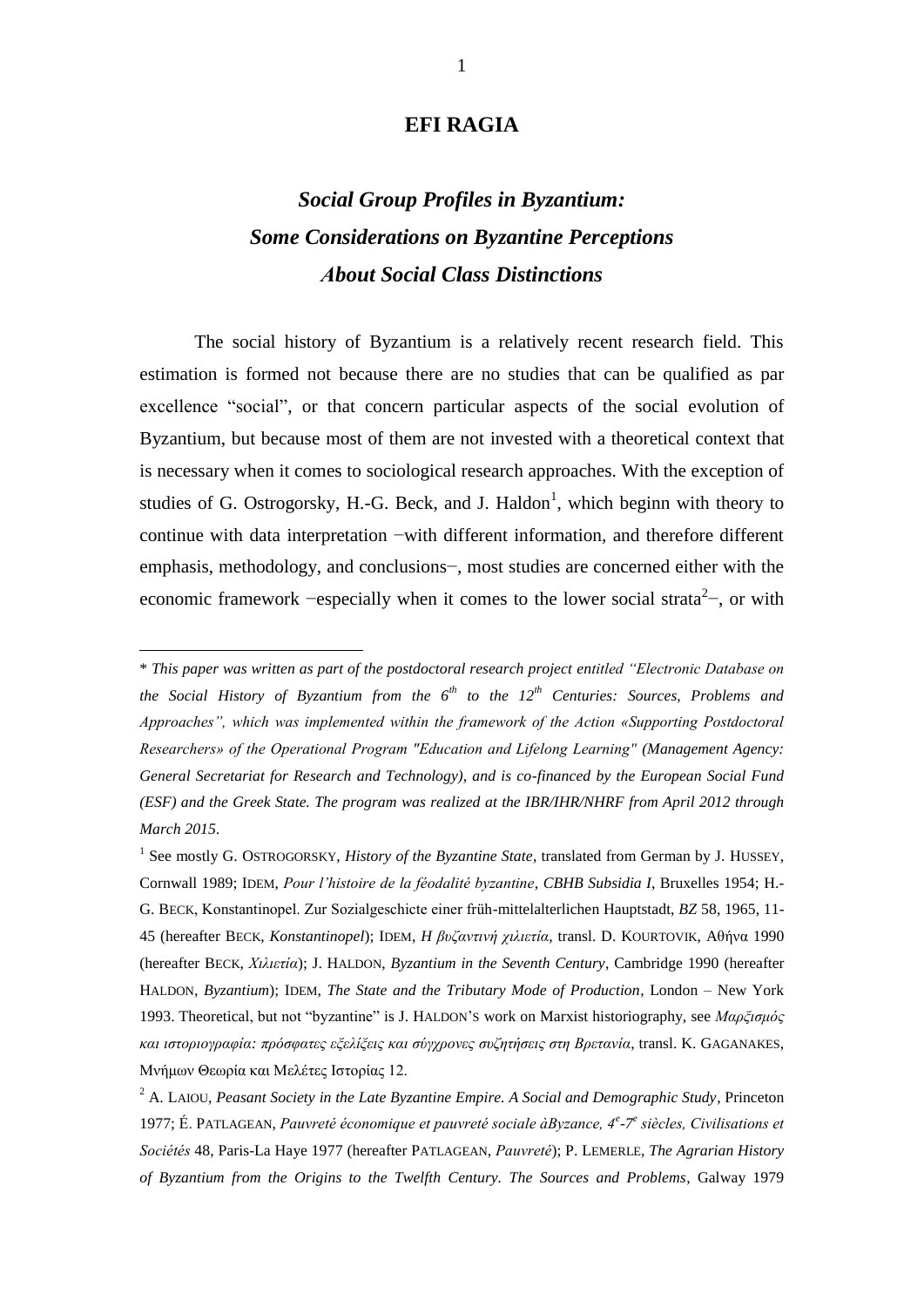pressure groups, political parties and alliances at the upper echelons of society<sup>3</sup>. This schematic classification of the bibliography obviously cannot be exhaustive, with reference to methodologies and analyses, of the number of studies that have been published for the byzantine society, and apologies are due for all those works that are not mentioned here<sup>4</sup>. It is, nevertheless, suitable to point out that for many of them, the influence of the views of G. Ostrogorsky and A. Kazhdan regarding methodology and research approach, has been huge<sup>5</sup>; as a result, there are today many studies on the upper and lower social strata, their composition and economic power, or its absence.

This paper will not follow the usual research path. Its subject is the investigation of social profiles, as they surface in the byzantine sources and puzzle us when it comes to their interpretation and significance for the evolution of byzantine society. Profiles compose the contour of social "position" of people or groups. In Byzantium profiles are either recognized and accepted or, on the other hand, are used to relegate people and groups to a different social, political, or even economic level,

<u>.</u>

<sup>4</sup> A short report is found in the introduction of J. HALDON, (ed.), *The Social History of Byzantium*, Chichester 2009, 2-4 (hereafter *Social history*). Special reference should be made to P. Yannopoulos, *La société profane dans l'empire byzantine des VIIe, VIIIe et IXe siècles*, Recueil de Travaux d'Histoire et de Philologie 6e s., Fasc. 6, Louvain 1975 (hereafter YANNOPOULOS, *Société profane*), who chose the basic distinction between freeborn and slaves, valid also in Byzantium, as his main research methodology.

<sup>5</sup> A. KAZHDAN - S. RONCHEY, *L'aristocrazia bizantina dal principio dell'XI alla fine del XII secolo*, Palermo 1997 (hereafter KAZHDAN-RONCHEY, *Aristocrazia)*; G. OSTROGORSKY, Observations on the Aristocracy in Byzantium, *DOP* 25, 1971, 3-32 (hereafter OSTROGORSKY, *Aristocracy*); also see the studies of Ostrogorsky cited in note 1.

<sup>(</sup>hereafter LEMERLE, *Agrarian history*); M. Kaplan, *Les hommes et la terre à Byzance du VΙe au XΙe siècle. Propriété et exploitation du sol*, Byzantina Sorbonensia 10, Paris 1992 (hereafter KAPLAN, *Les hommes et la terre*).

<sup>3</sup> J.-Cl. CHEYNET, *Pouvoir et contestations à Byzance (963-1210)*, *Byzantina Sorbonensia 9*, Paris 1990 ((hereafter CHEYNET, *Pouvoir*); V. VLYSSIDOU, *Αριστοκρατικές οικογένειες και εξουσία (9ος -10ος αι.). Έρευνες πάνω στα διαδοχικά στάδια αντιμετώπισης της αρμενο-παφλαγονικής και της καππαδοκικής αριστοκρατίας*, Θεσσαλονίκη 2001 (hereafter VLYSSIDOU, *Αριστοκρατικές οικογένειες*); T. LOUNGHIS, Η κοινωνική ε*ξέλιξη στη διάρκεια των λεγόμενων «σκοτεινών αιώνων» (602-867)*, Αθήνα 2013<sup>2</sup>. An encompassing and thorough study of the enterprising groups of the empire, some of which were also in a position to exercise pressure on the governments, is still a desideratum.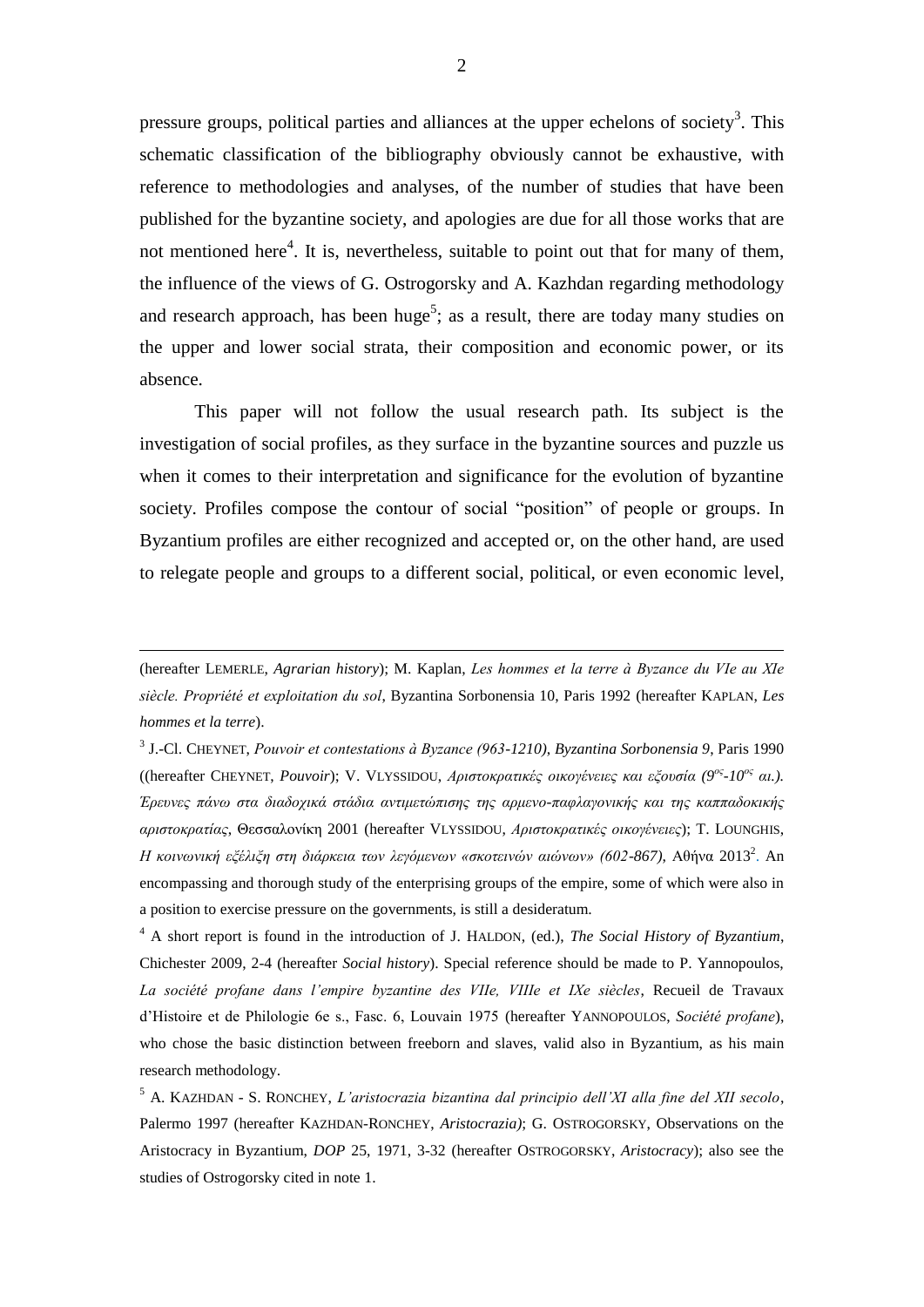in which case we are dealing with the existence of "negative" profiles $6$ . In my opinion this approach is much more fitting because in Byzantium there were no delineated social boundaries and no group or "class" appears circumscribed within a particular set of rules, even though all of them, especially the most powerful ones, no matter how small or extended, strove for their continuation, their protection and, finally, for the increase of their interests. Profiles display a multilevel function which in my opinion helps to understand the byzantine society and to appreciate different social groups within their particular contexts of action, as well as to elucidate even more complicated social conflicts observed in byzantine history<sup>7</sup>.

As expected, the study at hand marks not the end, but rather the beginning, of a research which is as meticulous as possible, as it strives to understand and explain the social terminology used by the Byzantines for the construction of those profiles. The groups that have been chosen here −the wealthy, the poor, the noble, the powerful and the dynasts− present profiles that clarify social phenomena that are visible in the  $10^{th}$  and  $11^{th}$  c. Unlike my previous studies that begun without any preconceptions, in this case these phenomena dictated which profiles needed to be investigated, because their manipulation by the Byzantines themselves is evident in the sources. Admittedly, no profile can be exhausted in this paper. Rather, each group is examined with regard to particular aspects of its image found in the sources and its profile constitutes a primary research result. It is expected that in the future the research on the social history of Byzantium with a particular view to social group profiles will become more detailed and will be complemented with much more evidence.

<sup>6</sup> See for example I. ANAGNOSTAKIS, Byzantium and Hellas. Some Lesser Known Aspects of the Helladic Connection (8<sup>th</sup>-12<sup>th</sup> Centuries), in: *Heaven and Earth. Cities and Countryside in Byzantine Greece*, ed. J. ALBANI, E. CHALKIA, Athens 2013, 15-29. The profiles of the *politikoi* and the *stratiotikoi* are two profiles that definitely serve particular political ends, but they are not part of this paper.

 $<sup>7</sup>$  If there is a theory that closely fits the examination attempted here, then it is the theory of G. SIMMEL.</sup> SIMMEL perceived society as a network of social relations that are understood as constant interaction among individuals or groups, a process in which beliefs/proclamations/behaviors (modes of expression and interaction) are either accepted by other individuals or grous, or adjust according to the content they attribute to their behavior. In this framework the formation of social groups is the outcome of the individuals' interaction on a more permanent basis. See D. FRISBY, *Georg Simmel*, London – New York 2002<sup>2</sup> ; also see the analysis of M. ANTONOPOULOU, *Οι κλασσικοί της κοινωνιολογίας. Κοινωνική θεωρία και νεότερη κοινωνία*, Athens 2008, 455-507.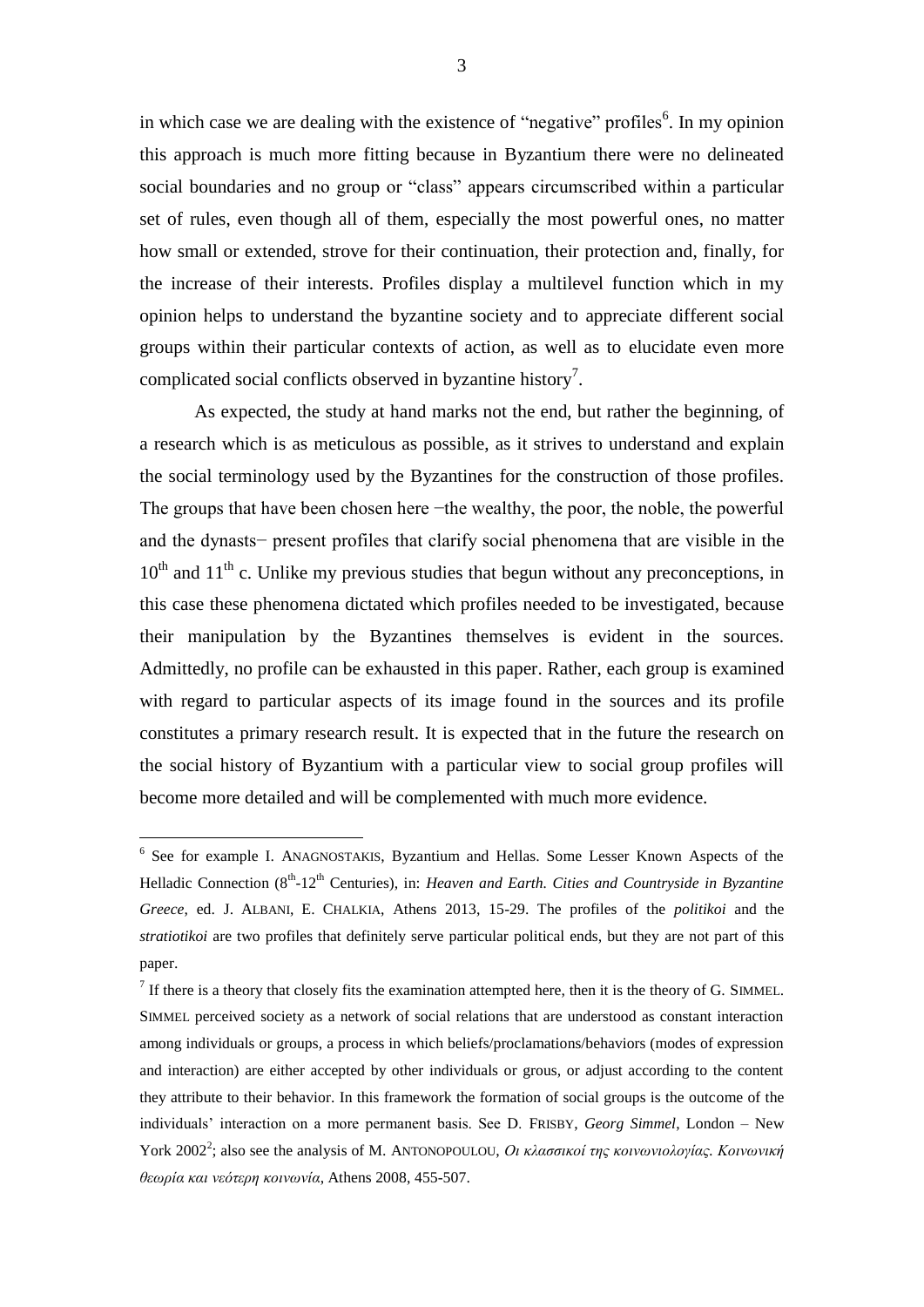## *I. Byzantine perceptions of "society"*

It should be noted from the very beginning that the problem of "social class" in Byzantium is in reality nonexistent; the concept is modern and its definition even today depends on the circumstances to which it applies, therefore it may change from country to country (or even from region to region)<sup>8</sup>. The problem may appear to be one of semantics: *κοινωνία*, meaning "*societas*" in antiquity and in the Middle Ages, was used either as a specific legal term, or as a term that carried with it significant legal connotations<sup>9</sup>. In the course of time it provided the main terminology for sociology, a modern science that flourished after the  $18<sup>th</sup>$  c. Similar considerations we can make about the term *τάξις*, which in modern Greek signifies (among other things) "class". In Byzantium, however, the use of the word was twofold: it derived from the Latin equivalent *ordo*, which the Romans were using for the separate social, political and religious corps −not for the ensemble of the Roman society; it also derived, as we shall see below, from Aristotelian and neo-Platonic principles that defined the function of the "state"<sup>10</sup>. That said, it becomes apparent that when we are searching for "social" terms in byzantine sources, the obvious ones, "*koinonia*" and "*taxis*" are

<sup>8</sup> D. DASKALAKES, *Εισαγωγή στη σύγχρονη κοινωνιολογία*, Athens 2009, 402-407.

<sup>9</sup> Meaning relations of various types, the term *κοινωνία* was not rare in antiquity; its derivation from the verb "κοινωνῶ" meant the binding, responsible and accountable participation in something. However, *koinonia* was assigned a theological connotation particularly by St. Gregory of Nyssa and St. John Chrystostom (it is found more rarely in St. Basil and St. Athanasius); it was taken over by the neo-platonist Proclus and his student Pseudo-Dionysius, whereby it was combined with the notion of *taxis*. In the Novels of the emperor Justinian I "*koinonia*" is used to describe sharing in something −in a crime or in a procedure, see *Corpus Iuris Civilis* vol. III: *Novellae*, ed. R. SCHÖLL-G. KROLL, Berlin 1904, repr. Germany 1972, 101.29, 611.6 (hereafter *CIC* III). All through the early byzantine times it is used for those joining in a heresy, a meaning which is found again especially in Theodore Studites: *ὀρθόδοξος κοινωνία, κοινωνία αἱρετικῶν/εἰκονομάχων/ἑτεροδόξων*, see G. FATOUROS (ed.), *Theodori Studitae Epistulae*, CFHB 31, no 13.42, 48.247, 479.46, 539.27.

<sup>10</sup> N. OIKONOMIDÈS, *Les listes de préséance byzantines des IXe et Xe siècles*, Paris 1972, 22-24 (hereafter OIKONOMIDÈS, *Listes*); R. RILINGER, Ordo und Dignitas als soziale Kategorien der Römischen Republik, in: IDEM, *Ordo und Dignitas: Beiträge zur römischen Verfassungs- und Sozialgeschichte*, Stuttgart 2007, 95-104, esp. 95-96 (hereafter *Ordo und Dignitas*); É. PATLAGEAN, *Ο ελληνικός Μεσαίωνας. Βυζάντιο, 9ος-15ος αι.*, transl. D. LAMBADA, Athens 2007, 248-249 (hereafter PATLAGEAN, *Ελληνικός μεσαίωνας*); G. BAMBINIOTES, *Λεξικό της Νέας Ελληνικής γλώσσας*, Athens 1998, 1759, s.v. *τάξις*.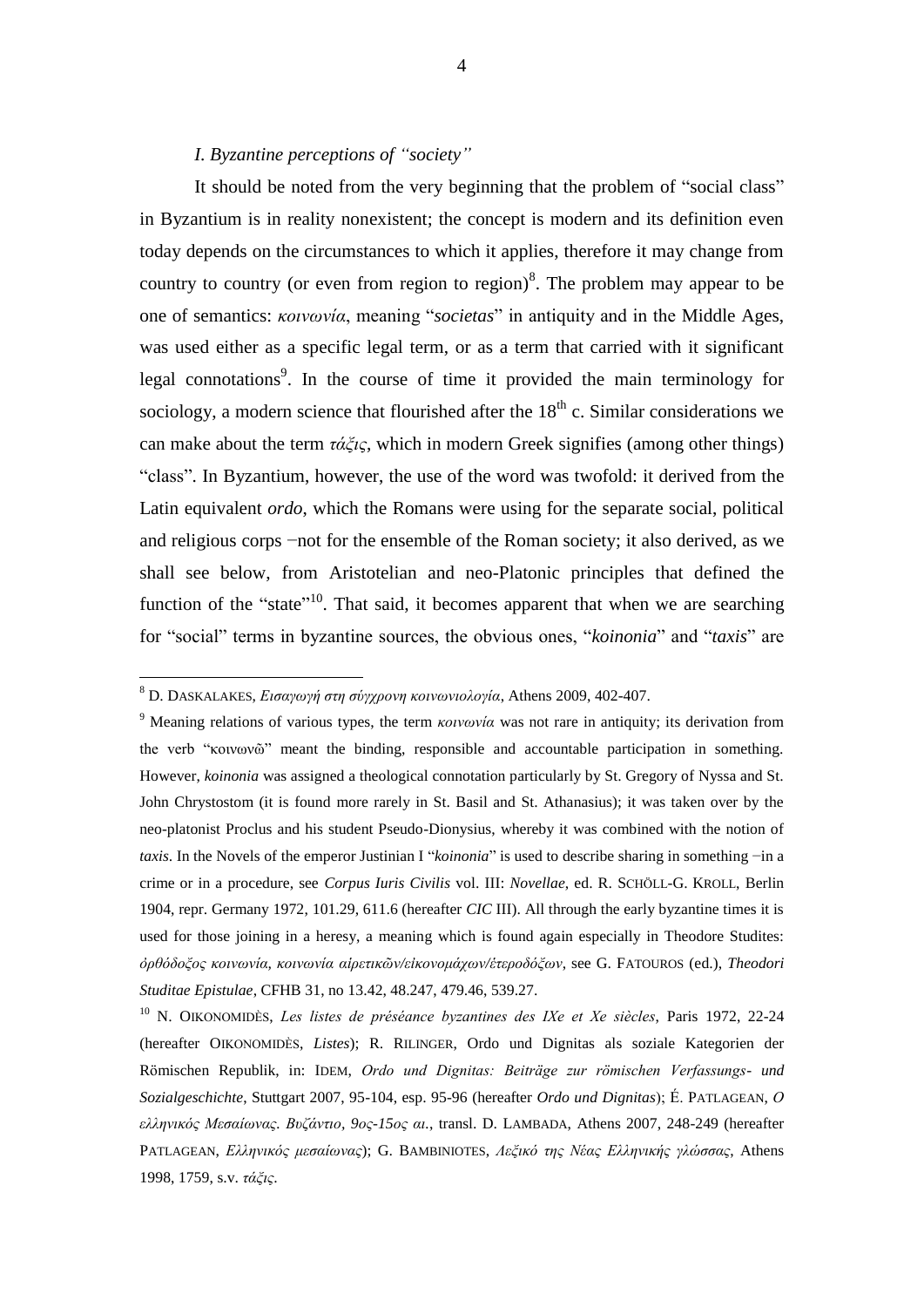not really those we are looking for; in reality their employment may be misleading, or even out of place.

Still, there was in Byzantium one term that described the ensemble of people within the state frame. The ancient term *πολιτεία* (polity) encompassed those groups of people involved in maintaining the harmony of the state, in helping it to function smoothly. The concept is initially inseparable from its constitutional context, which developed and flourished in the frame of the ancient *πόλις*. As a consequence, participation in the polity was in reality a legal position, with obligations, rights and privileges attached to it. However, considering a polity, meaning a state, as a group of people, meant that polity, society and "state" coincided, a basic political idea that was elaborated in Platonic and Aristotelian works $^{11}$ . But if this was an ideal rather than a reality already in antiquity (not each and every inhabitant of a city was a *πολίτης*, a member of the *polity*), it was much more so for early Byzantium; those who did not belong to any of the constituent groups of a *politeia* lived throughout their lives outside the Greek medieval bounds of the byzantine "society", or, to put it correctly, polity. Moreover, those who did belong to a specific group were assigned a particular position and had a particular role within the context of a polity; their defining characteristics were not those of a "class" but those of their role, and conversely, their common role made them one large group. Within each of these groups variation of position, wealth, education, duties or occupation, was very high, which meant that there was no real "social" unity, indeed, we may even speak of separate subgroups. The best example demonstrating this is probably the so-called "senatorial class", which was a class with great disparity of status among its members $^{12}$ . Nevertheless,

<sup>&</sup>lt;sup>11</sup> See Aristotle, Politica, ed. A. WARMINGTON, transl. H. RACKHAM, London - Cambridge Mass. 19442, repr. 1972, vol. 21, 2, 1252a.1-8 (hereafter *Aristotle, Politica*), perceived the polity as an ensemble of social relations: *Ἐπειδὴ πᾶσαν πόλιν ὁρῶμεν κοινωνίαν τινὰ οὖσαν καὶ πᾶσαν κοινωνίαν ἀγαθοῦ τινος συνεστηκυῖαν (τοῦ γὰρ εἶναι δοκοῦντος ἀγαθοῦ χάριν πάντα πράττουσι πάντες), δῆλον ὡς πᾶσαι μὲν ἀγαθοῦ τινος στοχάζονται, μάλιστα δὲ καὶ τοῦ κυριωτάτου πάντων ἡ πασῶν κυριωτάτη καὶ πάσας περιέχουσα τὰς ἄλλας. Αὕτη δ' ἐστίν ἡ καλουμένη πόλις καὶ ἡ κοινωνία ἡ πολιτική*. See P. CARTLEDGE, Greek Political Thought: the Historical Context, in: *The Cambridge History of Greek and Roman Political Thought*, ed. C. ROWE, M. SCHOFIELD, S. HARRISON, M. LANE, Cambridge 2005, 11- 22.

<sup>12</sup> G. DAGRON, *Η γέννηση μιας πρωτεύουσας. Η Κωνσταντινούπολη και οι θεσμοί της από το 330 ως το 451*, transl. M. LOUKAKI, Athens 2000, 195 f. (hereafter DAGRON, *Γέννηση*); BECK, *Konstantinopel*, 19-20; HALDON, *Byzantium*, 160-172; IDEM, The fate of the Late Roman Senatorial Elite: Extinction or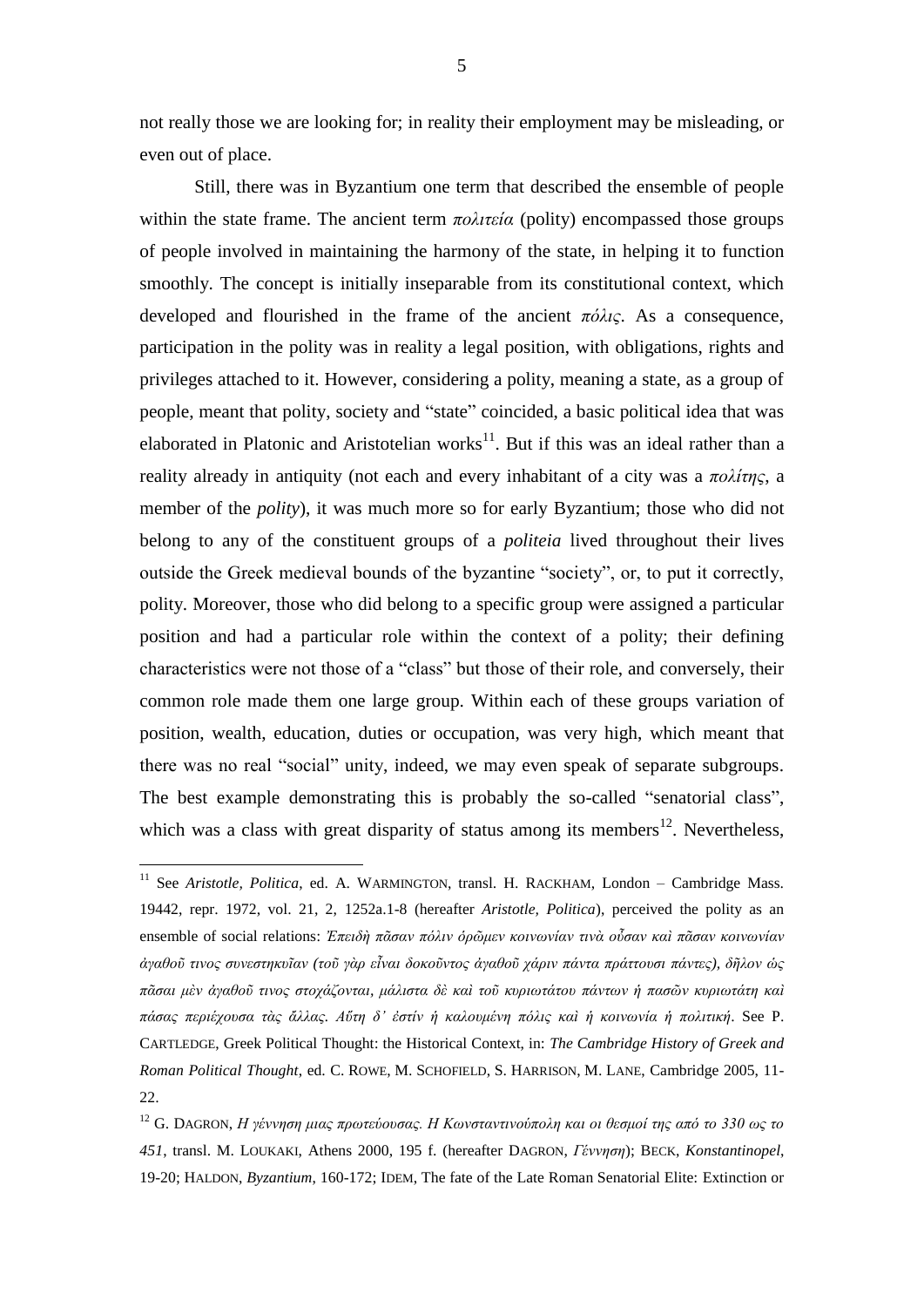when the state employed the term *Ρωμαϊκὴ πολιτεία*, *Roman polity*, it appears to have comprised in it all its inhabitants notwithstanding social position, not only the groups that were constitutionally engaged in some administrative aspect of the polity $13$ .

One might ask, if all these assertions are correct, what is it that describes social position in Byzantium, or what is it that describes its perception? The answer to this question cannot be simple. "Position" can only be defined by the state itself, since it corresponded to a role in the polity; roles, however, tended to adjust. The *perception* of "social class/position" on the other hand is an entirely different issue, as perceptions are influenced by qualities: those assumed by the groups in their effort to assert themselves, those assigned to them by other groups in a context of social, economic and political collaboration or opposition, or those adopted by the state in its effort to overpower social and political agitations. It becomes apparent that a "group" is by definition narrower than a "class" −indeed it can only be a small fraction of a class− and this explains why we observe so many rivalries among separate groups and why it is so hard to define a "class" in Byzantium<sup>14</sup>. For the profiles that are sketched

Transformation? in: *The Byzantine and Early Islamic Near East. Papers of the first (third, sixth) Workshop on Late Antiquity and Early Islam*, v. 6: *Elites old and new in the Byzantine and early Islamic Near East*, ed. J. HALDON AND L. CONRAD, Princeton, N.J. 1992/2004, 184-198 (hereafter HALDON, *Senatorial elite*); IDEM, Social Élites, Wealth, and Power, in: *Social History*, 175-178 (hereafter HALDON, *Social élites*); P. MAGDALINO, Court Society and Aristocracy, in: *Social History*, 217-218, 224-225 (hereafter MAGDALINO, *Court society*); G. ALFÖLDY, *Ιστορία της Ρωμαϊκής κοινωνίας*, transl. A. CHANIOTES, Athens 2009, 327-328 (hereafter ALFÖLDY, *Ιστορία)*; A. JONES, *The Later Roman Empire, 284-602. A Social, Economic and Administrative Survey*, Oxford 1964, 388-390, 545-552 (hereafter JONES, *LRE*).

1

<sup>14</sup> Cf. BECK, *Konstantinopel*, 16-20; IDEM, *Χιλιετία*, 319-349; also see *ODB* 2, 1371, and A. KAZHDAN, Small Social Groupings (Microstructures) in Byzantine Society, in: *XVI Internationales Byzantinistenkongress*, *JÖB* 32.2, 1982, 3-11. The auhtor speaks about "microstructures" as "small social groupings". The difference between groups and microstructures appears in my understanting to be that while microstructures are subjected to, or regulated by, a set of rules (e.g. family, guilds etc), groups are larger and they may or may not obey to rules. Guilds themselves are functioning within a particular frame pertaining to each guild, but not to the "social class" of their members ad hoc, which explains the fact that social profiles of separate guild members differ from each other (cf. the profiles of the *βάσαυσοι* and the *ἔμποροι*). On guilds see G. MANIATIS, The Guild System in Byzantium and

<sup>&</sup>lt;sup>13</sup> A. KALDELLIS, *The Byzantine Republic. People and Power in New Rome*, Cambridge Mass. -London 2015, 14-19 (hereafter KALDELLIS, *Byzantine republic*), argues that the byzantine *politeia* is in reality the continuation of the *res publica romana*. Also see BECK, *Χιλιετία*, 52 f.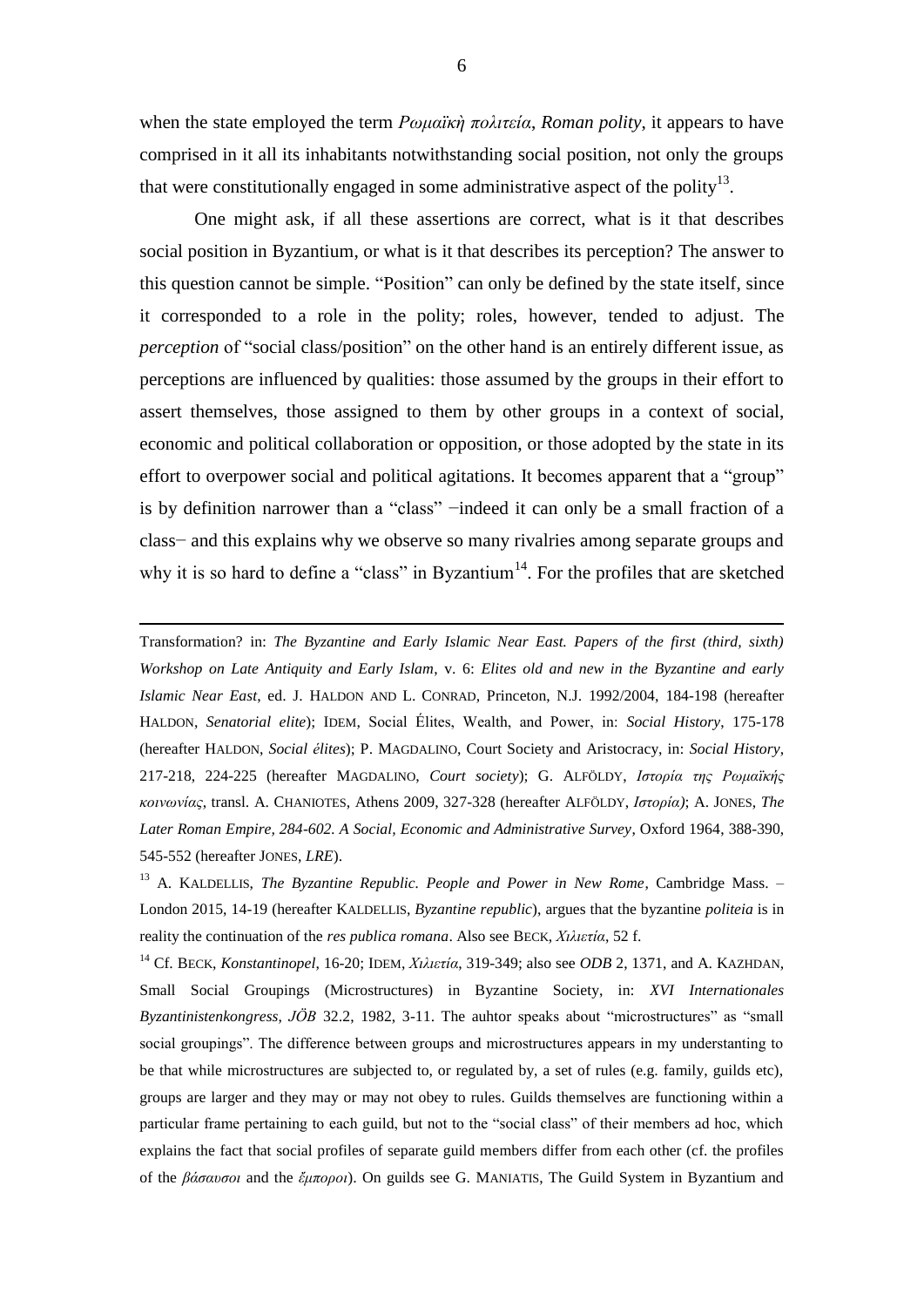are mostly those of state dependent groups, not of classes, and their existence can be explained by the mere fact that there was no real social, political, or legal, consolidation of a "class" in Byzantium. But a group is weaker than a class, therefore groups are subject to change and they can even be formed and dissolved quite as easily as they appeared. It is commonly accepted that Byzantium was an empire in which vertical social mobility was feasible and sometimes even easy. "Social mobility" as defined today by sociology is not exclusively vertical, but horizontal or diagonal; it concerns mostly relations among people or groups of the same or slightly different standing and their position within a social context<sup>15</sup>. Nevertheless, it may be emphasized that what gives the impression of "vertical mobility" is not the fact that social ascend was easy –because on the contrary it was rather difficult to break away from the context found at the point of one's birth− but that social role adaptation in Byzantium really permitted some social upgrading (or downgrading, which is easier found in the sources); the wide distribution of titles in the  $11<sup>th</sup>$  c. is a good example of this type of social role changing, but it required the possession of substantial amounts of gold coin for those involved<sup>16</sup>. The suspension of this policy by Alexios I Komnenos meant that the titles died with their holders, and their descendants had no chance of being included in the aristocracy of the  $12<sup>th</sup>$  c., unless, of course, they were married into it.

"Social" and political theories in Byzantium are strongly influenced by ancient philosophy. The groups that are initially recognized as "social groups" had acquired a constitutional character through age-long constitutional practice during the late Roman times, they were, in Beck's interpretation, electoral corps, such as the senate,

Medieval Western Europe: a Comparative Analysis of Organizational Structures, Regulatory Mechanisms, and behavioral patterns, *Byzantion* 76, 2006, 528-529, 535-543. MANIATIS rightfully points out that a large number of professionals mentioned in the sources probably belonged to no guilds.

 $15$  DASKALAKES, as above n. 8, 412-414.

<sup>16</sup> See N. OIKONOMIDES, Title and income at the Byzantine Court, in: *Byzantine Court Culture from 829 to 1204*, ed. H. MAGUIRE, Washington DC 1997, 199-215 (hereafter *Byzantine court culture*); IDEM, The Role of the State in the Economy, in: *The Economic History of Byzantium from the Seventh through the Fifteenth Century*, ed. A. LAIOU et al., Washington, DC, 2002, v. 3, 1008-1010 (hereafter *EHB* 3); P. LEMERLE, Roga et rente d'état au Xe-XIe siècles, *REB* 25, 1967, 77-100; G. OSTROGORSKY, Löhne und Preise in Byzanz, *BZ* 32, 1932, 304-308.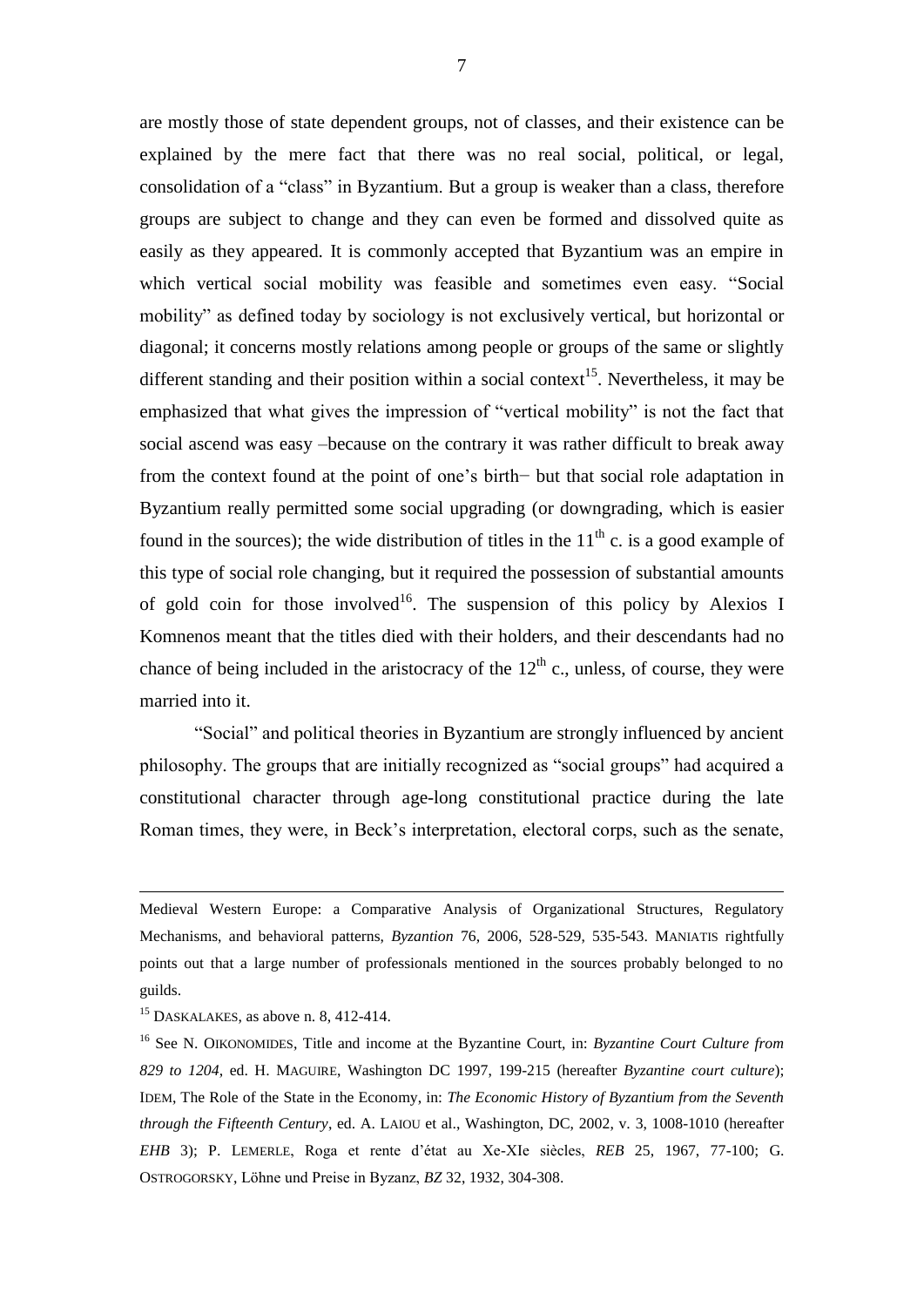the army and the *demoi* of Constantinople, and later on, the Church<sup>17</sup>. We only have two texts, both anonymous and coming from the  $6<sup>th</sup>$  c., which reflect the beliefs of the Byzantines on the polity. The first is *De re strategica* (*Περὶ στρατηγίας*), which deals with the polity only in the first chapter, and the second is the treatise *De scientia politica dialogus*. The author of *De re strategica* attempted to describe the *πολιτείας μέρη* (constituencies of the polity) only in the introduction<sup>18</sup>. Each μέρος was assigned a role in the *polity* and was placed under the supervision of a "leader" <sup>19</sup>: these are the Church (*ἱερατικόν*), the council members (*συμβουλευτικόν*), the judges (*νομικόν*), and the people of commerce (*ἐμπορικόν*), those who provided products (*ὑλικόν*), and those who served  $(\dot{v}\pi\eta\rho\epsilon\tau\mu\dot{\sigma}\nu)^{20}$ . Given that the first part of the treatise is lost, there is no way of deciding on the hierarchical classification of these "parts of the polity"; in the second and third chapter, for example, the *νομικὸν* and the *συμβουλευτικὸν* are in a reversed order following the *ἱερατικόν*<sup>21</sup>. The author also speaks about the *χρηματικὸν* 

<sup>&</sup>lt;sup>17</sup> H.-G. BECK, Senat und Volk von Konstantinopel, in: Bayerische Akademie der Wissenschaften, Phil.-Hist. Kl., Sitzungsberichte 1966, 1-75 (: IDEM, *Ideen und Realitäten in Byzanz*, VR London 1972, no XII; hereafter *Ideen und Realitäten*); IDEM, *Χιλιετία*, 71-80; I. KARAYANNOPOULOS, *Η πολιτική θεωρία των Βυζαντινών*, Θεσσαλονίκη 1992, 19-20.

<sup>18</sup> *De re strategica* has been recently attributed to Syrianus magister as part of his *Compedium*. This work is placed by the researchers in the period between the late 6th–late 9th c. Discussion is still inconclusive regarding this point, but concerning our subcect it will suffice to note that the first part on the polity can hardly be dated beyond the 6th-7th c.; so far this part has not been taken into consideration for dating the text, nor have its sources been traced. See P. RANCE, The Date of the Military Compedium of Syrianus Magister (Formerly the Sixth Century Anonymous Byzantinus), *BZ* 100, 2007, 701-737 with full bibliography. A general commentary on the first part on the polity is found in C. MANGO, *Byzantium. The Empire of New Rome*, London 1980, 33; KALDELLIS, *Byzantine republic*, 15-16.

<sup>19</sup> *Three Byzantine Military Treatises*, ed. G. DENNIS, CFHB 25, Washington, DC, 1985, 14.4-6 (hereafter DENNIS, *Three treatises*): *ἐπεὶ δὲ ἀνάγκη ἑκάστῳ τῶν εἰρημένων μερῶν ὑφ' ἡγεμόνι τετάχθαι, ἀναγκαῖον καὶ περὶ ἀρχόντων εἰπεῖν πρότερον…*

<sup>20</sup> DENNIS, *Three treatises*, 10. 5-14. As it is mutilated, the assemblies are not mentioned in the remaining part of the first chapter, which has the title *Τί ἐστιν πολιτεία καὶ πόσα μέρη αὐτῆς*.

<sup>21</sup> DENNIS, *Three treatises*, 12.6-21, 14.18-37. Quite interestingly, the *συμβουλευτικόν*, which undoubtedly concerns the senate, is placed third in the second chapter, but first after the archons (: whom I understand to be the higher dignitaries of the state) in the third chapter. The *νομικόν*, on the other hand, is listed first after the priests in the second chapter and third in the third chapter, which analyses the qualities of the archons. This may be an indication of the increased significance of the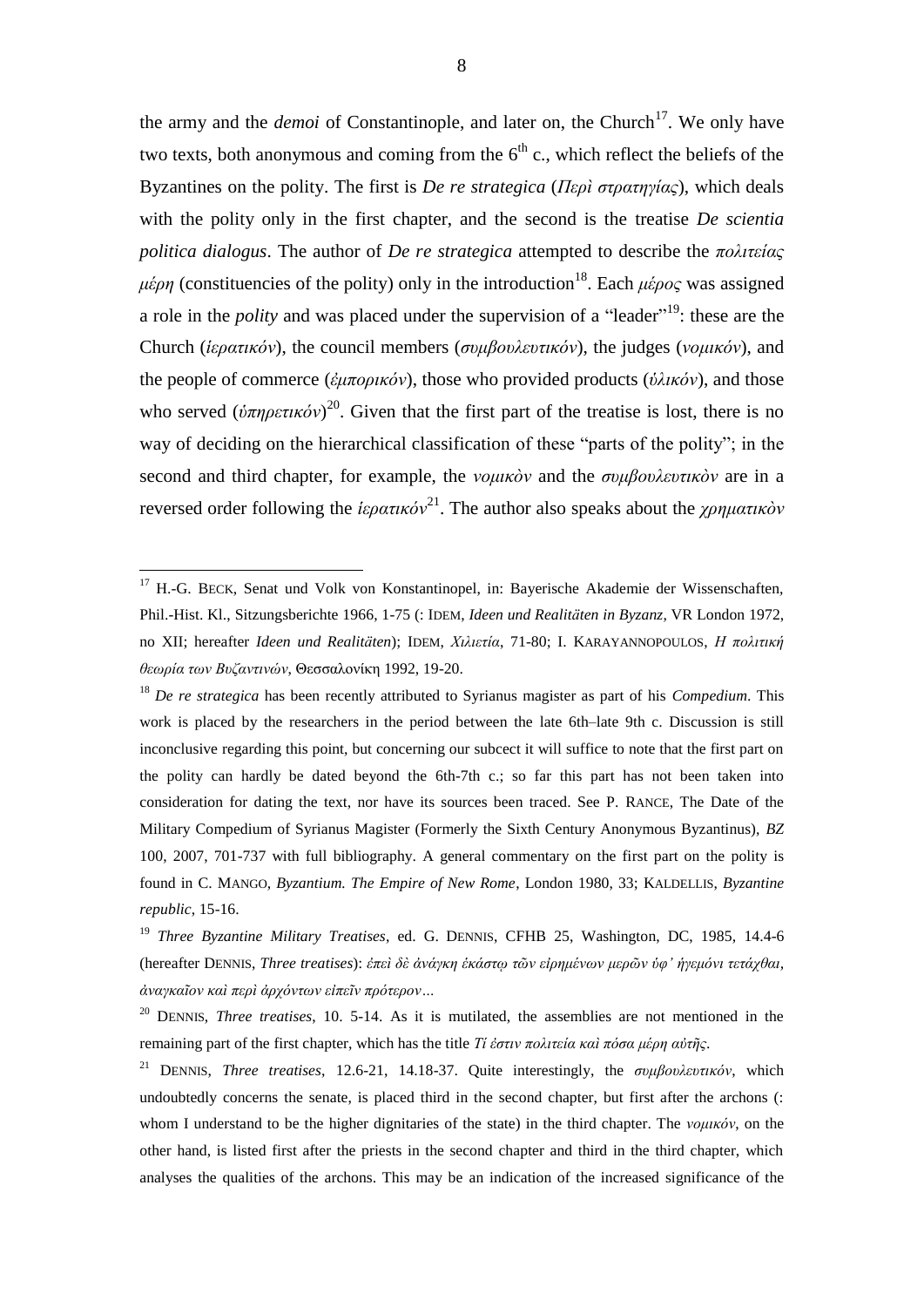and the *τεχνικὸν* (construction workers)<sup>22</sup>; the *χρηματικὸν* is analysed in the third part of the treatise, concerning the archons: it comprises the administrators of public finance (*τῶν περὶ τὰ χρήματα τεταγμένων*), the tax collectors (*τοὺς φορολόγους*), the financial inspectors (*τοὺς ἐπισκεπτομένους*) and the "distributors of money" (*τοὺς διανέμοντας τὰ χρήματα*) <sup>23</sup>. Of these groups, only the merchants appear to be under the control of the "supervisors of trade", meaning almost certainly the supervisors of professional corporations<sup>24</sup>.

Of particular interest are the last categories, the *ὑλικόν* and the *ὑπηρετικὸν*, but also the *ἄχρηστον* and the *ἀργόν*. The *ὑλικόν* appears to refer to people engaged in providing finished products or raw materials, and are specifically distinguished from tradesmen<sup>25</sup>. The *ὑπηρετικὸν* on the other hand concerns a group that either offers services to the archons on hire (*τοὺς δὲ ὑπηρέτας τῶν εἰρημένων ἀρχόντων*), or is responsible for the transport of materials to the city<sup>26</sup>. The last two categories have to do with the lower social strata, but their economic situation is of no significance for their classification by the author. The difference between the two groups is their ability to participate in the function of the polity. The *ἄχρηστοι* are those, to whom philanthropy is extended; some natural cause, such as age or infirmity, makes them

main legislative authorities of the empire in the  $6<sup>th</sup>$  c., meaning the prefect of the city and the *quaestor sacri palatii*.

<sup>22</sup> DENNIS, *Three treatises*, 12.14-21. The *τεχνικὸν* does not appear again; in its place there seems to be comprised a group of those occupied in the sciences and technical services (ibid., 16.71-75, *τοὺς περὶ τὰς ἐπιστήμας καὶ τέχνας ἀπησχολημένους*).

<sup>23</sup> DENNIS, *Three treatises*, 14.37-16.70.

<sup>24</sup> DENNIS, *Three treatises*, 16.76-80.

<sup>25</sup> DENNIS, *Three treatises*, 10.11-12, 16.81-18.87.

<sup>26</sup> DENNIS, *Three treatises*, 10.13-14, 18.98-100. In any case there appears no personal clientele relation between the archons and the *ὑπηρετικόν*, unless we reject Dennis' translation, *"those who hire out their services"*, and we consider them to be subaltern employees of the archons instead. In this case the anonymous author would consider that employees and transporters such as the *ξυλοφόροι*, *ἀχθοφόροι*, *λιθοφόροι*, belong to the same group. There is good evidence that the lower administrative staff was classified with the lower social strata, as indicated by *Theodosiani Libri XVI cum Constitutionibus Sirmondianis*, ed. Th. MOMMSEN, Dublin-Zurich 1904, repr. Germany 1971, 14.10.3, 16.5.54.7 (hereafter *C.Th.*) −see the translation in C. PHARR, *The Theodosian Code and Novels and the Sirmondian Constitutions*, Princeton 1952, 415, 460, were they suffer corporal punishments and exile "*since they have no respect to lose*".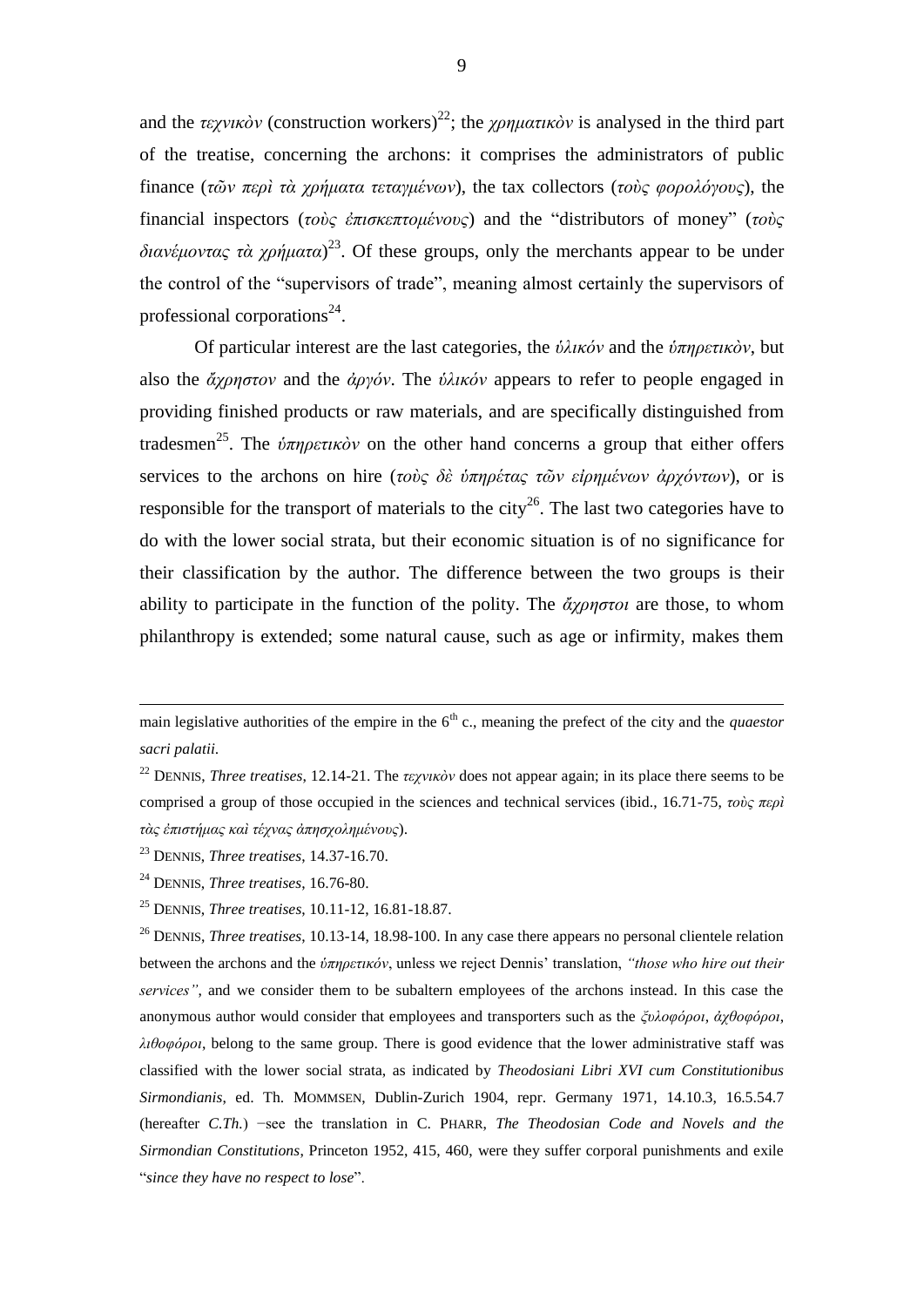"useless" for the community (*μηδοτιοῦν συντελεῖν πρὸς τὴν τῶν κοινῶν χρείαν*) <sup>27</sup>. But the author of *De re strategica* apparently feels uncomfortable with the existence of people who are *"not engaged in any activity*"; they constitute the *ἀργόν*, a "*class of the unoccupied*". The author adds: *οὐ πάντως καὶ ἡμῖν ἁρμόσει μέρος πολιτείας τοιοῦτον* (in my perception such a class of citizens in no way becomes us), to conclude that those without a profession "*should take their place in one of the orders*" (καθ' ἔν τι τῶν εἰρημένων τετάξεται), in other words, he suggests that they should be given a profession<sup>28</sup>. Of note is the fact that the author is not concerned about the place of other professional groups, such as the *γραμματικοί*, *ἰατροί*, *γεωργοί*, who are mentioned only once in the beginning of the mutilated text<sup>29</sup>. It is possible that some small contribution to the function of the polity was also acknowledged to them as well, or that they were included in the sphere of influence of the superior "classes", exactly as other *μέρη* mentioned in the text. This particular organization of society portrayed in *De re strategica* reflects city structures, where the professional guilds were dominating civil life. Classification by profession was standard in Late Roman  $times<sup>30</sup>$ .

The author of the second text, the *De scientia politica dialogus*<sup>31</sup>, attributes to the city groups the term *τάγματα* (*orders*). He distinguishes the people into the *sacred order* (*τὸ ἱερατικὸν*), the *optimates* (*ἄριστοι*), and the military and civil orders, which

<u>.</u>

<sup>31</sup> The work was attributed to Peter the *patrikios*, who served Justinian I as *magister officiorum* for 26 consecutive years, but this view has been convincingly contested. See P. BELL, *Three Political Voices from the Age of Justinian. Agapetus, Advice to the Emperor, Dialogue on Political Science, Paul the Silentiary, Description of Hagia Sophia*, Translated texts for Historians 52, Liverpool 2009, 9-13 (hereafter BELL, *Three political voices*); F. DVORNIK, *Early Christian and Byzantine Political philosophy. Origins and Background*, vol. II Washington, DC, 1966, 706; A. CAMERON, *Procopius and the Sixth Century*, Berkeley – Los Angeles 1985, 248-252; H. HUNGER, *Βυζαντινή λογοτεχνία. Η λόγια κοσμική γραμματεία των Βυζαντινών*, v. 2, transl. T. KOLIAS, K. SYNELLE, G. MAKRES, I. VASSIS, Athens 1992, 91-94; *ODB* 3, 1629-1630, sv *Peri politikes epistemes*.

<sup>27</sup> DENNIS, *Three treatises*, 10.14-16, 18.88-93.

<sup>28</sup> DENNIS, *Three treatises*, 10.17-25. I rejected DENNIS' translation of this part, but I kept the translation of the phrase "*class of citizens*" for "*μέρος πολιτείας*". Also "*class of the unoccupied*" I think reflects better the meaning of the text instead of "leisure class" of DENNIS.

<sup>29</sup> DENNIS, *Three treatises*, 10.4.

<sup>30</sup> E. PAPAGIANNI, Byzantine Legislation on Economic Activity Relative to Social Class, in: *EHB* 3, 1083-1085. The author remarks that this aspect of social categorization has been not yet adequately studied.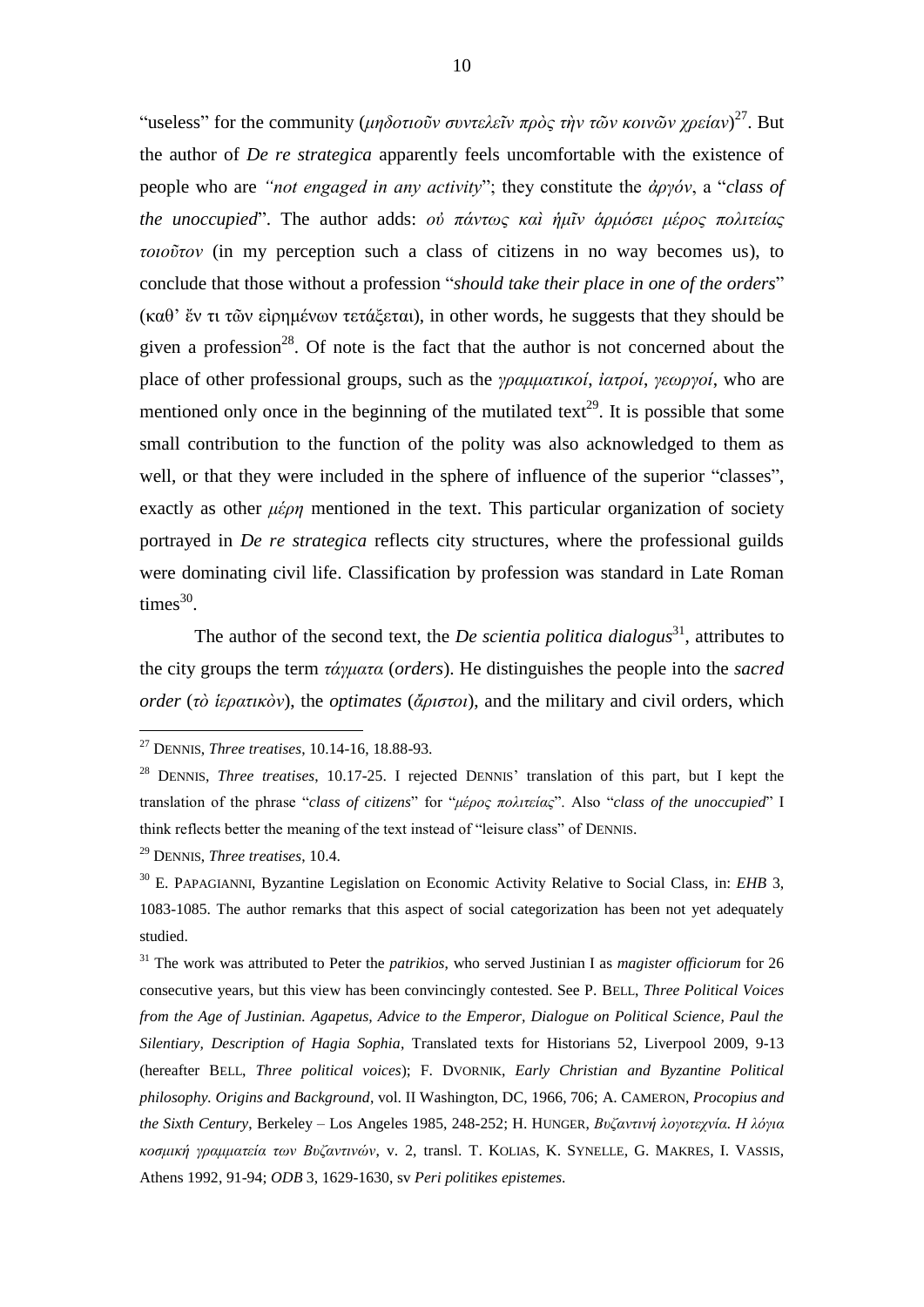are also called *συστήματα* −the term refers to professional corporations only in one instance. The authority structures spring directly from the "royal principles" (*ἐκ τῶν ἐνόντων λόγων*) which reflect the order of God and result in the "well-being and stability of the state" (*εὐεξία τε καὶ εὐστάθεια*) 32 . As in *De re strategica*, the people are categorized by profession, and all professionals are a subject of control and supervision by the *optimates*, even the farmers and the most humble folk of the cities<sup>33</sup> . The author avoids to reach the point where the power of the *optimates* replaces that of the emperor's, nevertheless, the role of the emperor is pushed in the background; it appears as if his presence in the text serves solely the maintenance of the "*order of authorities*" (ταξιαρχίας) 34 , which alone can guarantee the maintenance of social structure. The emperor may represent on earth an authority "*similar to that*  of God<sup>35</sup>, but this in no way requires his active involvement in the governance of the empire, which should be left to the *optimates*<sup>36</sup>. Much more than *De re strategica*, the *Dialog* is a neo-platonic treatise, apparently with strong Pseudo-Dionysian influences, which are manifest in the particular structure of optimate power called *taxiarchia*<sup>37</sup>. The model, however, is not used to strengthen imperial power, but to restrain it<sup>38</sup>. The

<sup>32</sup> *Menae patricii cum Thoma referendatio De scientia politica dialogus*, ed. C. M. MAZZUCHI, Milano 2002, 31-32 (hereafter *De scientia politica*); BELL, *Three political voices*, 158.

<sup>33</sup> *De scientia politica*, 34-37, and 34.13-17 for the unemployed and the beggars; BELL, *Three political voices*, 161-164.

<sup>34</sup> *De scientia politica*, 23.8-15; BELL, *Three political voices*, 149. The author translates *taxiarchia* as "*political order*".

<sup>35</sup> *De scientia politica*, 44.10-11; BELL, *Three political voices*, 170.

<sup>36</sup> *De scientia politica*, 47.7-16; BELL, *Three political voices*, 173.

<sup>37</sup> In Pseudo-Dionysius *taxiarchia* is the supreme power and authority which commands the hierarchical procession. See G. HEIL AND A. M. RITTER, *Corpus Dionysiacum, II. Pseudo-Dionysius Areopagita, De coelesti hierarchia, De ecclesiastica hierarchia, De mystica theologia, Epistulae*, Patristische Texte und Studien 67, Berlin, 2012<sup>2</sup>, 22.14-22 (hereafter *Pseudo Dionysius*).

<sup>38</sup> BELL, *Three political voices*, 73-76, 173 note 126, noted that the text contains "a secular equivalent of Ps. Dionysius' similarly Neoplatonic vision", but the imperial authority "is mediated through the levels of the secular hierarchies" and this puts "a general constraint on the imperial exercise of authority". Also see IDEM, *Social conflict in the Age of Justinian. Its Nature, Management, and Mediation*, Oxford 2013, 275-277 (hereafter BELL, *Social conflict*); Ch. PAZDERNIK, Justinianic Ideology and the Power of the Past, in: *The Cambridge Companion to the Age of Justinian*, ed. M. MAAS, Cambridge 2005, 195 (hereafter *The age of Justinian*), sees the text as portraying a "bureaucratic notion of the Christian *oikoumene*". Also see DVORNIK, as above n. 31, 707.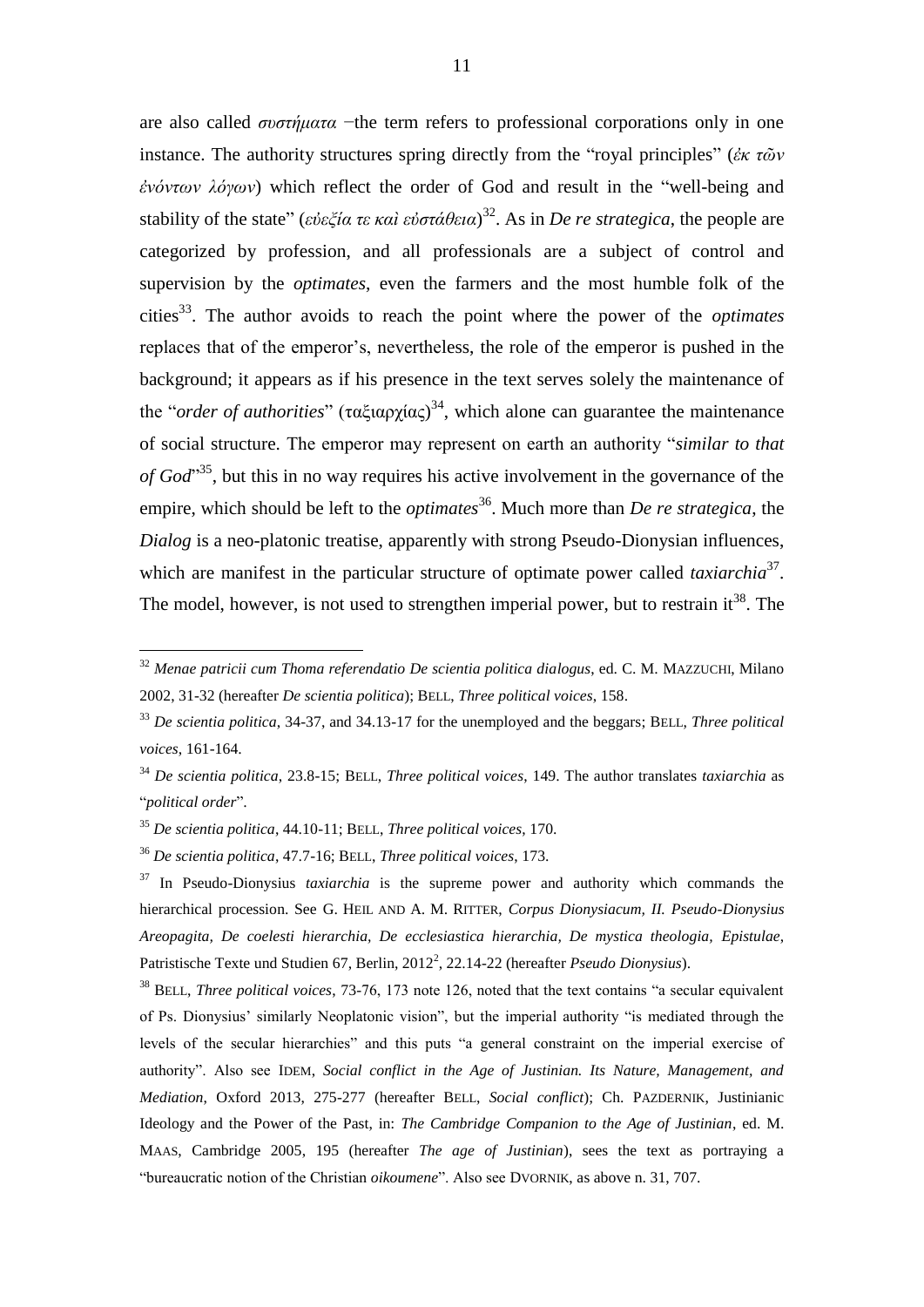underlying critique reveals quite clearly the tensions between the upper classes of Byzantium and the emperor Justinian I. The anonymous author appears to be profoundly concerned with the preservation of the order of the *ἄριστοι*; under the conviction that it would contribute to the recognition of their own authority, he even claims that the *optimates* should protect the lower orders from ill-treatment by the powerful<sup>39</sup>, a role that had been assumed by the state itself and was very strongly propagated in the legislation of Justinian I, as we shall see below.

Theoretical analyses of this type are modeled on the ideal Platonic *polis* as an institutional establishment, as a *politeia*, even if discussion is transferred to an empirewide level. Thus the author of the *Dialog* speaks about the "*leaders of all the city orders*" (τῶν τῆς πόλεως πάντων ταγμάτων), who are responsible for electing the emperor from among the *optimates*<sup>40</sup>, who, in their turn, are responsible for exercising control over the lower social strata. However, at the time of the writing of these texts, political and "social" considerations of this type were expressions of a reality that was dying. Considering a "polity", meaning a "society", exclusively within the bounds of a city −a *polis−*, was an integral part of the political and philosophical tradition of antiquity, but had little to do with real conditions. The claims of the authors lay in apparent contradiction with the existence of a central authority which overshadowed and suppressed all aspirations of persons and groups to autonomy and personal power and absorbed all peripheral competences for itself. "Aristocratic" self-existence was no longer maintainable, because the frame sustaining it through the superintendence of its activities, meaning the frame of the *polis*, was dissolving. The state had long appropriated the most important functions of the cities and had weakened the city as an institution<sup>41</sup>. Effectively all power derives from the center, and the emperor is no more a "primus inter pares", no more the guarantor of the self-existing autonomous power centers of the *optimates* −as the anonymous author of *De scientia politica* would like−, but, as in the neo-platonic protype, the emperor is the only source of

1

<sup>39</sup> *De scientia politica*, 37.13-18*.* On possible conflicts within the order of the *optimates* see R. DOSTALOVA, Soziale Spannungen des 5/6 Jh. in Byzanz im Spiegel des anonymen Dialogs Περὶ πολιτικῆς ἐπιστήμης. Eine Quellenanalyse, in: F. WINKELMANN (ed.), *Volk und Herrschaft im fruhen Byzanz. Methodische und quellenkritische Probleme*, BBA 58, Berlin 1991, 33-48.

<sup>40</sup> *De scientia politica*, 30.10-12.

 $41$  The development is a result of decay of the autonomous administration of the cities. See A. JONES, *The Greek City from Alexander to Justinian*, Oxford 1940, 147-155; IDEM, *LRE*, 535-542.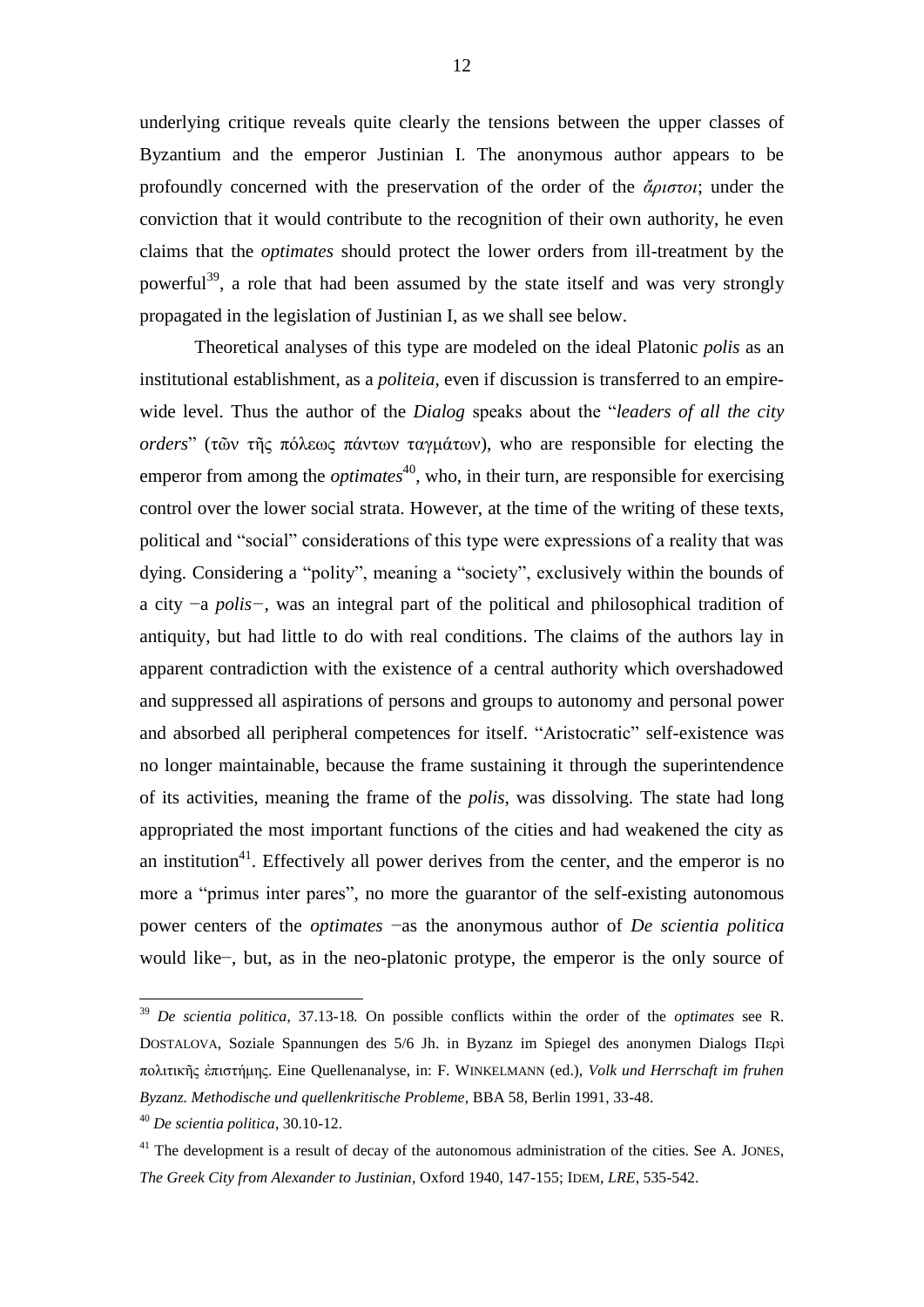power, which is granted and taken away for specific purposes. The system no longer favored the upper social strata of the empire, as it lifted the privileges attached to personal distinction in the provinces and confined them to those involved in active administration<sup>42</sup>. The Novels of Justinian I show that there was no way to impose the involvement of local magnates in city management and the archaeological material suggests that they were abandoning their civic residences in favor of their provincial villas<sup>43</sup>. It appears that the upper social strata of the empire would soon be in need to modify the ways of their social self-projection.

## *II. Basic "social" distinctions found in the legislation*

<u>.</u>

In her seminal work on poverty, Evelyne Patlagean maintais that the basic social distinction of the Roman empire into *honestiores* and *humiliores* developed with time into a general distinction between rich and poor in middle Byzantium. According to that theory, the distinction was maintained in the legislation of Justinian I and poverty, as portrayed in the punishments reserved for the poor in the Roman laws, reflects a real condition of social weakness next to the influence of the rich and powerful<sup>44</sup>. This theory has deeply affected the scientific approach regarding social class divisions in Byzantium but needs to be revised for two reasons, firstly, because Roman legislation has been closely investigated recently regarding "social" distinctions found in the legislation, and secondly, because an unprejudiced inspection

<sup>42</sup> JONES, *LRE*, 535-542; DAGRON, *Γέννηση*, 188-195. P. BROWN, *Power and Persuasion in Late Antiquity: Towards a Christian Empire*, Wiskonsin 1992, 71-117, argued that bishops filled in the void created by the retreat of the civic upper social strata, a development facilitated by the function of the Church as a major benefactor of the poor. The transformation of civic *euergetism* into *euergetism* targeting the poor is an idea elaborated by the same author in *Poverty and Leadersphip in the Later Roman Empire*, Hanover – London 2002, 1-44 (hereafter BROWN, *Poverty*).

<sup>43</sup> H. SARADI, *Από την καθημερινότητα του πρωτοβυζαντινού αριστοκράτη, στο: Βυζαντινό κράτος και κοινωνία. Σύγχρονες κατευθύνσεις της έρευνας*, NHRF, Athens 2003, 72-85; see generally JONES, *LRE*, 757-763.

<sup>44</sup> PATLAGEAN, *Pauvreté*, 10-11. See, however, the critique of J. HALDON, On the Structuralist Approach to the Social History of Byzantium, *BSl* 42, 1981, 203-211. Also see ALFOLDY, *Ιστορία*, 190- 196, 277, 302-308, 345-349, who argues for a leveling of distinctions among different groups of the lower social strata, which led to an assimilation of the *humiliores* with the *plebs* and the *coloni*. Also see BROWN, *Poverty*, 7-8, 52-54: "this view from the top gives way to a picture of the population… as built up by layer upon layer of humble persons".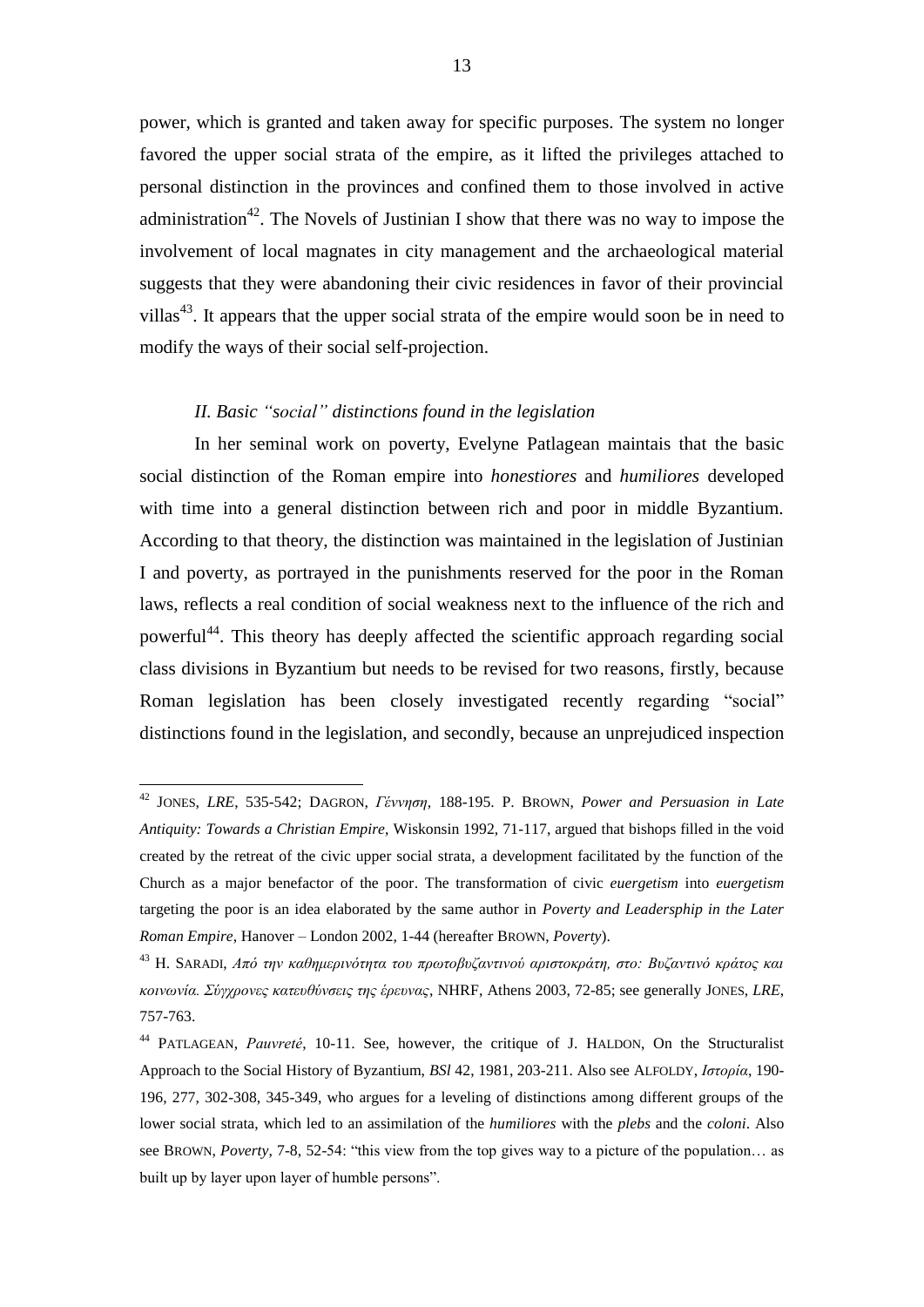of the texts examined by Patlagean produces different results, especially when it comes to interpreting the laws.

In the second and third centuries the Roman empire used the *honestioreshumiliores* distinction in such vague contexts that required no further specification. The division therefore served no particular purposes and it is not easy to decide which person belonged to either category, unless this detail is included in a source<sup>45</sup>. In judicial procedures this general social classification is not evoked as a direct cause of punishment, but rather, punishment is a secondary consequence, even though different sets of punishments are predicted for the categories of the *honestiores* and humiliores<sup>46</sup>. A more detailed examination of the *condicio* of persons is part of any normal court procedure. "Social position" in Roman times was determined by one's participation in overlapping circles of political, religious and economic character, which preconditioned particular rights and obligations for their members and established their *condicio*, in reality their social, and specifically for the court, their legal status, such as *senator*/*decurion*, free/freedman or slave, *patronus*, public servant (whereby one belonged to the Roman *militia*) or not<sup>47</sup>. When it comes to legal responsibility, persons are equally examined for their liability independently of their status, e.g. in case of testifying, because moral standards are attached to each condition<sup>48</sup>. In this context, some categories are excluded from bringing actions to

<u>.</u>

<sup>47</sup> RILINGER, *Humiliores-honestiores*, 51-56, 110-111. Other types of *condicio* may be found in the early sources, relating to wealth (defined by *census* in Rome), birth (patrician, plebeian or other), citizenship (coming from Rome, Italy or allied cities etc); in sum, these distinctions defined the political rights of a person and attainment of honors. JONES, *LRE*, 519, believed that the distinction was generally inconsequential, as even the professionals could claim the status of *honestior* at least in a court of law. When it came to conferring justice it was left to the judge to decide if one of the litigants belonged to the *humiliores* or not, in which case he would suffer the punishment predicted for his case.

<sup>48</sup> Cf. also *Corpus Iuris Civilis* vol. I: *Institutiones*, *Digesta*, rec. P. KRUEGER – TH. MOMMSEN, Berolini 1872, repr. Germany 1973, 22.5.2 (hereafter *Digesta*): *In testimoniis autem dignitas fides mores gravitas examinanda est: et ideo testes, qui adversus fidem suae testationis vacillant, audienti* 

<sup>45</sup> R. RILINGER, Zeugenbeweiss und Sozialstruktur in der Römischen Kaiserzeit, in: IDEM, *Ordo und Dignitas*, 239-243 (hereafter RILINGER, *Zeugenbeweiss*), points out that the comparative of *honestus* is found only three times in Justinian's *Codex*.

<sup>46</sup> R. RILINGER, *Humiliores – Honestiores. Zu einer sozialen Dichotomie im Strafrecht der römischen Kaiserzeit*, München 1988, 56-60, 63-64 (hereafter RILINGER, *Humiliores–honestiores*). In other words, it is nowhere mentioned that a punishment is inflicted *because* an individual is classified as *honestior* or *humilior*.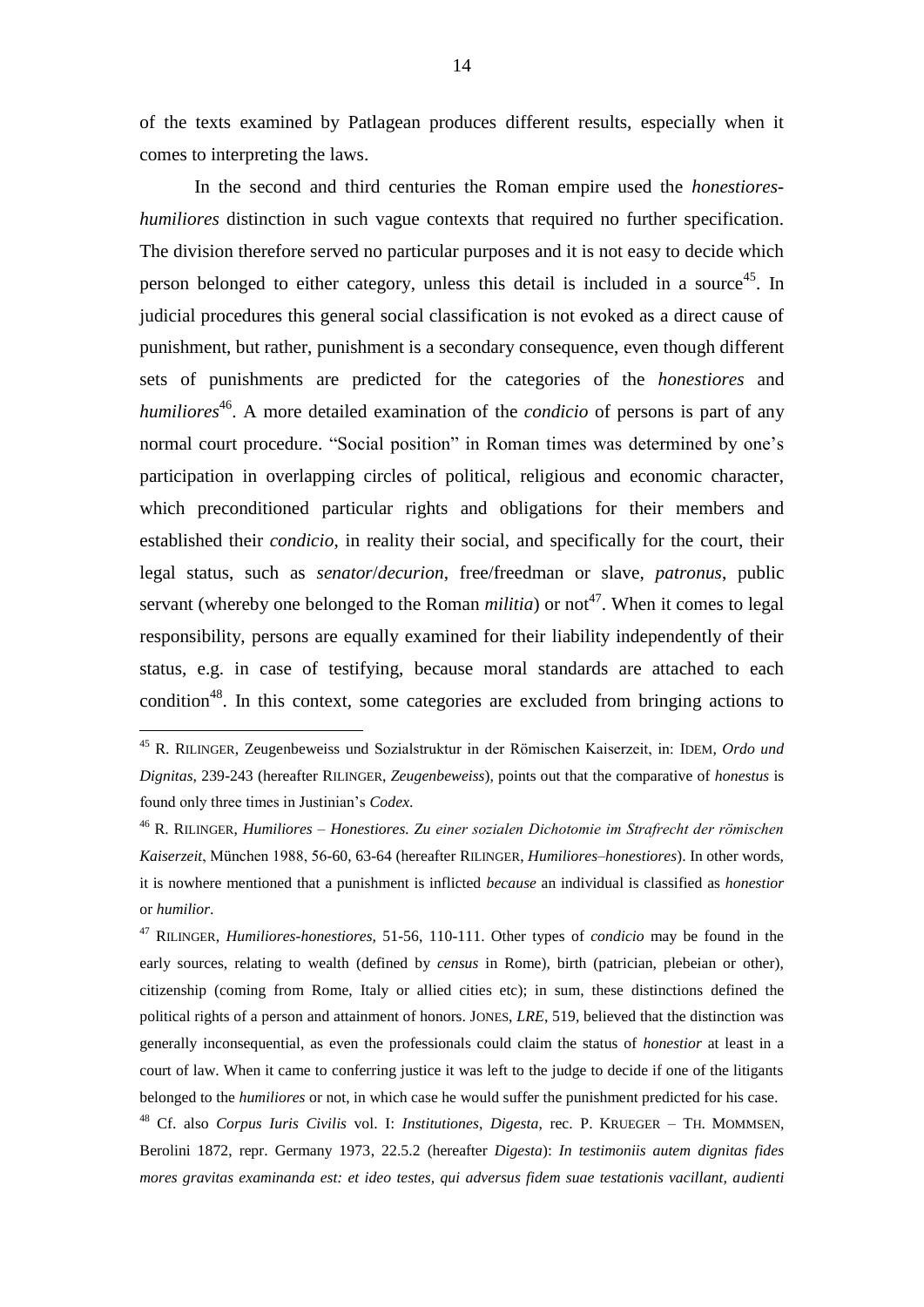court, and others are not admitted as witnesses. These categories overlap only partly because of their *condicio*, not because of their social standing<sup>49</sup>. It follows that confusing these groups and generalizing to the point of considering that all *humiliores* were poor is an oversimplification that perplexes any attempt to decifer the complex relations among separate social groups in Byzantium. The simpler example demonstrating this would be the assimilation of the *infames* with the *humiliores* and, for this reason, with the poor. But the *infames* were a clearly legal, not social, category; persons of any social "class" could be stigmatized with *infamia* (ignominy), therefore the *infames* cannot even be considered a "group"<sup>50</sup>.

The perception of such socio-legal distinctions is best followed in the laws relating to penalties and witnesses. In a law dated to 414 the handling of the upper social strata is expanded: it is distinguished into private persons and dignitaries (personis singulis et dignitatibus), followed by *proconsulares*, *vicarii* and *comites primi ordinis*<sup>51</sup> ; a separate category is composed of *honoratos reliquos*, which relates

<u>.</u>

<sup>49</sup> C. HUMFRESS, Civil Law and Social Life, in: *The Cambridge Companion to the Age of Constantine*, ed. N. LENSKI, Cambridge 2006, 205-225 (hereafter HUMFRESS, *Civil law*). The author speaks about those who "fall between the legal cracks", a qualification that concerns the categories that are never defined specifically in the legislation; more details are found about them when we have data on specific cases.

<sup>50</sup> The *infamia* was handled particularly in *Digesta*, 3.2: *De his qui notantur infamia*, and *Corpus Iuris Civilis*, vol. II: *Codex Justinianus*, ed. P. KRUEGER, Berolini 1877, repr. Germany 1967, 2.12 (hereafter *CJ*): *De causis ex quibus infamia alicui inrogatur*. SCOTT's translation of the Codex is found in [http://droitromain.upmf-grenoble.fr/Anglica/codjust\\_Scott.htm.](http://droitromain.upmf-grenoble.fr/Anglica/codjust_Scott.htm) *Infamia* referred to legal status resulting from an act, consequently also from the profession chosen; its imposition was pursued in the public interest; therefore it incurred the deprivation of a person's right to exercise his public duties. An informative entry on *infamia* is found in *A Dictionary of Greek and Roman Antiquities*, ed. W. SMITH, W. WAYTE, F. MARINDIN, London 1890, 1006-1008 (also found online).

<sup>51</sup> JONES, *LRE*, 526; DAGRON, *Γέννηση*, 217-218. The *comites* were a particular order of "imperial companions", with specific duties, or simply holders of the corresponding honorary title who entered that order. This class was inflated in the  $4<sup>th</sup>$  c., but the title still gave precedence in the *sacrum* 

*non sunt* (The rank, the integrity, the manners, and the gravity of witnesses should be taken into consideration, and therefore those who make contradictory statements, or who hesitate while giving their evidence, should not be heard). *Digesta* has been translated by A. WATSON, *The Digest of*  Justinian, Philadelphia 1998<sup>2</sup>. Here, however, the translation of S. SCOTT is preferred, which has been corrected and is available on line [\(http://droitromain.upmf-grenoble.fr/Anglica/codjust\\_Scott.htm\)](http://droitromain.upmf-grenoble.fr/Anglica/codjust_Scott.htm). See RILINGER, *Humiliores-honestiores*, 133, 134-136; IDEM, *Zeugenbeweiss*, 225-229, 232-243.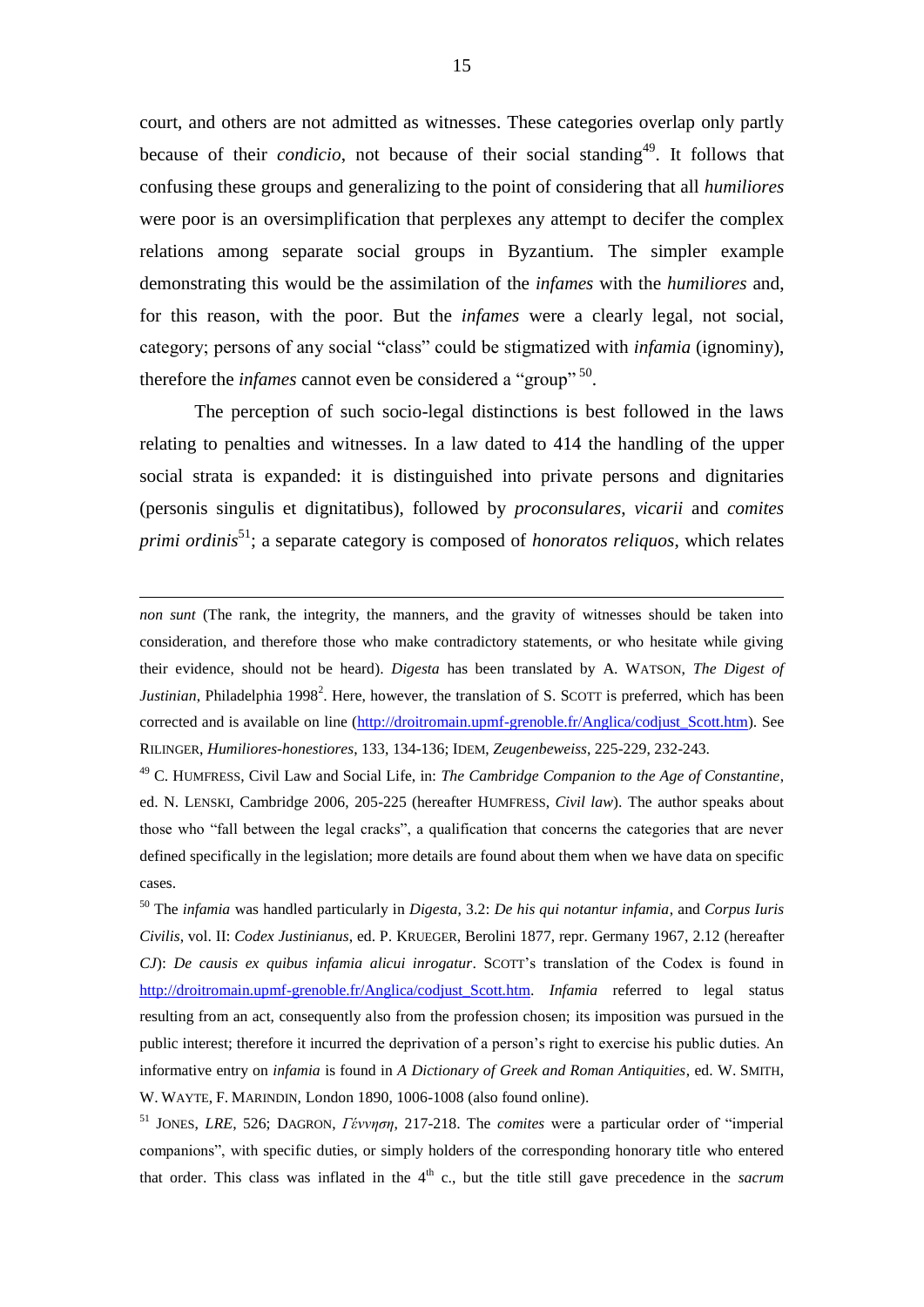to *senatores* and *decemprimi curiales*. The last category is the city *decuriones*. By contrast, the lower social strata, generally marked as "kinds of people" are simply divided in slaves and *coloni* (*servos et colonos… generibus hominum*). In a similar law of 412, which distinguishes among *illustres*, *spectabiles* and *clarissimi*, the *plebs* are also mentioned<sup>52</sup>. A law comprised in the *Digesta* of Justinian I contains pairs of social opposites: decurions-plebeians, honorable-dishonorable, rich and poor. The legislator in this law was much more concerned with someone's position and way of life -the *condicio*- rather than with a particular "social" standing<sup>53</sup>. The general distinction between decurions and plebeians is often found in the Codex of Theodosius, but the distinction between rich and poor is not common –more often than not poverty appears in the sources as cause of unlawfulness or of lack of moral content in a person, not of social status $^{54}$ .

The concern about the liability of witnesses with intention to safeguard and reinforce the unobstructed dispensation of justice is particularly evident in Justinian's *Novel 90 On witnesses*. In this Novel Justinian I explains that previous laws barring witnesses from testifying were abused and for this reason he intends to clarify which categories of people and under what circumstances should be excluded from placing their testimony<sup>55</sup>. The emperor maintains that witnesses should be chosen among people "with a good reputation" (εὐυπολήπτους δεῖν εἶναι τοὺς μάρτυρας), and explains that to this group belong the title holders, those who have a position in state service and those who are known for their wealth or for their profession (διὰ τὸ τῆς

*consistorium* and in the senate; its bestowal included senatorial rank for those who did not already have it.

<sup>52</sup> *C.Th*, 16.5.52, 16.5.54.3, 4, 7, 8; ALFOLDY, *Ιστορία*, 326; DAGRON, *Γέννηση*, 194. The lower staff of the dignitaries (*officiales*) also belonged to the lower social strata as mentioned above, n. 26; the priests were counted in the second category with the civic magistrates. On the prohibition to heretics to appear at court see D. SIMON, *Untersuchungen zum Justinianischen Zivilprozess*, München 1969, 239-240 (hereafter SIMON, *Zivilprozess*).

<sup>53</sup> *Digesta*, 22.5.3: *Testium fides… in persona eorum exploranda… in primis condicio cuiusque utrum quis decurio an plebeius sit… an honestae et inculpatae vitae … an vero notatus quis et reprehensibilis… an locuples vel egens sit, ut lucri causa quid facile admittat*. Extensive commentary on this important law is found in RILINGER, *Zeugenbeweiss*, 243-251.

<sup>54</sup> W. MAYER, Poverty and Generosity toward the poor in the time of John Chrysostom, in: *Wealth and Poverty in Early Church and Society*, ed. S. HOLMAN, Michigan 2008, 149-154.

<sup>55</sup> *CIC* III, no 445.16-446.2.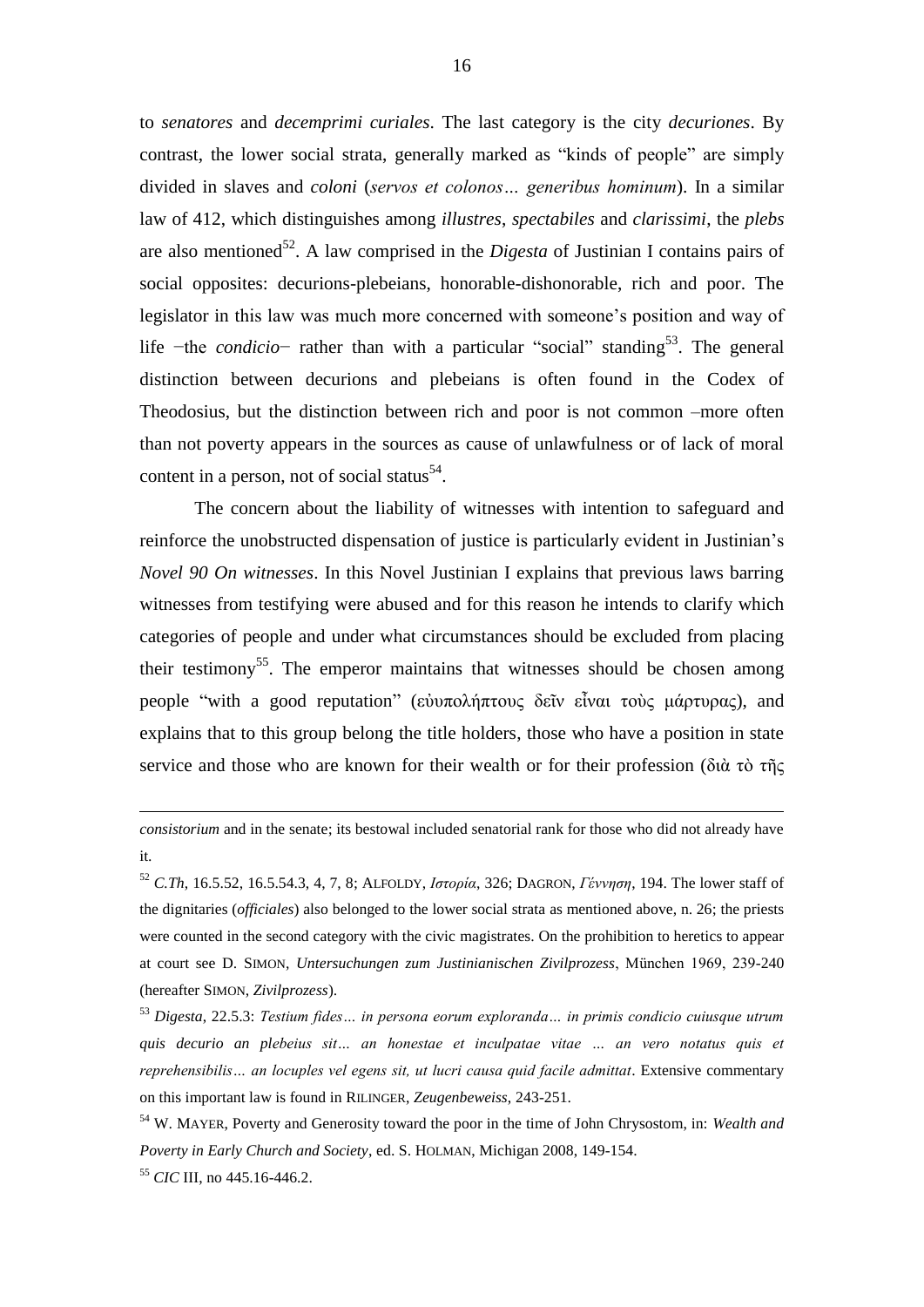ἀξίας ἢ στρατείας ἢ εὐπορίας ἢ ἐπιτηδεύσεως ἀναμφισβήτητον). This part may be easily interpreted as projecting a social distinction generally based on wealth, but such an interpretation is an oversimplification, for the emperor continues with specifying the groups that are excluded from a judicial process: the circus people, the "lowly" and the unknown (μή τινας ἐπιδιφρίους μηδὲ χαμερπεῖς μηδὲ παντοίως ἀσήμους... Εἰ δὲ ἄγνωστοί τινες εἶεν καὶ πανταχόθεν ἀφανεῖς…). The circus/hippodrome people in the Roman empire were stigmatized with permanent *infamia<sup>56</sup>* . The main consideration of the law of Justinian was the ability of the witnesses to prove, even through the testimony of others, that they were reliable persons, leading a respectable life, which was proof of honesty (ὑφ' ἑτέρων γοῦν ὅτι καθεστᾶσιν ἀξιόπιστοι μαρτυρούμενοι) 57 . The latter category, the "unknown", is the *ἀφανεῖς* or *ἄγνωστοι* of the Greek sources<sup>58</sup>. Even though an effort has been made to equate this category with the *infames* or the poor<sup>59</sup>, the equation cannot stand. The Greek equivalent of the *infames* would be *ἄτιμοι* or *ἄσημοι*, as opposed to *ἔντιμοι*, *ἐντιμότεροι*, which is the Greek translation of *honestiores*. The criterion for being relegated to the *ἄγνωστοι* appears to be the lack of permanent residence, resulting from unemployment. Employment would have effected the registration of a person in a catalogue of professional workers or farmers, after which the person would be no longer "unknown". One wonders if the "unknown" are a forerunning distinction for the

<u>.</u>

<sup>59</sup> PATLAGEAN, *Pauvreté*, 14-17, believes that the *infames* are assimilated to the *humiliores*, therefore they are excluded from a court procedure; EADEM, La pauvreté à Byzance au temps de Justinien: les origines d'un modèle politique, Études sur l'histoire de la pauvreté (Moyen Âge – XVIe siècle), I, ed. M. MOLLAT, Paris 1974, 59-81, here 59-67 (hereafter PATLAGEAN, *La pauvreté*) [: EADEM, Structure sociale, famille, chretienté à Byzance, VR London 1981, no I; hereafter PATLAGEAN, *Structure sociale*]; H. KRUMPHOLZ, *Über Sozialstaatliche Aspekte in der Novellengesetzgebung Justinians*, Habelts Dissertationsdrucke, Reihe Alte Geschicte 34, Bonn 1992, 26-27 (hereafter KRUMPHOLZ, *Aspekte*); RILINGER, *Humiliores-honestiores*, 110-112, notes that there is no explicit prohibition for the *infames* to bring actions to court; however, I might add, as in the case of the poor which is discussed below, this would expose them to attacks on the part of the prosecuted that could effect the annulement of the trial altogether.

<sup>56</sup> HUMFRESS, *Civil law*, 210; SP. TROIANOS, Οι ποινές στο Βυζαντινό δίκαιο, in: *Έγκλημα και τιμωρία στο Βυζάντιο*, ed. SP. TROIANOS, Athens 2001, 47 (hereafter Troianos, *Οι ποινές)*; SIMON, *Zivilprozess*, 237-239. SIMON does not comment on *infamia*.

<sup>57</sup> *CIC* III, no 90, 446.21-30.

<sup>58</sup> *CIC* III, no 90, 446.30-33. These are subjected to torture in case they are suspected for corrupting the process.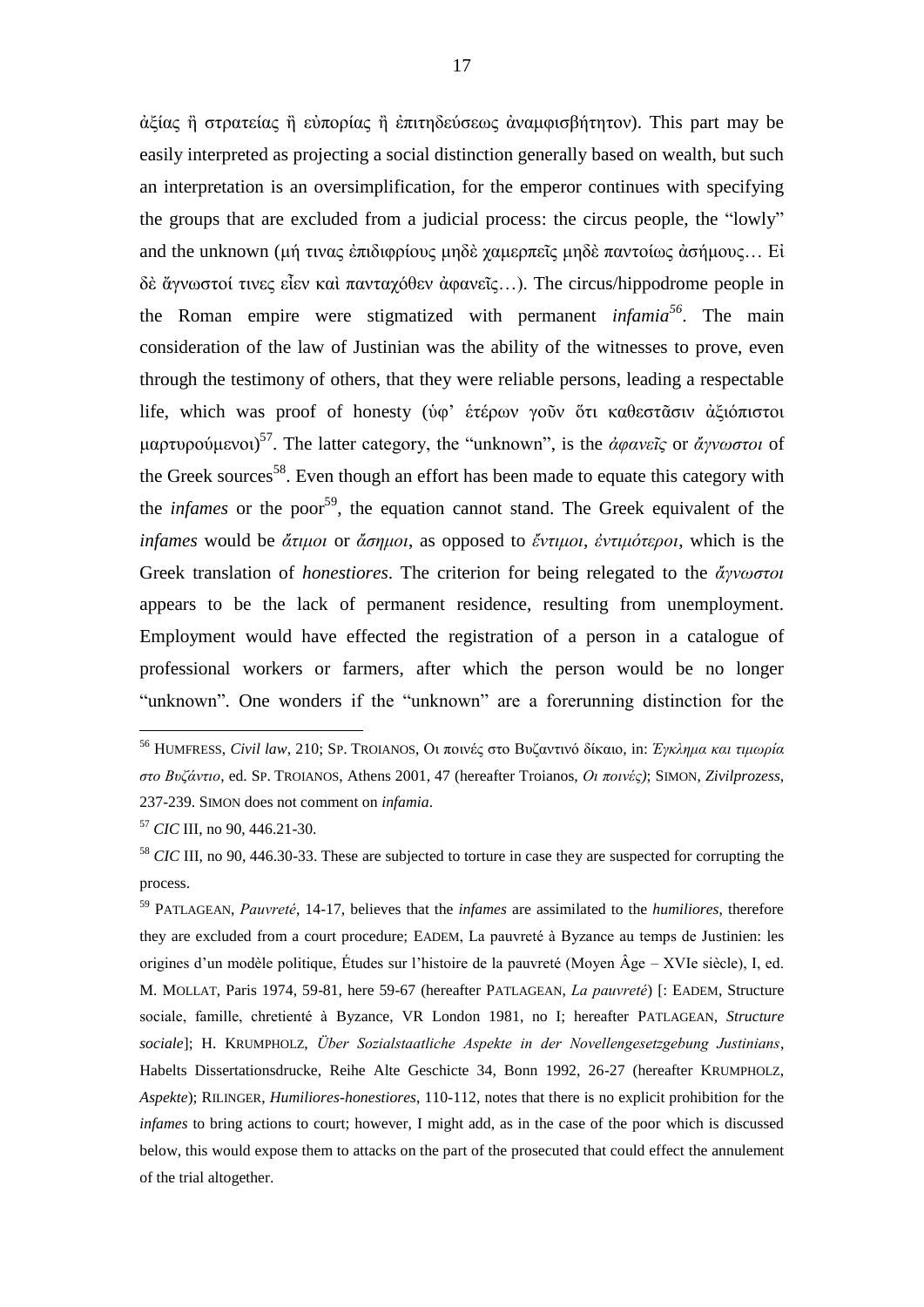*ἄγνωστοι καὶ ἀνεπίγνωστοι τῷ δημοσίῳ* (completely unknown to the public fisc)<sup>60</sup> , found in documents after the  $10<sup>th</sup>$  c. In my opinion they are, and the Novel of Justinian I distinctly differentiates the *infames* from the "*unknown and those who are nowhere to be seen*", we are therefore dealing with separate groups of Byzantine society, and not simply with "the poor"<sup>61</sup>.

In the 7th c., a text containing penalties imposed on heretics is most elucidating regarding the social divisions that the state recognized. It was included in the acts of the Lateran Council and dates from  $649^{62}$ . The change affected in the Byzantine perception of "society" since the early 5th c. is most obvious in this stipulation, even though anticipated already in the Novels of Justinian I. Four large groups are mentioned along with the penalties that are deemed fitting for their status. The first is, as expected, the clergy of all grades, followed by the monks, a group that is normally held outside the Byzantine *polity* because of its members' deliberate retreat from the world<sup>63</sup>. The second is the large group of state servants: *εἰ δὲ ἀξίαν ή ζώνην ἢ στρατείαν ἔχοιεν, γυμνωθήσονται τούτων* (if they hold/have title, office or service, they shall be deprived of it). The translation of the terms used in this sentence varies: *ἀξία* may be interpreted as "title" or "function", *ζώνη* as "title/function" but also as military service<sup>64</sup>, *στρατεία* as "military service" as well as "any state service". In any case, these terms denote the state dependent groups of dignitaries of any rank and those who provided their services either in the military or in the political and civil sector. The last group is the private persons, *ἰδιῶται*. In Byzantium the term *idiōtes* is conceived in a twofold manner: it may signify the person who leads a private life away from public affairs, but also (in the Novels of Justinian I and later) the person

<sup>60</sup> G. OSTROGORSKIJ, *Quelques problèmes d'histoire de la paysannerie byzantine*, CBHB, Subsidia II, Bruxelles 1956, 36.

<sup>61</sup> Also SIMON, *Zivilprozess*, 239: "die Unbekannten, …die ohne festen Wohnsitz sind".

<sup>62</sup> *Concilium Lateranense a. 649 Celebratum*, ed. R. RIEDINGER, Acta Conciliorum Oecumenicorum Series Secunda vol. I., Berolini 1984, 210.6-15. I sincerely thank the senior researcher of the IBR/NHRF, Dr. Maria Leontsini, for bringing this important text to my knowledge.

<sup>63</sup> C. RAPP, City and Citizenship as Christian Concepts of Community in Late Antiquity, in: *The City in the Classical and Post-Classical World. Changing Contexts of Power and Identity*, ed. C. RAPP – H. DRAKE, Cambridge 2014, 163-164 (hereafter *The city*).

<sup>64</sup> As indicated by Procopius regarging simple soldiers, see *Historia quae dicitur Arcana. Procopii Caesariensis Opera Omnia*, ed. J. HAURY – G. WIRTH, v. 3, Leipzig 1963, 146.3-6 (hereafter *Procopius, Hist. arc.*).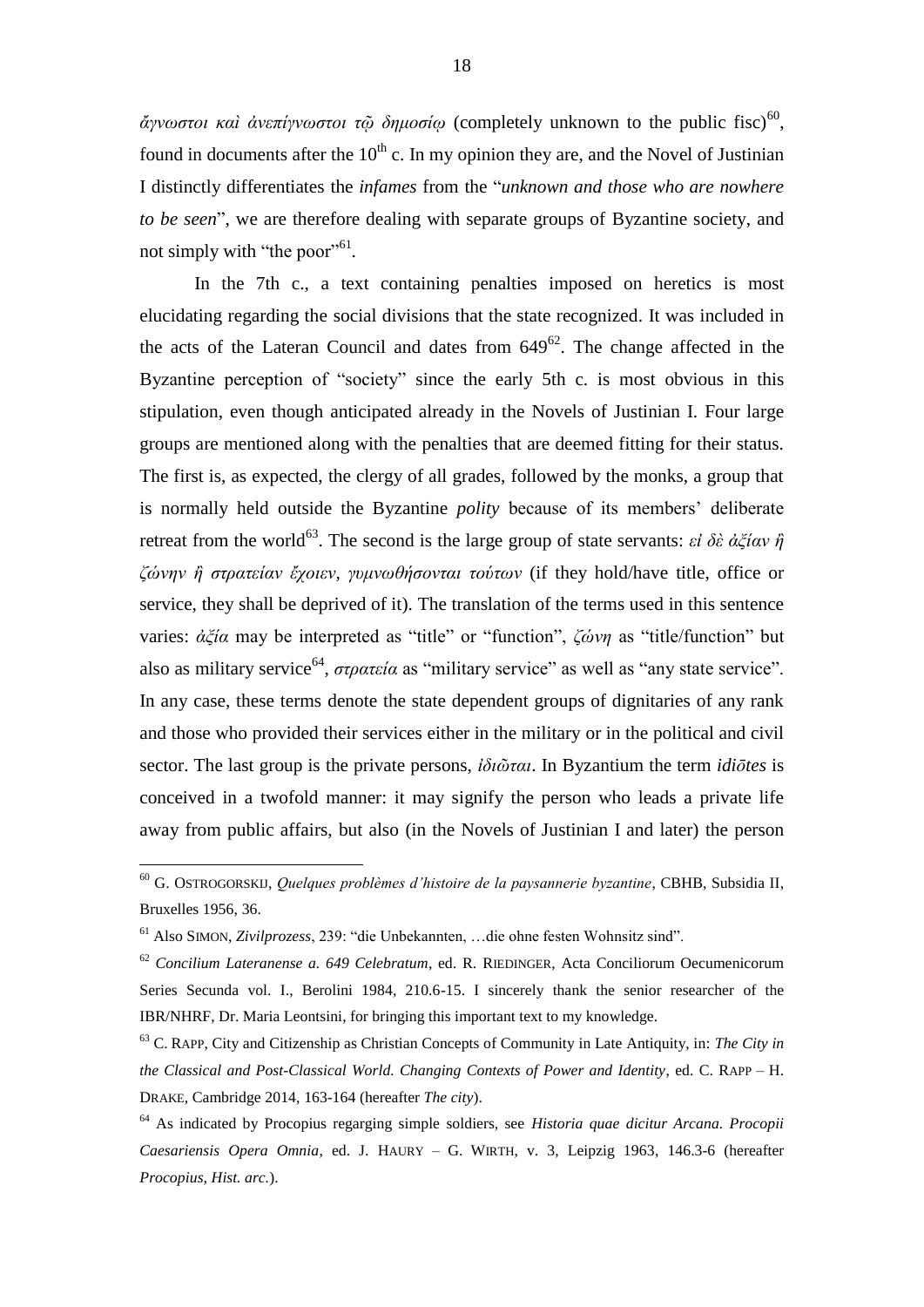who serves in the political sector of the administration<sup>65</sup>. Here the first is meant; the *ἰδιῶται* are therefore distinguished into *ἐπίσημοι* (notables) and *ἀφανεῖς* (unknown). We understand that the *episemoi* are persons with assets; their wealth is confiscated in case they are found heretics. The *aphaneis*, as explained above, are the exact opposite. They are not marked for their wealth because they have no assets in the form of movable or immovable possessions, therefore they remain "unknown"; if they are found heretics, they simply have to suffer corporal punishment and exile.

The testimonies examined so far suggest that a change occurred in the social perception of the Byzantines, which became clearer between the 6th and the 7th c. and is expressed in the abrogation of the limits among different groups of the byzantine society. This change is manifest mostly in the upper social strata that are no longer divided among the earlier *ordines* of *comites*, *decuriones*, *honorati*, etc. By the time of Justinian I, but more clearly in the 7th c., the real social section is found there, where a subject of the empire entered public service, or, to put it clearly, entered the state payroll or became eligible for some privilege in return for the provided service. This division is not new, it is of Roman provenance, but it is all that is maintained in middle Byzantium<sup>66</sup>. State service is conceived as a condition to which a set of privileges is attached; the removal of *militia/strateia* causes the political, economic and ultimately the social debasement of the individual who serves. Of major significance is an important observation, that "nobility", *εὐγένεια*, and poverty, *πενία*, are of no consequence for the distinctions that the state acknowleged. Poor people with moderate or small fortunes would be counted with the *ἰδιῶται*, not with the *ἀφανεῖς*. This simplified classification does not mean that separate social groups were reduced to nothingness. On the contrary, I suggest that byzantine "social" perception expanded to include everybody, notwithstanding wealth, position, nobility; persons of noble birth or not, rich or poor, large or medium landowners, dependent farmers or professionals without any land at all might be included in either category. The leveling of social distinctions among different social groups in the 6th-7th c. led to a

<sup>65</sup> See characteristically on the status of the civil governor of Lycaonia, *CIC* III, 197.8-10; Cf. *Michele Psello, Imperatori di Bisanzio (Cronografia)*, ed. D. DEL CORNO – S. IMPELLIZZERI – U. CRISCUOLO – S. RONCHEY, Milano 1984, v. 2, 212 ch. 29.1-2 (hereafter *Psellus, Chronographia*).

<sup>66</sup> RILINGER, *Humiliores-honestiores*, 59; for the *strateia* and its fiscal privileges in middle Byzantium see N. OIKONOMIDÈS, Fiscalité et exemption fiscale à Byzance (IXe-XIe s.), ΕΙΕ/ΙΒΕ Μονογραφίες 2, Athènes 1996, 37-40.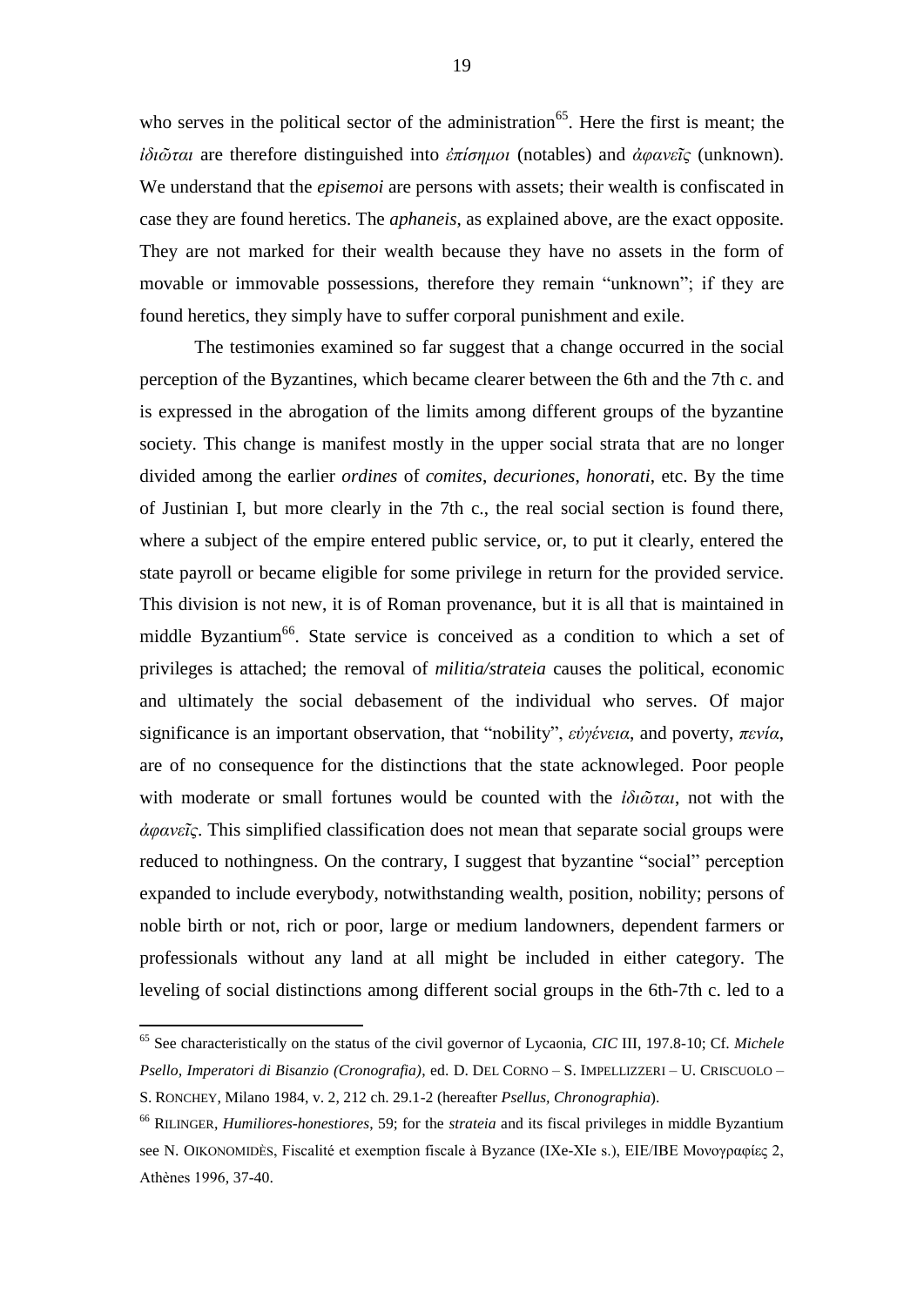restructuring of separate groups' role in, and self-projection to, society. However, the most important consequence of this development is in my appreciation the claim the state laid to the lower social strata, the protection of which was usurped from the aristocracy; this becomes amply clear in the prooimion of the *Ecloga*.

In this text the legislator brings two socially opposite groups into contrast in the same context, the πένητες (the poor) and the *δυνάσται* (the dynasts)<sup>67</sup>. What follows is to a point word by word copy from St. Basil, who had used the substantive participles *πλεονεκτοῦντες* (the avaricious), *ὑπερέχοντες* (the superior) and *ἀδικούμενον* (the injured). St. Basil was proclaiming that the superior should not be deprived more than the amount of damage they had inflicted on the aggrieved (*ἐπανισοῦν αὐτοὺς ἵστασθαι καὶ τοσοῦτον ἀφαιρεῖν τοῦ ὑπερέχοντος ὅσον ἐλαττούμενον εὕρωσι τηνικαῦτα τὸν ἀδικούμενον*) 68 . This formulation is in accordance with the late Roman idea of justice, which accommodated the existence of wealth, often immense, in a Christian context. In fact, it was St. Basil who exposed the desire for more possessions of the rich and elaborated on avarice; but, so long as the wealthy abstain from obtaining more riches, assets and means, provided that they care for the situation of their people and channel their financial aid to the poor –no more to society in general−, wealth is exonerated. In this idea the existence of wealth and the wealthy, and the continuation of social inequality were unexpectedly justified $69$ . However, the author of *Ecloga* was not absolutely pleased with St. Basil's notion of justice, he therefore framed it in a background of marked conflict of the socially powerful −the dynasts− with the socially weak −the poor: "*neither despise of the poor, nor allow the dynast to act unrestrained*" (μήτε πένητος καταφρονεῖν μήτε δυνάστην ἐᾶν ἀνεξέλεγκτον). The legislator expands the principle of justice by interweaving with it the idea that administering justice is not compatible with discrimination which derives from, or is founded on, money, partiality, enmity or fear of dynasty (ἢ χρήμασι διεφθαρμένοι ἢ φιλία χαριζόμενοι ἢ ἔχθραν ἀμυνόμενοι ἢ δυναστείαν δυσωπούμενοι). This suggestion is specifically directed to the judges, who in case they have committed such a mistake are unqualified to confer judgment (κρίμα

<sup>67</sup> *Ecloga. Das Gesetzbuch Leons III. Und Konstantinos' V.*, ed. L. BURGMANN, FbRG 10, Frankfurt 1983, 164.52-63 (hereafter *Ecloga*).

<sup>68</sup> *PG* 31, 405A-B (in his homilia *Εἰς τὴν ἀρχὴν τῶν παροιμιῶν* – in principium proverbiorum).

<sup>69</sup> S. HOLMAN, *The hungry are dying. Beggars and Bishops in Roman Cappadocia*, Oxford 2001, 104- 109 (hereafter HOLMAN, *The hungry*); KRUMPHOLZ, *Aspekte*, 20-21.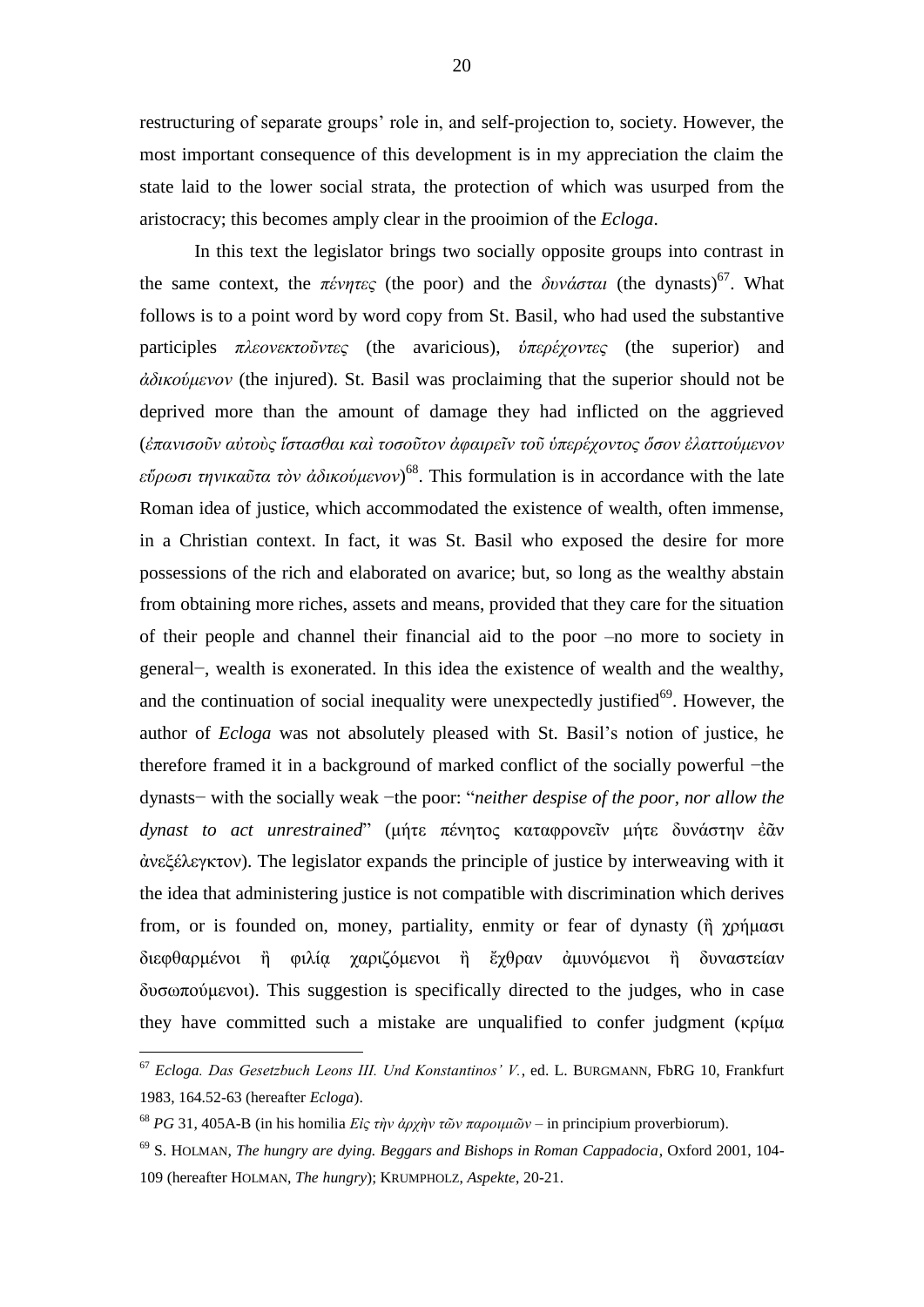κατευθύνειν οὐ δύνανται).

1

*Ecloga*, however, is not all that innovating. In spite of the fact that it is distanced from the Roman legislation with respect to dispensing justice as a fundamental principle of equity of the people before the law and not as a task that simply burdens the administration of the empire<sup>70</sup>, the stipulation on witnesses is only a summary of Justinian's *Novel 90*. But a few years later in the same century, the related Novel of the empress Irene makes no reference to the category of the "unknown", the  $\alpha\varphi\alpha\nu\epsilon\tilde{\iota}\zeta^{71}$ . With this development Byzantium leaves its Roman social past behind. The disappearance of the last social category from the legislation of the period represents the last step towards a uniform comprehension of society, one that makes the lower social strata a clear target of imperial protection against those who constantly expanded their own financial, political and social power. In some respect, this development reflects Byzantium's recognition of the weaker groups' subsistence

 $70$  The institution of state salary for employees of justice is of capital importance for the development of the judicial system, because Roman practice favored phenomena of bribery and therefore nourished class distinctions. TROIANOS believes specifically that the tendency to suppress class distinctions is particularly evident in the criminal law of the *Ecloga*, and SIMON concludes that the *Ecloga* institutes "eine ausführliche richterliche Standesethik". See SP. TROIANOS, Οι πηγές του Βυζαντινού Δικαίου, Athens-Komotene 2011, 162-168 (hereafter TROIANOS, *Πηγές*); IDEM, *Οι ποινές*, 37; *Ecloga*, 9-10; D. SIMON, Gesetzgebung als Weltordnung und Rechtsordnung. Die Auffassungen der byzantinischen Kaiser von Justinian I. bis zu Leon VI vom Zweck der Gesetze, *ΕΚΕΙΕΔ* 31, 1995, 35-39 (hereafter SIMON, *Gezetzgebung*). See, however, PATLAGEAN, *Pauvreté*, 16-17: "la legislation isaurienne affirme la correspondance entre la condition sociale et le statut juridique"; in her opinion the penalties of criminal law are calculated on a purely economic scale. HALDON, *Byzantium*, 276-280, speaks of "the breakdown of the traditional legalistic framework of the Roman state in the seventh century", in which status and wealth defined justice.

<sup>71</sup> *Ecloga*, 14.1; L. BURGMANN, Die Novellen der Kaiserin Eirene, *FM* 4, 1981, 20.54-58: *…μαρτύρων ἀξιοπίστων, ἱερέων, ἀρχόντων, στρατευομένων, πολιτευομένων, εὐπορίαν ἢ ἐπιτήδευμα ἐχόντων εὐσεβῶς δηλονότι καὶ ἐν εὐλαβείᾳ βιούντων...* It is a good question which sources did the legislator use here for the composition of the social spectrum included in the law of Irene, since the term *πολιτευόμενοι* refers to the city *decuriones*, who are mentioned in earlier laws of the 5th c. included in the *Digesta* (i.e. in 22.5.3). It is highly questionable, but not totally dismissible, that the city *curiae* or more probably some similar political corps with or without a constitutional role still existed in the cities in the late  $8<sup>th</sup>$  c. See commentary of the stipulation of Irene in: A. KAZHDAN – M. MCCORMICK, The Social World of the Byzantine Court, in: *Byzantine Court Culture*, 170 (hereafter KAZHDAN-MCCORMICK, *Byzantine court*); KAZHDAN-RONCHEY, *Aristocrazia*, 67; HALDON, *Senatorial elite*, 228; PATLAGEAN, *Pauvreté*, 17.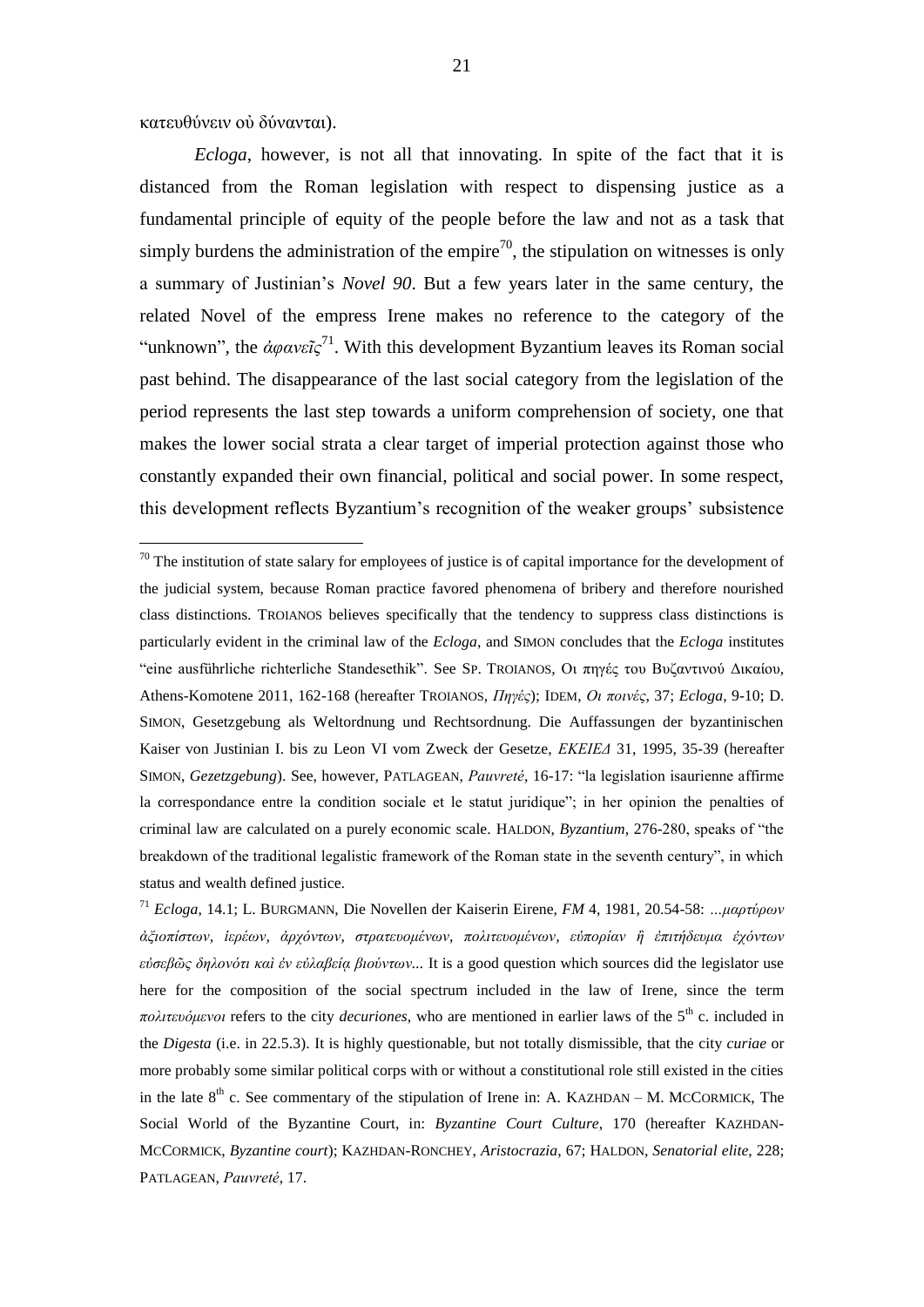right outside the social influence circles of the group that is called "the powerful" −in reality, as *Ecloga* indicates, it appears to be directly targeting at the patronage and clientele social organization of Roman times.

### *III. The "powerful" and the dynasts*

<u>.</u>

It has already been pointed out that the difference between the Roman and the Byzantine perception of social distinctions is manifest in the terminology of the legislation. There is one more, actually major, distinction that needs to be elucidated, and that is the one that concerns the *δυνατοί* (the powerful) and the *δυνάσται* (the dynasts). The use of these terms reproduces conceptions of power and its exercise; it therefore concerns the awareness individuals had of their own role, as well as the perception of that role by other individuals or by the state. To make it clear from the beginning, the Greek language until the  $10<sup>th</sup>$  c. attributed no specific social meaning to the term *δυνατός*. Its use in the Novels of Justinian is influenced by the Roman legislation, because *δυνατός* is the direct translation of *potens*. The *potentes*, *potentiores* or *potentissimi* are a dominant group in Roman legislation; their characteristic is not primarily one of social status, since they may well come from different classes of the Roman society, but the exercise of power −which can be delegated by the emperor−, or more accurately, of abuse and violence (*vis*), against the socially inferior (*inferiores, humiliores*) 72 . St. Basil the Great targets at their avarice and their rapacity, but the term in general is not frequent in the byzantine narrative sources, which use the term *δυνάστης* instead of *potens*.

The Novels of Justinian I follow the Roman legal tradition and sketch a complete profile of the *dynatoi*: they are distinctly differentiated from the *archons*, who represent state authority in the provinces; when their activity is centered in cities,

<sup>72</sup> J. SCHLUMBERGER, Potentes and Potentia in the Social Thought of Late Antiquity, in: *Tradition and Innovation in Late Antiquity*, ed. F. CLOVER – R. HUMFREYS, Wisconsin 1989, 90-104; KAZHDAN-RONCHEY, *Aristocrazia*, 64, 68 (the author disagreed with that view); in a different spirit see PATLAGEAN, *Ελληνικός μεσαίωνας*, 254-255, and more schematically DAGRON, *Γέννηση*, 194, 208, 218. Also see M. REASONER, *The Strong and the Weak. Romans 14.1-15.13 in Context*, Society for New Testament Studies, Monograph Series 103, Cambridge 1999, 45-63. The *potentes* appear in the sources already under the Roman republic. According to Shlumberger, "*potentia*", apart from *potentia Caesaris* or *summa potentia*, almost always carries "the stigma of abuse attached to it". It becomes part of the Roman aristocratic ideal when the actual power that comes from the possession of riches is meant, but generally the *potentes* are not an "easily delineated social group".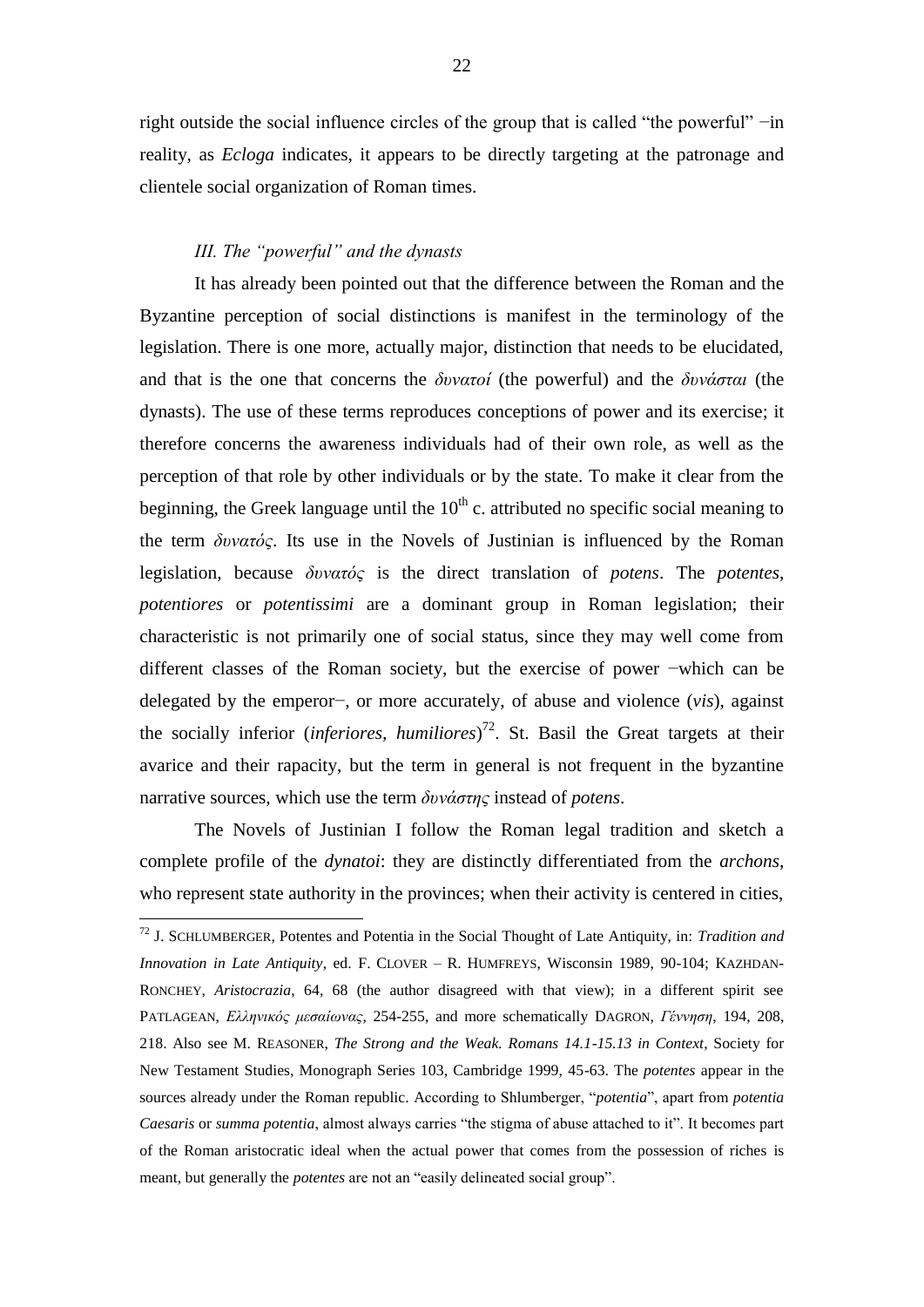it is placed under the jurisdiction of the *ἔκδικοι* (*defensores*) 73 . However, it was not the civic aspect that worried the government, but their activities in the provinces and indeed in those provinces in which civic civilization was not embedded in antiquity, such as Paphlagonia, Lycaonia, Cappadocia and others<sup>74</sup>. The *δυνατοί* in Justinian's legislation are often very rich; their wealth allows them to maintain retinues of armed men (δορυφόροι, πλῆθος ἀνθρώπων οὐ φορητόν –bodyguards, a mob of awful people)<sup>75</sup> and to buy the silence of state authorities (τοῦ στόματος αὐτοῖς ἐμφραττομένου χρυσίῳ –their mouth is choked up with gold), that turned a blind eye to the appropriation of state and imperial properties<sup>76</sup>. Quite often their activity is no different than that of bandits as they performed regular attacks on villages, to the detriment of peasant cultivators. The province of Lycaonia, after the official perception, "*belonged to powerful men*" (ἀνδρῶν γάρ ἐστιν ἰσχυρῶν); they were able "*riders and archers*", disregarding the civil and military authorities, a phenomenon that the emperor attributed to the loose reinforcement of the rules, which made the law "*not equally menacing to the most insolent*" (φοβερὸν οὐχ ὁμοίως τοῖς θρασυτέροις)<sup>77</sup>.

We owe this detailed profile of the powerful and their ways of operation in the  $6<sup>th</sup>$  c. to the Novels of Justinian. The profile of the dynasts, on the other hand, is not that clear<sup>78</sup>. The terms *δυνάστης* and *δυναστεία* are particularly frequent in the Scriptures; in Greek they carry with them specific connotations which, unlike the Latin term *potentes*, are of political and social content and include conceptions about

<sup>73</sup> *CIC* III, no 15, 111.36-39: …*ἀλλὰ καὶ πράττειν, ἅπερ ἄν τις βουληθείη, καὶ ἐκδιδόναι, κἂν εἰ τὸ πραττόμενον ἄπτοιτο τοῦ τῆς ἐπαρχίας ἄρχοντος ἤ τινος τῶν δυνατῶν μηδὲ τοῦτο κωλύειν*. Also very specific is the distinction between archons and *dynatoi* in the edict on Phoenice Libanensis, see edict no 4, 762.29-31.

<sup>74</sup> *CIC* III, no 25 (Lycaonia), 29 (Paphlagonia), 30 (Cappadocia). In the case of Arabia, *Novel 102*, 493.39 mentions the *οἶκοι δυνατοί*. Scattered references of the powerful are found in many novels of Justinian I.

<sup>75</sup> *CIC* III, no 30, 228.9-13.

<sup>76</sup> *CIC* III, no 30. 228.19-25.

<sup>77</sup> *CIC* III, no 25, 196.42-197.13.

 $78$  Generally on dynasts see M. ANGOLD, Archons and Dynasts: Local Aristocracies and the cities of the Later Byzantine Empire, in: *The byzantine aristocracy, IX to XIII Centuries*, ed. M. ANGOLD, BAR Int. Ser. 221, Oxford 1984, 236-253 (hereafter *The byzantine aristocracy*).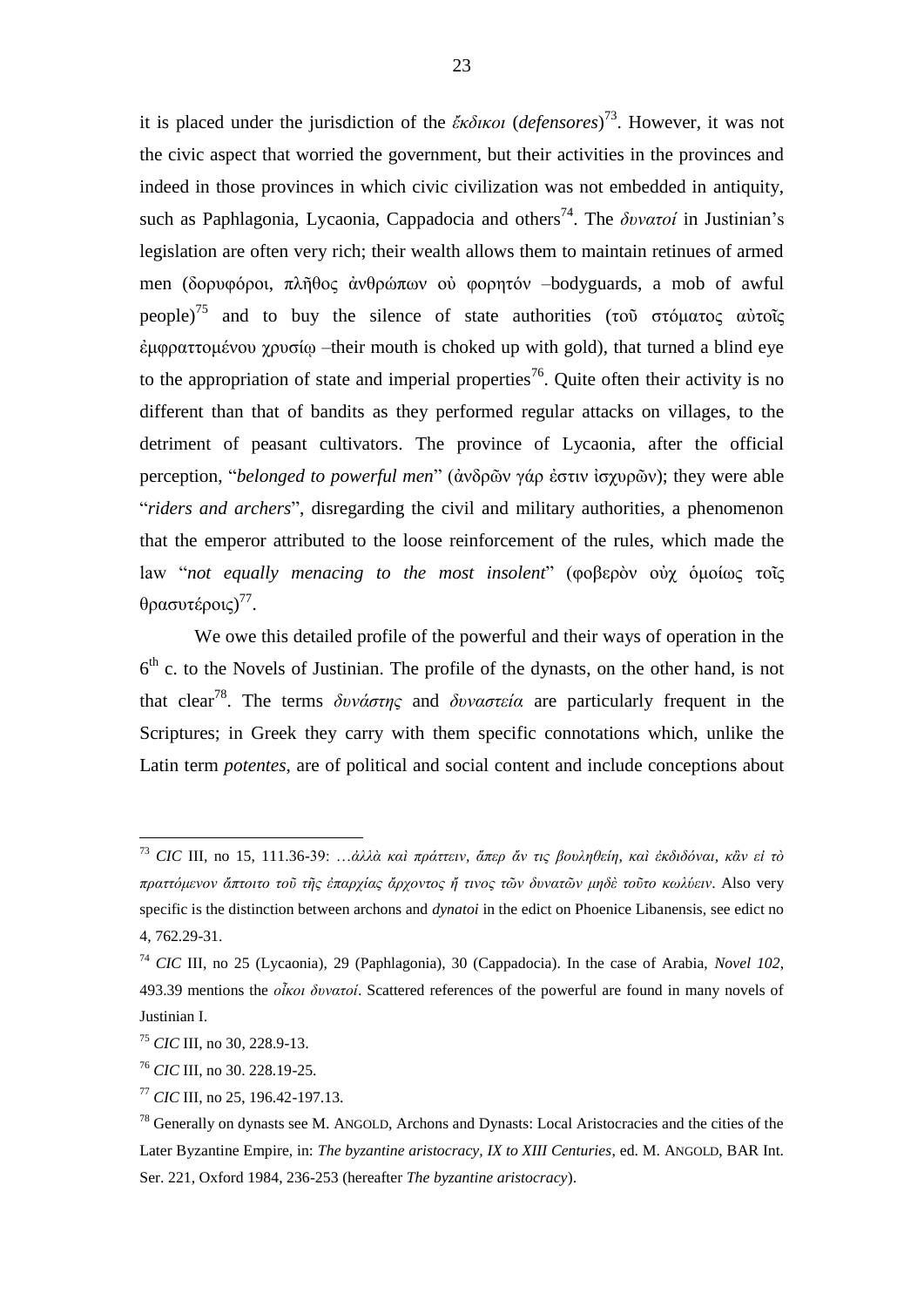authority and power<sup>79</sup>. Thus, a dynast in Greek notion is almost without exception one whose authority is officially recognized either by the state or by his own people or subjects, therefore a dynast can even be a king –in this respect it is important that the kings of the Hellenistic period are quite often dynasts<sup>80</sup>, and their authority is perceived as absolute and sometimes oppressive. In this context a dynast may very well be someone with a state function or title, or simply a rich person who possesses the means to implement his goals. The sources contrast the dynasts with the poor (πένητες, πτωχοί), by charging the first with avarice and exercise of violence against the latter<sup>81</sup>. Thus the *δυνάσται* of the Greek sources are distinguished for their wide social influence and for their social and political status, but their power is often oppressive and injurious to the socially weak. In the Life of St. Symeon the Salos we find: "*patrons, whom you need against the dynasts, are good*" (καλοὶ οἱ προστάται, ούς έχετε ἐν ἀνάγκῃ πρὸς τοὺς δυνάστας)<sup>82</sup>; and in the Life of Philaretos, the neighbors who appropriated the saint's land are recognized as dynasts, but also Philaretos himself is a dynast for the people of the king, because his residence gives the impression that he is a man of considerable means $^{83}$ .

The use of these terms by the writers of Byzantium is a matter of perception. Dynasts are incriminated when they operate outside the frame of the law. "*A man who possesses dynasty but is not without means is unjustified when sinning by doing*

<sup>79</sup> *Hesychii Alexandrini Lexicon*, ed. K. LATTE, vol. I, Copenhagen 1953, 482.89: *δυναστεία· δύναμις*; *Suidae Lexicon*, ed. E. BEKKER, Berlin 1854, 321: *δυναστεύω: τὸ ἄρχω* (hereafter *Suda*)*.*

<sup>80</sup> *Hesychii Alexandrini Lexicon*, ed. K. LATTE, vol. II, Copenhagen 1966, 634.20: *Μαύσωλος· ὄνομα δυνάστου*.

<sup>81</sup> H. DELEHAYE, *Les saints stylites*, Brussels, 1923, 165.10-12, 166.20-21 (Life of St. Alypius) 210.37- 211.2 (Life of St. Luke the Stylite).

<sup>82</sup> A.-J. FESTUGIÈRE - L. RYDÉN (eds), *Léontios de Néapolis, Vie de Syméon le Fou et Vie de Jean de Chypre*, Bibliothèque archéologique et historique 95, Paris 1974, 61.12-14: *καλοὶ οἱ προστάται, οὓς ἔχετε ἐν ἀνάγκῃ πρὸς τοὺς δυνάστας, ἀλλ' οὐκ εἰσὶν οὕτως, ὡς τὸ ἔχειν τοὺς ἁγίους ἀγγέλους ὑπὲρ ἡμῶν ἱκετεύοντας*. The same text calls the emperor *δεσπότης*.

<sup>83</sup> L. RYDEN, *The Life of St. Philaretos the Merciful written by his grandson Niketas. A Critical Edition with Introduction, Notes, and Commentary*, Uppsala 2002, 62.50-51, 84.394 (hereafter *Life of St. Philaretos*).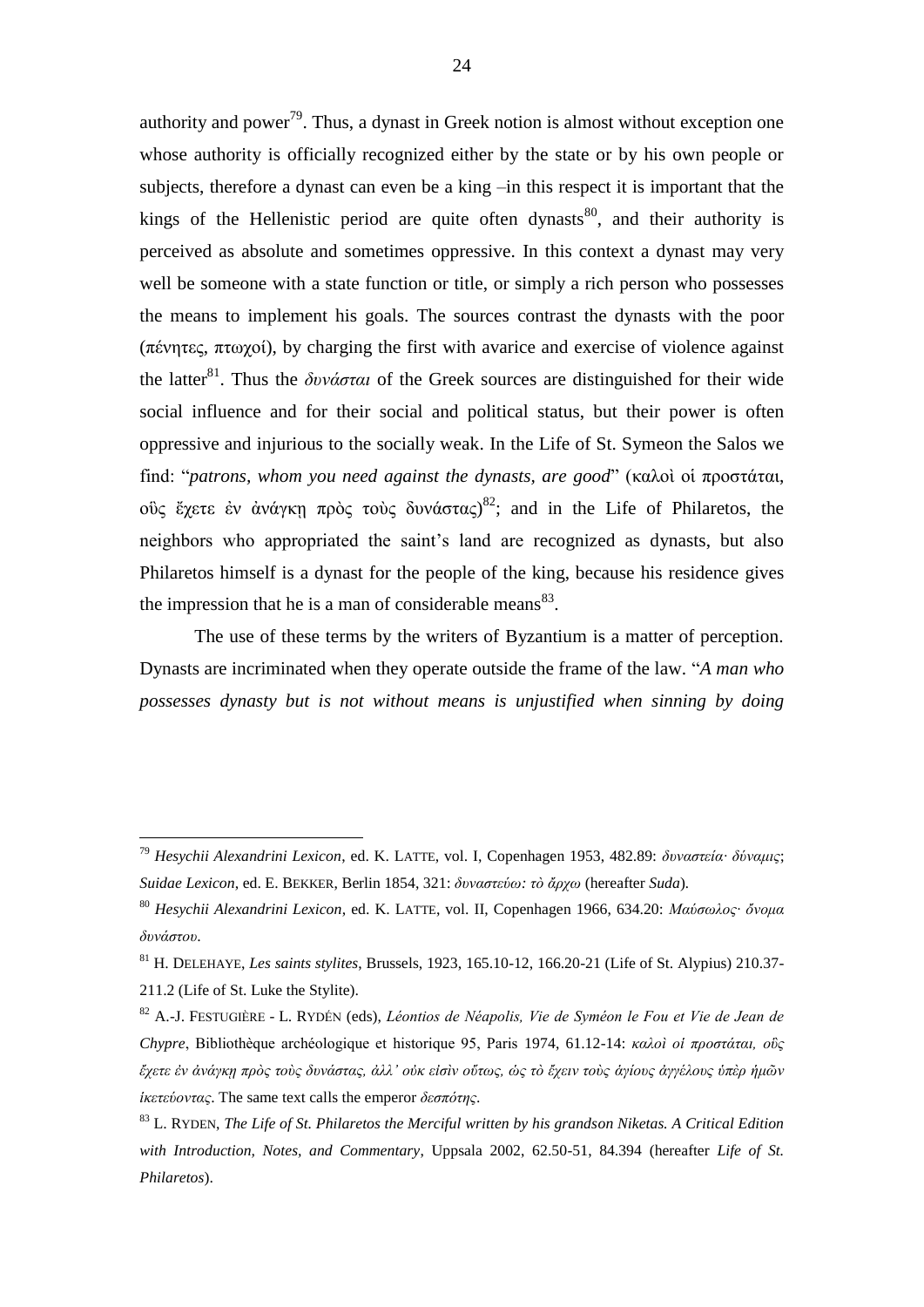*injustice*", wrote the patriarch Photios 84 . In the same direction the *Eisagoge aucta*, a legislative compilation dated to between the  $10^{th}$  and the  $11^{th}$  c., contains a stipulation that possession of dynasty does not adjudicate evasion of legal consequences, which can be lifted only by imperial decree<sup>85</sup>. The  $10^{th}$  c. legislation is indeed innovative with respect to exercise of dynasty, because it acknowledges that it can be exerted by those who are not dynasts by themselves, but are simply friends of dynasts and have the right "*to speak freely*" to them (κἂν μὴ δι' ἑαυτῶν, ἀλλ' οὖν διὰ τῆς ἑτέρων δυναστείας πρὸς οὗς πεπαρρησιασμένως <u>φ</u>κείωνται)<sup>86</sup>. Finally, the emperor Basil II put down in this Novel of 996 that dynasty is bequeathed from generation to generation (τὴν δυναστείαν διαδεχομένων); this means that the state acknowledged that dynasty is basically a family affair $^{87}$ .

It is rather difficult to distinguish in the sources the power of individuals or families that existed independently of the emperor. For Byzantium we maintain the impression mostly of a centralized state, in which all developments evolved around the court and the emperor, with his tolerance at least, if not at his will and not with his own involvement. And it was really such a state; the competition for the possession of titles, offices and the corresponding remunerations has been well described in modern research<sup>88</sup>. But I need to draw attention to some details relating clearly how this type

<sup>84</sup> *Photius, Epistulae et Amphilochia*, ed. B. LAOURDAS – L.G. WESTERINK, Leipzig 1983, vol. 1, no 1.779-780: *ἀνὴρ δὲ δυναστείαν ἔχων καὶ ἀπορίαν οὐκ ἔχων ἀναπολόγητον ἔχει τὴν ἀπὸ τοῦ ἀδικεῖν ἁμαρτίαν* (hereafter *Photius, Epistulae*).

<sup>85</sup> *Epanagoge aucta*, ed. C. E. ZACHARIAE VON LINGENTHAL, *Jus Graecoromanum* vol. VI, Athens 1931, repr. Darmstadt 1962, 5.21, 66: *Τὸν ἀδικοῦντα οὐ προνόμιον, οὐ τύπος, οὐ δυναστεία τῆς τοῦ ἄρχοντος ἐξαιρεῖται χειρός, εἰ μὴ θεῖος πραγματικὸς τύπος.* 

<sup>86</sup> N. SVORONOS, *Les novelles des empereurs Macédoniennes concernant la terre et les stratiotes*, ed. posthume P. GOUNARIDIS, Athènes 1994, no 2.I.83-84 (hereafter SVORONOS, *Novelles*). Also see below. On the *parrhesia*, the right to speak freely to a superior (a privilege that concerns par excellence the right to speak to the emperor), see C. RAPP, Ritual brotherhood in Byzantium, *Traditio* 52, 1997, 307 (hereafter RAPP, *Ritual brotherhood*); L. NEVILLE, *Authority in Byzantine Provincial Society*, 950- 1100, Cambridge 2004, 85-86 (hereafter NEVILLE, *Authority*).

<sup>87</sup> SVORONOS, *Novelles*, 14.Ι.30-31: *…τῶν αὐτοῦ διαδόχων μετὰ τῆς περιουσίας καὶ τὴν δυναστείαν διαδεχομένων…* Cf. ibid., 14.II.22-23: *…τὴν δυναστείαν αὐτοῦ καὶ εὐημερίαν εἰς τοὺς διαδόχους αὐτοῦ παραπέμψει…*

<sup>88</sup> HALDON, *Social élites*, 168-211, 178-179, 182, 186, 193-194; P. FRANKOPAN, Land and power in the middle and later period, in: *Social history*, 116-119, 126-127, 128-129 (hereafter FRANCOPAN, *Land and power*); J.-CL. CHEYNET, L'aristocratie byzantine (VIIIe-XIIIe s.), *Journal des Savants*, 2000, 303-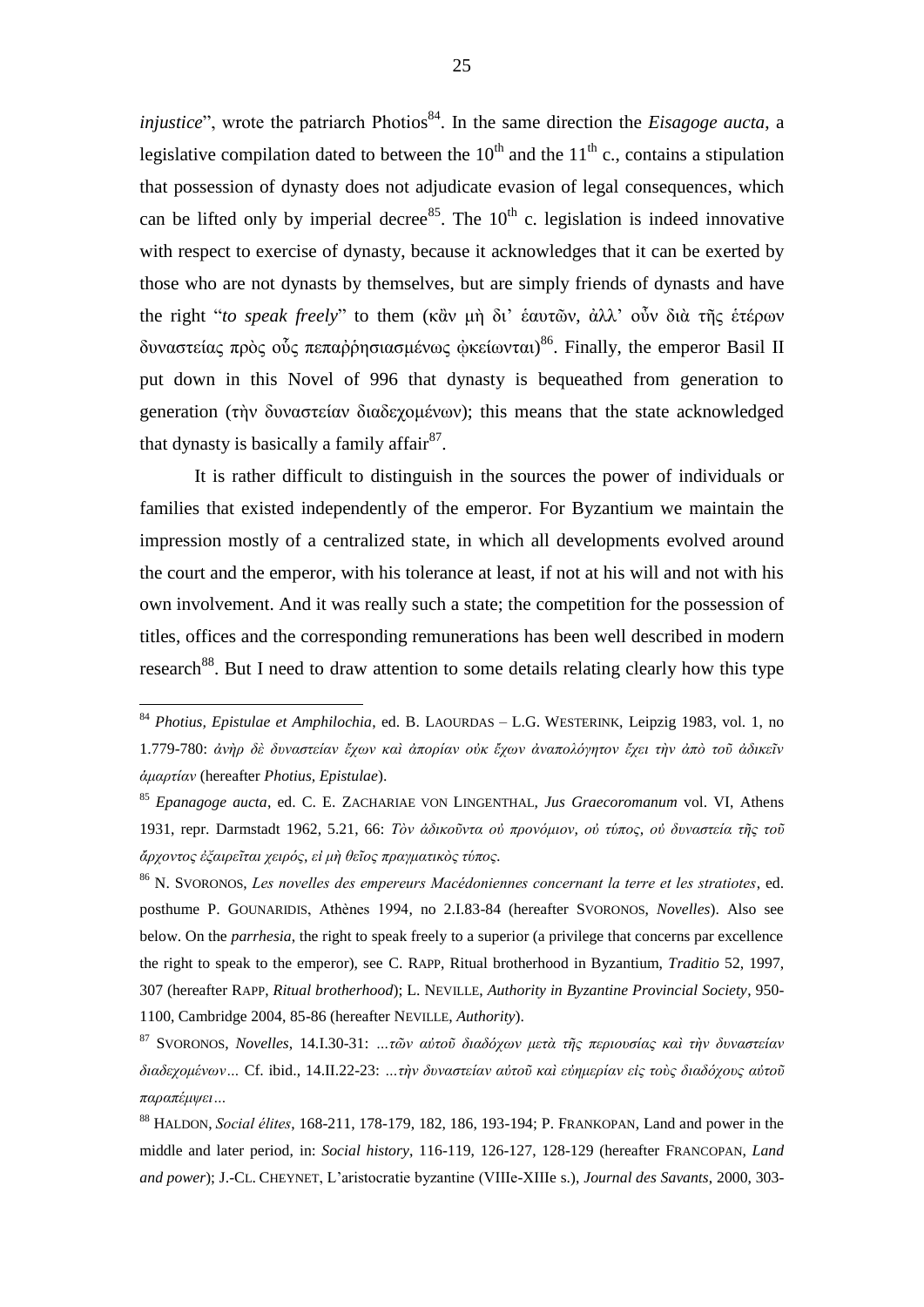of authority was exercised by the *δυνάσται* of Byzantium. Philaretos' family apparently had no connections with Constantinople −at least this is what his Life's author would have us believe, and here I accept this convention for the sake of argument<sup>89</sup>. The peasants in his village, and also others, e.g. the soldier Mousoulios<sup>90</sup>, run to him with their problems, and he was always willing to help with whatever was needed $91$ . When the people of the emperor took the decision to stay at his house, the villagers again appeared with gifts that allowed Philaretos to extend a splendid hospitality to them<sup>92</sup>. This is, perhaps, the good side of dynasty; the text only reveals before us some aspects of the real social influence of people with means on the practical level of daily life. Many more details are included in the *Strategikon* of Kekaumenos, a text in which the author never uses the terms *δυνάστης-δυναστεία* to denote the authority of the powerful. On the contrary, the term is employed to describe the person who pursues those activities that the Novels of the  $10^{th}$  c. denounce: it is so, for example, in the case of Noah, "*who happened to be a dynast in*  Demetrias" and appropriated the land of the locals<sup>93</sup>.

Still, for Kekaumenos, autonomous authority of local archons in the provinces is non-negotiable and independent; the emperor, who is pushed in the background of the narrative, is but a distant figure even when his authority is advocated in the provinces by his officers<sup>94</sup>. But in this case, the archons are not characterized as

<sup>89</sup> See *Life of St. Philaretos*, 26-28 for discussion.

<sup>90</sup> *Life of St. Philaretos*, 72.223-74.247.

<u>.</u>

<sup>92</sup> *Life of St. Philaretos*, 84.411-415.

<sup>93</sup> M. SPADARO, *Raccomandazioni e consigli di un galantuomo*, Alessandria (Italia), 1998, ch. 2, 84.25- 26 (Hereafter SPADARO, *Raccomandazioni*).

<sup>308 (</sup>hereafter CHEYNET, *Aristocratie*); MAGDALINO, *Court society*, 215, 216-217, 225-226, 227-228; KAZHDAN-MCCORMICK, *Byzantine court, 187-189*; F. WINKELMANN, *Quellenstudien zur herrschenden Klasse von Byzanz im 8. und 9. Jahrhundert*, BBA 54, Berlin 1987, 25-31; OIKONOMIDES, as above n. 16, 199-210.

 $91$  Philaretos' philanthropy is already mentioned in the beginning of the text, to prejudice numerous episodes that follow. See *Life of St. Philaretos*, 62.26-33; C. LUDWIG, *Sonderformen byzantinischer Hagiographie und ihr literarisches Vorbild. Untersuchungen zu den Viten des Äsop, des Philaretos, des Symeon Salos und des Andreas Salos*, BBS 3, Frankfurt a. M. 1995, 89 f. (hereafter LUDWIG, *Sonderformen*); KAPLAN, *Les hommes et la terre*, 363-364.

 $94$  See P. MAGDALINO, Honour among the Romaioi: the framework of social values in the world of Digenes Akrites and Kekaumenos, *BMGS* 13, 1989, 190-192, 216-217 (hereafter MAGDALINO, *Honour*).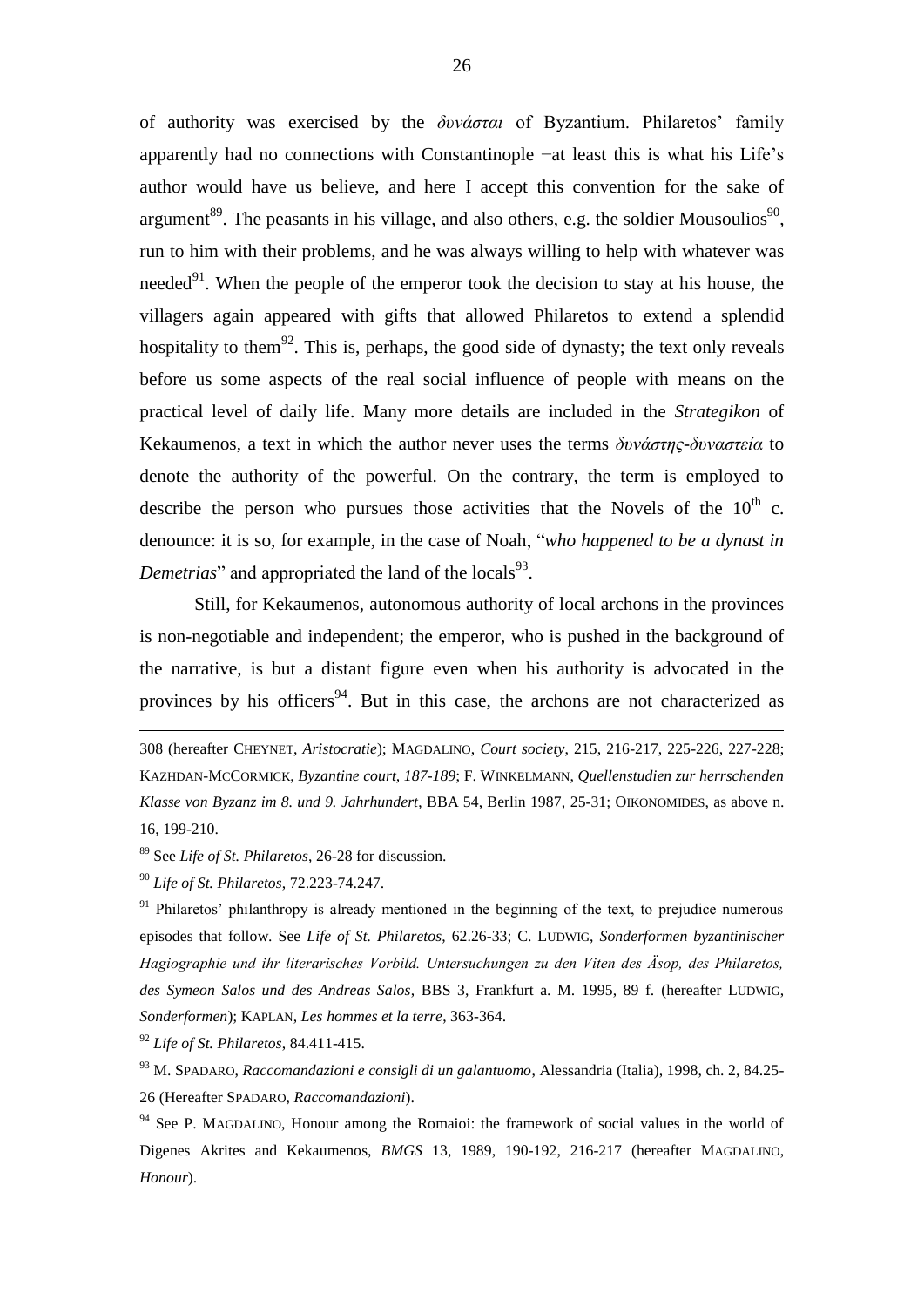dynasts. They are those to whom "*the people of the country obey*"<sup>95</sup>, even if they "*stay at home*", with no official relation to the central authorities (εἰ καὶ ἐν οἰκίᾳ ἰδιάζεις, ύποτάσσεται δέ σοι ὁ λαὸς τῆς χώρας)<sup>96</sup>, meaning that they hold no title or office<sup>97</sup>. Social influence is manifest in the fact that the people of the country invoke the authority of a local archon in their dealings with officers of the civil or military administration. These may relate to any affair, but in particular they concern the assessment of taxes. They claim to the local archon that "*you are our master*" (ἡμεῖς σὲ ἔχομεν αὐθέντην)<sup>98</sup>. But in the text of Kekaumenos, the most important aspect of that influence is their intervention ability in cases of dispute among peasants; their authority to pass judgment is accepted and recognized. A local archon may intimidate somebody (ἐκφοβῶν), provide advice (νουθέτει), impose fines (διὰ ζημίας) or even corporal punishments (διὰ δαρμοῦ) and humiliate (μετὰ ὕβρεως καὶ ὀνειδισμοῦ) the disobedient<sup>99</sup>. Still, Kekaumenos advises that one must be very careful when settling disputes in his region, because he might in the process alienate the *friends* (φίλους), *comrades* (συντρόφους) and *like-minded* (ὁμόφρονας) of those that he finds on the wrong side, his decisions might therefore turn against him and this might cause him the loss of his recognition, reputation, and in the end, his power or even his life $100$ . In

<u>.</u>

<sup>100</sup> SPADARO, *Raccomandazioni*, ch. 3, 133.5-11: *δίκαιος γὰρ ὤν, ἄδικον ἢ αἰσχρὸν οὐ φέρεις βλέπειν πραττόμενον, νυσσόμενος δὲ ὑπὸ τῆς ἀγαθῆς ταύτης ἀρετῆς, ὀργίζῃ μετὰ δικαίου θυμοῦ καὶ ἀμύνῃ ἀξίως τοὺς ἁμαρτάνοντας. ποιήσας δὲ τοῦτο εἰς πάντας τοὺς ἁμαρτήσαντας ἤχθρανας αὐτοὺς καὶ τοὺς ὁμόφρονας αὐτῶν καὶ μελετήσαντες κατὰ σοῦ ἐπανέστησάν σοι*.

 $95$  It is not clear in the text whether these people were dependent or independent farmers of the region. The fact that it is not specified indicates that those who sought the protection of local people with influence might have belonged to either category.

<sup>96</sup> SPADARO, *Raccomandazioni*, ch. 3, 133.1-2.

<sup>97</sup> KAZHDAN-RONCHEY, *Aristocrazia*, 133.

<sup>98</sup> SPADARO, *Raccomandazioni*, ch. 3, 98.1. It is quite characteristic that it is specifically mentioned in the previous section (3, 97), that there is a "supreme captain in the region" (*ὑπερέχουσα κεφαλὴ εἰς τὸν τόπον*), towards whom Kekaumenos advices caution.

<sup>99</sup> SPADARO, *Raccomandazioni*, ch. 3, 134.1-3, 15-19: *χρὴ οὖν εἶναί σε δίκαιον εἰς ἄκρον καὶ ἀληθῆ, πλὴν τοὺς ἁμαρτάνοντας τοιούτῳ τρόπῳ κόλαζε· τοὺς μὲν σὺ κόλαζε καὶ τιμώρει… τοὺς δὲ λοιποὺς λόγοις ἀμυντηρίοις ἐκφοβῶν διορθοῦ, ἄλλους δὲ μετὰ καλοηθείας καὶ ἡμερότητος νουθέτει ὡς πατὴρ παῖδας ἰδίους, καὶ οὕτως καὶ τὴν ἀδικίαν δυνήσῃ ἀναστεῖλαι καὶ σεαυτὸν ἀνώτερον διατηρῆσαι πάσης ἐπιβουλῆς Θεοῦ χάριτι*. Also Ibid., ch. 3, 137.11-15: …*ἔπελθε αὐτοῖς σοφῶς καὶ μετὰ τρόπου σωφρόνισον αὐτούς, οὓς μὲν διὰ ζημίας οὓς δὲ διὰ δαρμοῦ, ἄλλους δὲ μετὰ ὕβρεως καὶ ὀνειδισμοῦ, τοὺς δὲ λοιποὺς μετὰ τρόπου χρηστοῦ, ἐπεὶ ἀδύνατόν σοί ἐστι πρὸς κέντρα λακτίζειν*.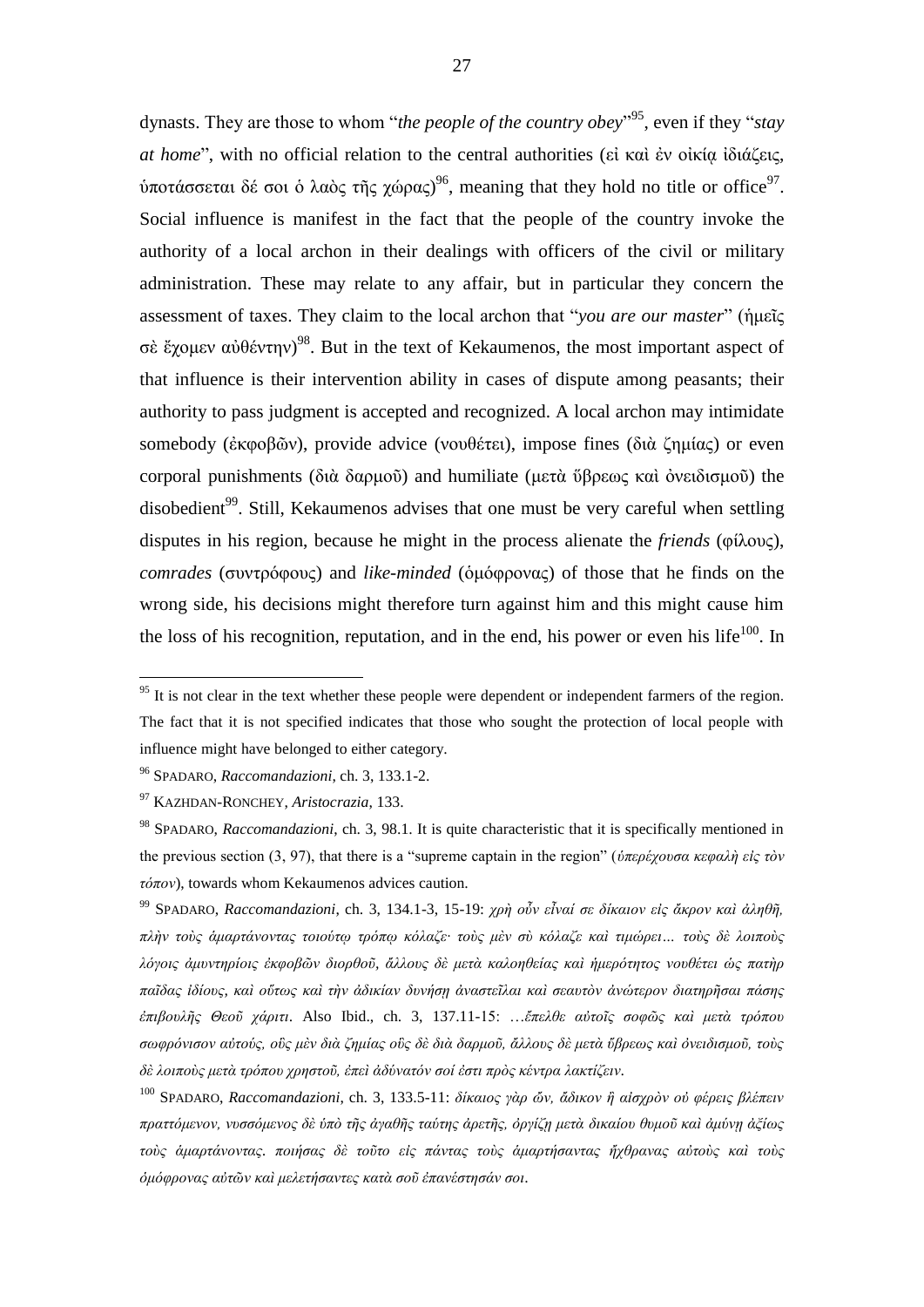this context a local dispute might in fact be settled without the intervention of central administration officers. The texts of Philaretos and Kekaumenos suggest that the dynasty of local archons is a reciprocal relation of the dynast with his "subjects", a de facto exercise of authority which is accepted by the people and entails mutual concessions and obligations. A dynast might in fact be alienated from his power base; there is no dynast without his people.

Imperial service enhances dynastic authority on a local level and opens the way to its expansion empire-wide. Bardas Skleros is a well-known archon marked in the sources for his dynasty<sup>101</sup>. A long digression interpolated in the Novel of the emperor Basil II of 996 and dated most probably to the end of the  $11<sup>th</sup>$  c. reveals how the civil wars under that emperor were explained by the Byzantines themselves a century later. According to the text, the Phocas family *"possessed dynasty without interruption for generations*" (ἀδιάδοχον… εἶχον τὴν δυναστείαν) 102 . But a letter of that same emperor, written probably in late summer or early autumn 987 and preserved by Michael Psellos in the end of his *Chronography* is astonishingly revealing in that respect. Its content relates not only to the enhancement of influence that comes with service, but also to its management by the imperial circles, to the expectations attached to it and to the imperial assertion of absolute power and supremacy facing dynastic sway and status. The epistle was addressed to Bardas Phokas immediately after news of his revolution had reached Constantinople, and probably holds some of the personal style of the emperor Basil II; it appeals to emotion, yet it is authoritative, aggressive and arrogant $103$ .

The first part of the epistle is summarized by Psellos himself, who qualified the privileges granted to Phokas after his return from exile as "*satrapical benefactions*" (σατραπικὰς ὡς εἰπεῖν εὐεργεσίας), and suggested that the emperor had

1

<sup>101</sup> *Psellos, Chronographia* I, 14.4-5; on Bardas Skleros see generally W. SEIBT, *Die Skleroi. Eine prosopographisch-sigillographische Studie*, Byzantina Vindobonensia 9, Wien 1976, 29-58.

<sup>&</sup>lt;sup>102</sup> SVORONOS, *Novelles*, 14.II.38-45. The Maleinoi are also mentioned with the Phocas.

<sup>103</sup> The epistle is contained in *Psellos, Chronographia* II, 384-390. See D. REINSCH, Theophylaktos Simokattes in der Kanzlei Kaiser Basileios II. Zur γραφὴ τοῦ βασιλέως πρὸς τὸν Φωκᾶν am Ende der Chronographia des Michael Psellos, *JÖB* 58, 2008, 147-152. The authenticity of the epistle has been questioned, but REINSCH believes that the it is authentic and contains the style of Basil II and his secretariat.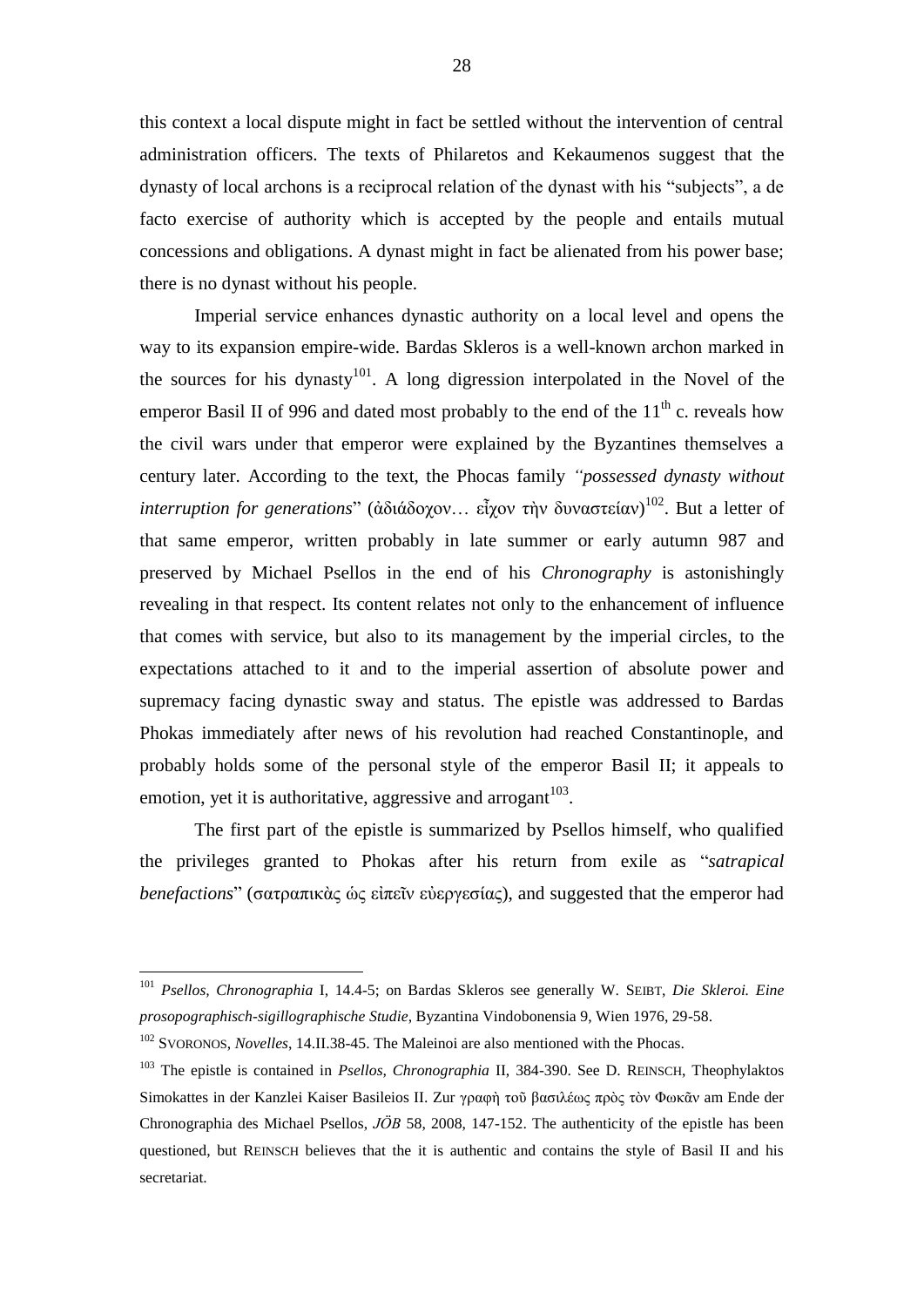awarded to him a fortune befitting his office<sup>104</sup>. Then his narrative turns to direct speech as it copies the epistle: the emperor points out to Bardas Phokas that he had been "*friend and ears and eyes of the king*", as he was placed in the hierarchy (τάξιν) higher than anybody else<sup>105</sup>. These, said Basil, resulted in the expansion of his dynasty: "*from these you became celebrated and your dynasty enlarged*" (ἐξ ὧν σὺ καὶ ἤκουες τοσοῦτον καὶ ἡ δυναστεία ηὔξηται). But the emperor vigorously underlines his own part: "*who is now he, who dismisses and appoints men to the supreme offices?*" (Τίς δὲ ὁ παύων νῦν καὶ καθιστῶν τὰς μεγίστας ἀρχάς;) <sup>106</sup>. The emperor also reminds Phokas that he had been generous to his father, his brother and other relatives for his sake (σὴν χάριν, σοῦ δὴ ἕνεκα πάντων ἀνεχόμενος)<sup>107</sup>, and that a number of people also benefitted from his rise to power, as they were appointed to military and civil posts, even though they were "*not distinguished for their ancestors*" (ἐξ ἀπορίας προγονικῆς); from their position they were able to come to the acquisition of immense wealth, also by "*committing injustices, secretly and openly*" (ἀδικούντων λάθρα τε καὶ προδήλως). Basil II noted that he kept silent and that none of them was charged, in the hope that Phokas' alliance would effect the pacification of the unrest<sup>108</sup>. Cheynet has noted that it is very difficult to estimate the number of Phokas' relatives and supporters who entered or re-entered imperial service in 978, but it is clear that it caused the war against Skleros to finally take a turn in favor of the emperor<sup>109</sup>. The emperor's allegation about the ancestral obscurity of his relatives

<sup>104</sup> *Psellos, Chronographia* II, 386.5-13. Phocas had been tonsured, a fact that is conveniently not mentioned in the epistle and is indicative of the distrust of the government to Phokas. The properties of Bardas Phokas and his father Leon were probably confiscated in 970/1; Bardas' reinstatement in 978 probably meant that their wealth was returned to them, and maybe to some extend increased, as Psellos suggests here.

<sup>105</sup> *Psellos, Chronographia* II, 386.13-15.

<sup>106</sup> *Psellos, Chronographia* II, 386.18-19.

<sup>&</sup>lt;sup>107</sup> Leon revolted against John Tzimiskes in 970/971 and was blinded along with his other son, Bardas' brother, the patrikios Nikephoros. See J.-Cl. CHEYNET, Les Phocas, in: IDEM, *La société byzantine. L' apport des sceaux*, v. 2: *Recherches prosopographiques*, Bilans de recherche 3, Paris 2008, 484-485, 488-489 (hereafter CHEYNET, *Les Phocas*).

<sup>108</sup> *Psellos, Chronographia* II, 386.20-388.33.

<sup>&</sup>lt;sup>109</sup> The time frame suggested is confined between the years 978 and 987. At that time we find Leon Melissenos and Diogenes Adralestos, relatives of Bardas Phokas, having high commands in the army. Concerning the supporters of Phokas, it is interesting to compare the list of Skleros' supporting and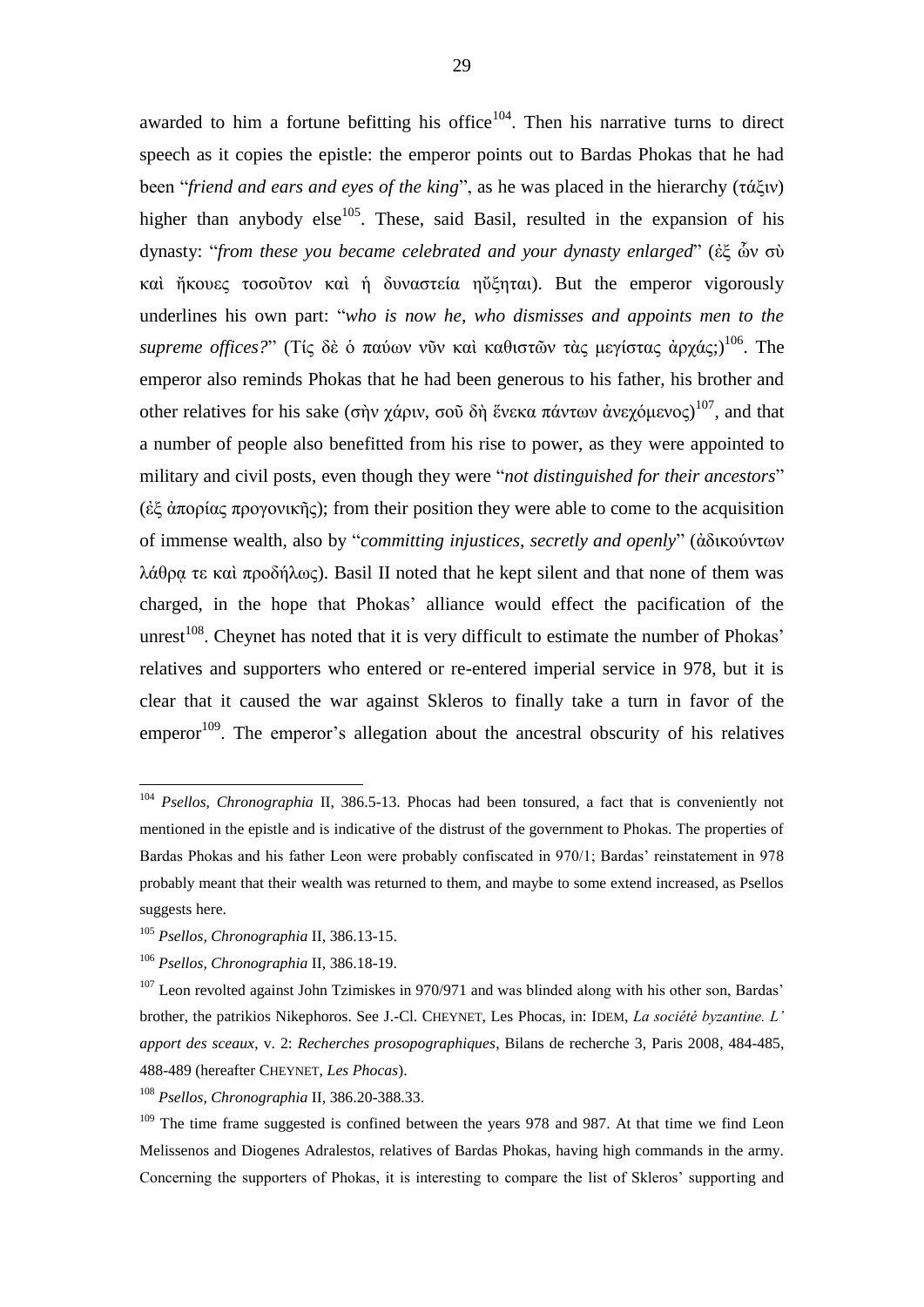may seem an exaggeration, and might even have sounded offensive to Phokas. But the epistle emphasizes on their previous absence of status and ties with the central administration (ἐξ ἰδιωτικῆς ταπεινότητος −from the humility of private life), and on their sudden elevation to higher authority (*εἰς ὕψος ἀξιωμάτων* −to the heights of offices). It is quite plausible that here not only relatives who belonged to noble lineages are meant, but also others from the wider social influence circles of the Phokas family. The last part of the epistle rather emphatically reveals that it was expected of Phokas to use those people for supporting the imperial claims to power. Here we should understand that not only those who held military command are meant, but also those who would be in a position to diffuse imperial power in the provinces from an administrative post. These people turning against him was certainly not part of Basil's plans.

The case of Bardas Phokas demonstrates the reciprocity in the relations of the government with the dynasts of the East; much as they were feared, they were also exploited for specific purposes and this was to the full knowledge of both $110$ . Service undoubtedly multiplied the exercise of real social influence, but it would be oversimplifying to sustain that dynastic influence depended solely on, or grew exclusively from, service and income from the rewards of the imperial treasury  $111$ . Authority on a local level is not advocated just by the representatives of the king;

<u>.</u>

<sup>111</sup> See for example C. HOLMES, Political Elites in the Reign of Basil II, in: *Byzantium in the Year 1000*, ed. P. MAGDALINO, The Medieval Mediterranean. Peoples, Economies and Cultures, 400-1500, 45, Leiden-Boston 2003, 35-69, here 37, 46-50; HALDON, *Social élites*, 186; FRANCOPAN, *Land and*  power, 126, 129; J. HALDON, Social transformation in the 6<sup>th</sup>-9<sup>th</sup> C. East, in: Social and Political Life in Late antiquity, ed. W. BOWDEN, A. CUTLERIDGE, C. MACHADO, Late Antique Arcaeology 3.1, Leiden-Boston 2006, 603-647, 629-631 (hereafter *LAA* 3.1); J.-CL. CHEYNET ET AL., *Ο βυζαντινός κόσμος*, v. 2: *Η Βυζαντινή αυτοκρατορία (641-1204)*, trans. A. KARASTATHE, Athens 2011, 300-303 (hereafter CHEYNET, *Βυζαντινός κόσμος*).

opposition members in 976-978 and 987, see CHEYNET, *Pouvoir*, 27-29, 31-32, 330; IDEM, *Les Phocas*, 494, 495.

<sup>&</sup>lt;sup>110</sup> Note how Digenis Akritis refuses to receive anything from the emperor, but still places himself at his disposal and promises to fight the enemy: "*I, quite worthless as I am, grant to your Highness that the tribute you once paid to Ikonion will, against their will, come to you in equivalent amounts, and I shall free you from this care, emperor*". The emperor, contented with with Digenis' attitude, bestows to him the title of *patrikios* and grants him an estate and many valuable items. See *Digenis Akritis. The Grottaferrata and Escorial Versions*, ed. E. JEFFREYS, Cambridge Medieval Classics 7, Cambridge 1998, 128.1028-1053 (hereafter *Digenis Akritis*).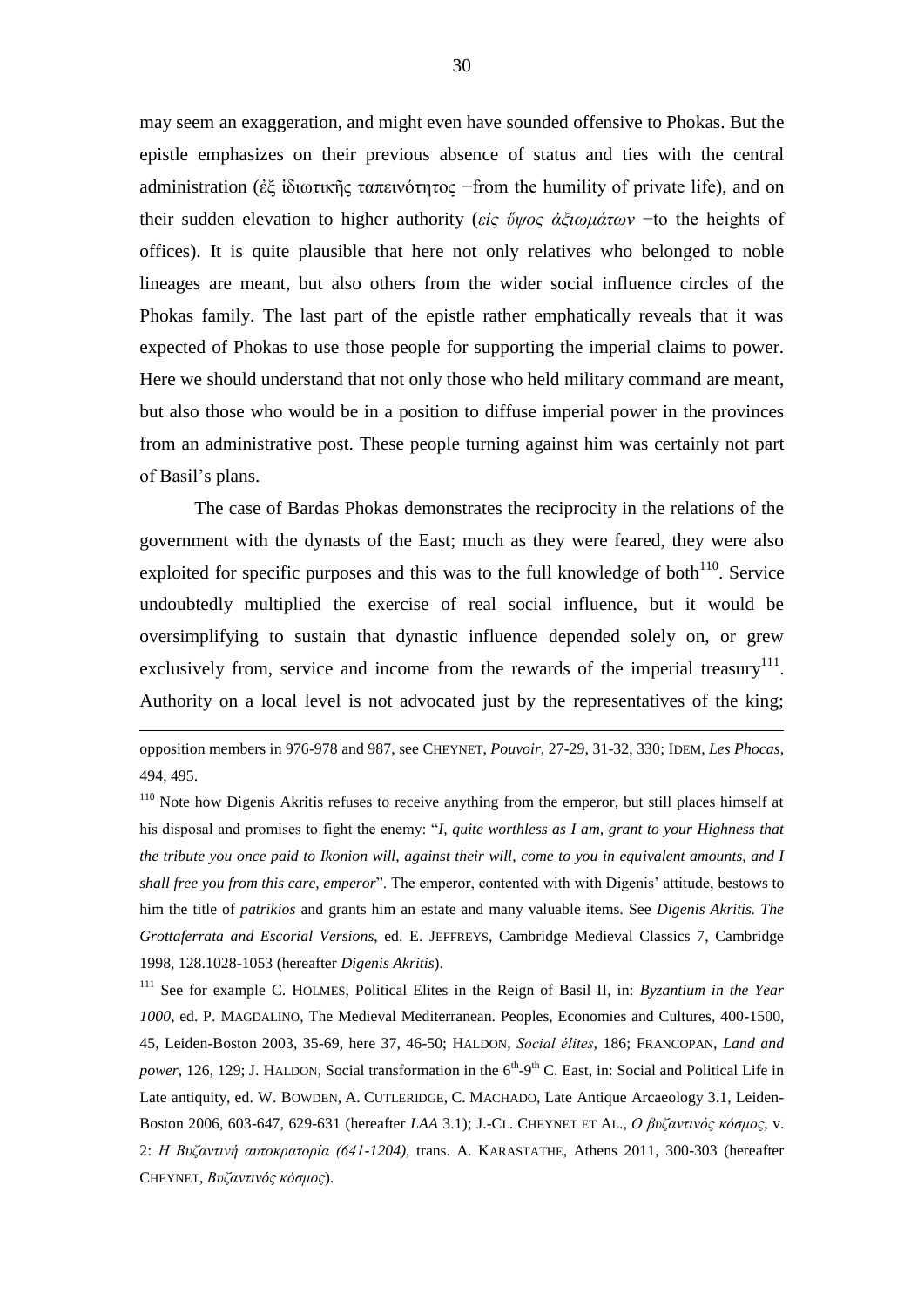exercising authority on a local level is a de facto privilege of those who, in a medieval context, stand out in the place where they live for any reason, be it their wealth, their descent, their valor against the enemy, their philanthropy<sup>112</sup>. The people of the country recognize in them their protector from raiding enemies, their mediator with the central authorities, those who will help in their hour of need, as Philaretos was doing with the peasants of his village. This type of authority exists parallel to the imperial authority, it does not owe its subsistence to Constantinople, it is recognized and respected by the locals and depends on, and is nourished by, reciprocity among those partaking in it as its agents or as its supporters. The texts examined above suggest that also of importance was a delicate equilibrium of interests, pursuits and targets of its members; its maintenance was a difficult task and explains much of the fluidity of alliances observed in the  $9<sup>th</sup>$  and especially in the  $10<sup>th</sup>$  c. In its turn, this conclusion says a lot about the liberty of individuals to decide freely and in favor of their own interests who would they give their allegiance to and about its significance, but this is a subject that will not be discussed here $^{113}$ .

#### *IV. The poor, the wealthy, and the noble*

<u>.</u>

The testimonies clearly attribute to the dynasts the type of illegal exercise of authority that the Novels of the  $10<sup>th</sup>$  c. on land ownership attack. The governments of the  $10<sup>th</sup>$  c. consciously targeted at the expansion of social and political power resulting from the economic growth of leading figures in the provinces. The large mass of people of the lower social strata that the legislation of the  $10<sup>th</sup>$  c. calls "the poor" ( $\pi \acute{\epsilon} \nu \eta \tau \epsilon c$ ), is a group already promoted to the center of imperial propaganda in the  $8<sup>th</sup>$ c. with the prooimion of *Ecloga*. In the  $10<sup>th</sup>$  c. they were juxtaposed with "the

<sup>112</sup> CHEYNET, *Aristocratie*, 318, 320; IDEM, Le rôle de l'aristocratie locale dans l'etat (Xe-XIIe siècle), *BF* 19, 1993, 105-112, with interesting remarks also on the dependence of local archons on state archons. Also see the analysis of KAPLAN, *Les hommes et la terre*, 364-365, on the case of Kekaumenos.

<sup>113</sup> Generally on patronage-clientele relations see CHEYNET, *Βυζαντινός κόσμος*, 303-307; par excellence H.-G. BECK, Byzantinische Gefolgschaftswesen, Bayerische Akademie der Wissenschaften, Philologisch-Historische Klasse, Sitzungsberichte, 1965, 3-32 (: Idem, *Ideen und Realitäten*, no ΧΙ; hereafter Beck, *Gefolgschaftswesen*); also see KAPLAN, *Les hommes et la terre*, 365-367. The problem of private retinues in Byzantium is an aspect that partly overlaps that of relations between patron and client. None of them has been thoroughly investigated so far, therefore I am not convinced that studying these two issues together is the right research approach.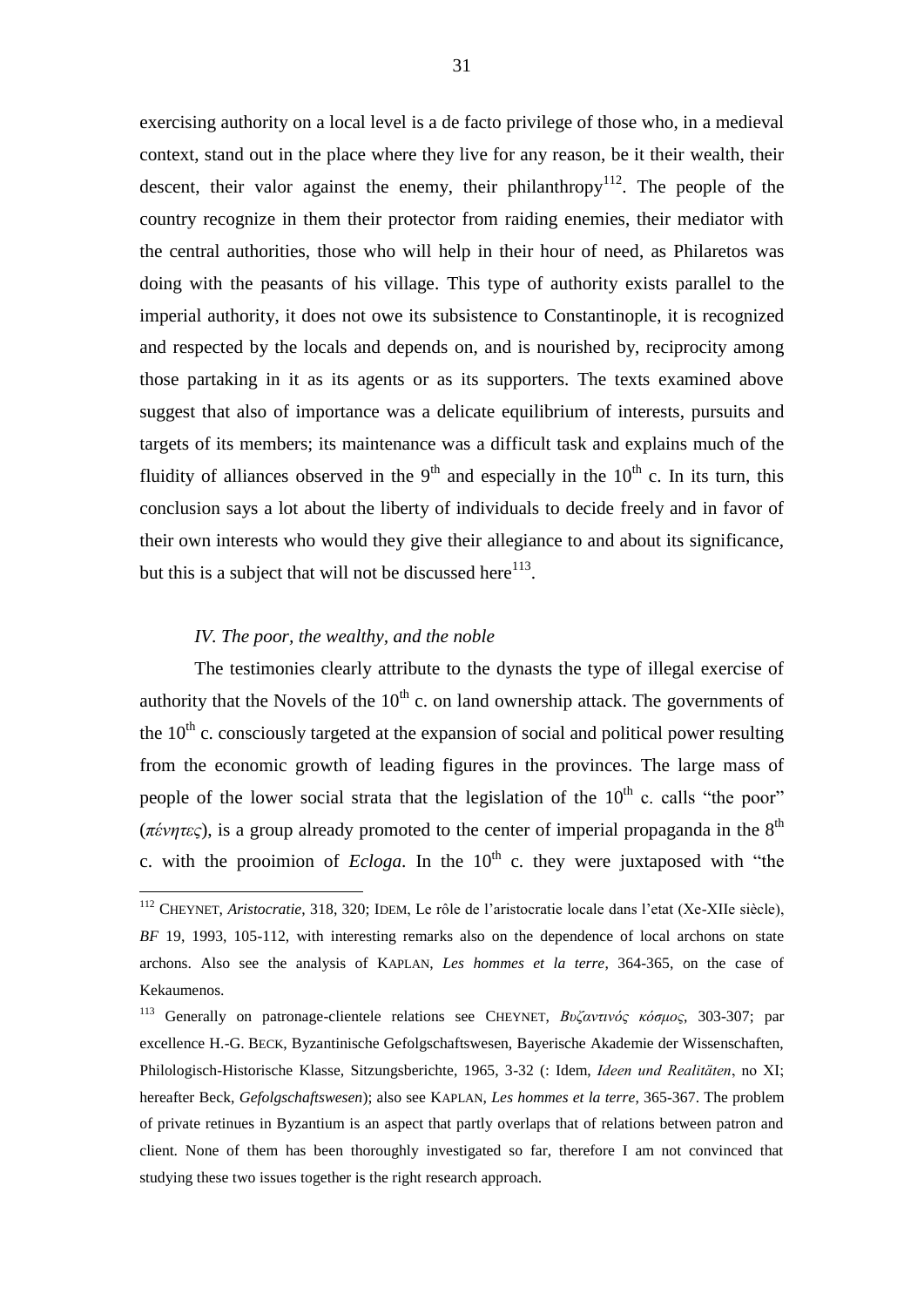powerful". But "the poor" remain, in spite of all the efforts, a group largely undefined; it was so in Byzantium as well. "The poor" are not that category of people towards whom philanthropy aims −they are not the "useless" (ἄχρηστοι), not the sick, not the aged, who are normally easily detectable in the sources, either because of the terminology used, or because of the description; rather, the poor are those who are able to survive on their own<sup>114</sup>. The general definition of the  $2<sup>nd</sup>$  c. included in the *Digesta* reflects the total worth of assets below which somebody was considered "poor"; it is duly included in Greek in the *Basilica* without further specification<sup>115</sup>. The chapter in which this definition is comprised relates to those who are excluded from bringing a lawsuit to court<sup>116</sup>. Byzantine legislation did not introduce any improvement regarding this point. However, unlike what has been sustained so far, there is no explicit prohibition for "the poor" to testify at court before the  $9<sup>th</sup>$  c. The exclusion from the judicial process of the most susceptible to intimidation and bribery is not found in the *Basilica*, but, rather surprisingly, in the *Eisagoge* of patriarch Photios. There it is stated that "*the poor do not testify*" (οἱ πένητες οὐ μαρτυροῦσιν) 117 . Title 12.1 and 12.2 of the *Eisagoge* summarize from the *Digesta* 22.5.2 and 22.5.3, as well as from Justinian's *Novel 90*, analyzed above. The stipulations are repeated in the *Procheiros Nomos*, a compilation dated to 907 or

<sup>114</sup> R. MORRIS, The Powerful and the Poor in Tenth-Century Byzantium: Law and Reality, *Past and Present* 73, 1976, 17-22 (hereafter MORRIS, *The powerful and the poor*); KAPLAN, *Les hommes et la terre*, 368-371; PATLAGEAN, *Ελληνικός μεσαίωνας*, 272; PATLAGEAN, *Pauvreté*, 17-35; BROWN, *Poverty*, 15. The image of the poor has been well sketched in the works of the Cappadocian fathers, and byzantine authors often reproduce these patterns. See HOLMAN, *The hungry*; EADEM, Constructed and Consumed: the Everyday Life of the Poor in  $4<sup>th</sup>$  C. Cappadocia, in: LAA 3.1, 441-461; W. MAYER, Poverty and Society in the World of John Chrysostom, ibid., 465-482.

<sup>115</sup> *Digesta*, 48.2.10: *nonuli propter paupertatem, ut sunt qui minus quam quinquaginta aureos habent*. Cf. *Basilicorum Libri LX*, ed. H. SCHELTEMA – N. VAN DER WAL, Groningen – Djakarta – The Hague 1955, 60.34.10 (hereafter *Basilica*) and see KAZHDAN-RONCHEY, *Aristocrazia*, 67-68; PATLAGEAN, *Pauvreté*, 16, 380; KRUMPHOLZ, *Aspekte*, 28; and BROWN, *Poverty*, 8-14, on the "construct of the Fathers", i.e. the image of the poor in the sources.

<sup>116</sup> *Digesta*, 48.2: *De accusationibus et inscriptionibus*. Cf. *Basilica*, 60: *Περὶ κατηγοριῶν καὶ ἐπιτιμήσεως*.

<sup>117</sup> *Epanagoge Legis Basilii er Leonis er Alexandri*, ed. C. E. ZACHARIAE A LINGENTHAL, *Jus Graecoromanum* v. II, Athenae 1931, repr. Darmstadt 1962, 12.8, 262 (hereafter *Epanagoge*).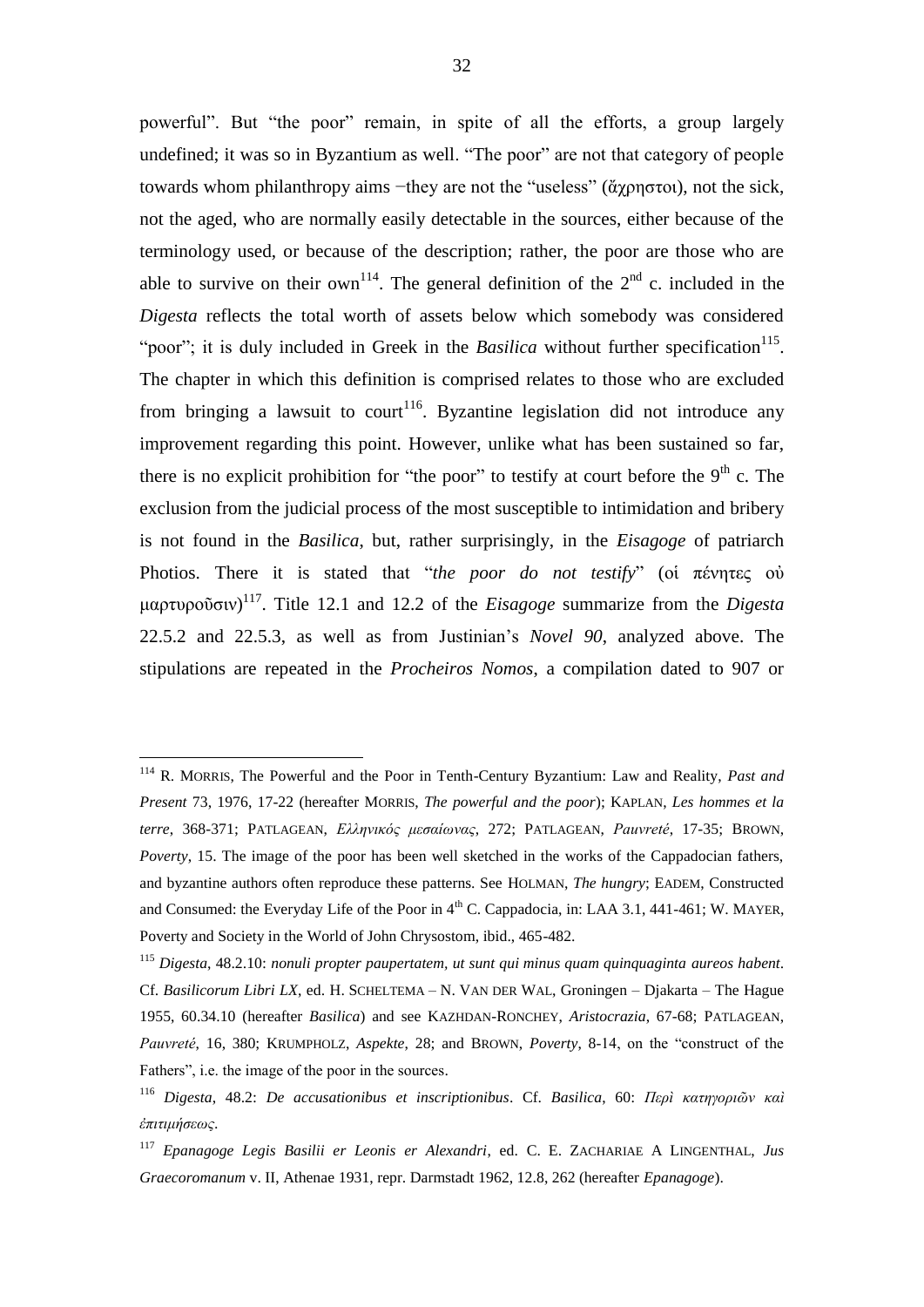shortly after<sup>118</sup>. The reason for prohibiting the poor to testify at court is already found in the *Digesta* 22.5.3, and it is repeated both in the *Eisagoge* and *Procheiros Nomos*: it should be examined whether the witness is "*rich or poor, lest he* [: the witness] *may readily swear falsely for the purpose of gain*" (εὔπορος ἢ ἐνδεής, ὥστε διὰ κέρδος τι πλημμελῆσαι). The middle byzantine version of Justinian's laws completely omits the *condicio*, apparently because by the early  $10<sup>th</sup>$  c. any such distinction had become obsolete; it does, however, maintain the distinction between witnesses, honestdishonest, rich or poor (τίμιος καὶ ἄμεμπτος ἢ ἄτιμος καὶ ἐπίψογος, εὕπορος ἢ ένδεής) $^{119}$ .

Photios, who in all probability is responsible for introducing this novelty in the late  $9<sup>th</sup>$  c., has appeared already in this treatise. The influence his beliefs had on the spirit of the law has not been adequately studied so far. The patriarch explicitly states in the introduction of the *Eisagoge* that "*equality of the law*" (ἰσότητι νόμου) is for God a fundamental constituent of "*order*" (κόσμος), which is thus made "*with harmony*" (ἁρμονικῶς) 120 . The idea of "*equality of the law*", then, is dominant in the

1

<sup>118</sup> *Prochiron Basilii, Constantini et Leonis*, ed. C. E. ZACHARIAE A LINGENTHAL, *Jus Graecoromanum* v. II, Athenae 1931, repr. Darmstadt 1962, 27.22, 181 (hereafter *Procheiros nomos*). See PATLAGEAN, *Pauvreté*, 17 and n. 30; EADEM, La pauvreté à Byzance, 66-67. Based on the *Procheiros Nomos*, PATLAGEAN maintained the opinion that the stipulation depended on the *Digesta*, apparently because it was thought that the *Procheiros Nomos* preceded the *Basilica*, she therefore confused the chapter *de accusationibus* found in the *Digesta* with that *περὶ μαρτύρων* found both in the *Eisagoge* and *Procheiros Nomos*. But recently the *Procheiros Nomos* has been re-dated to the reign of Leon VI, and specifically to 907. This means that the text repeats the stipulation of Photios, which is not found in the *Basilica* (because it is not found in the *Digesta* either). On the *Procheiros Nomos* see the analysis of A. SCHMINK, *Studien zu mittelbyzantinischen Rechtsbuchern*, FbRg 13, Frankfurt a. M. 1986, 62 f. (hereafter SCHMINK, *Studien*); TROIANOS, *Πηγές*, 246-249 with further bibliography. The prohibitions to individuals to bring an action at court has been examined by RILINGER, *Humiliores-honestiores*, 101 f., esp. 110-112, 127-136, who did not comment on the criterion of poverty apart from noting that it is a general provision within a set of general principles.

<sup>119</sup> *Epanagoge*, 12.2, 262; *Procheiros nomos*, 27.8, 178-179. The law of the *Digesta* distinguished the *condicio* between decurions and plebeians, see above note 53.

<sup>120</sup> SCHMINK, *Studien*, 8.66-71: *…ὅτι πάντα τὰ ἔργα αὐτοῦ ἐν δικαιοσύνῃ εἴτ' οὖν ἰσότητι νόμου τῇ ἑκάστῃ πρεπούσῃ ἑωράκαμεν· πάντα γὰρ ἀρχῆθεν πραγματικῶς ὑπὸ τοῦ νόμου περαίνεται καὶ μορφοῦται καί, τῆς προσηκούσης εὐταξίας εὐμοιρήσαντα,… εἰς ἑνὸς κόσμου σύστασιν ἁρμονικῶς συνάγεται καὶ συναθροίζεται* (: *Epanagoge*, 238). See commentary in J. SCHARF, Quellenstudien zum Prooimion der Epanagoge, *BZ* 52, 1959, 68-81, here 74-77. The text at this point is strongly influenced by Artistotle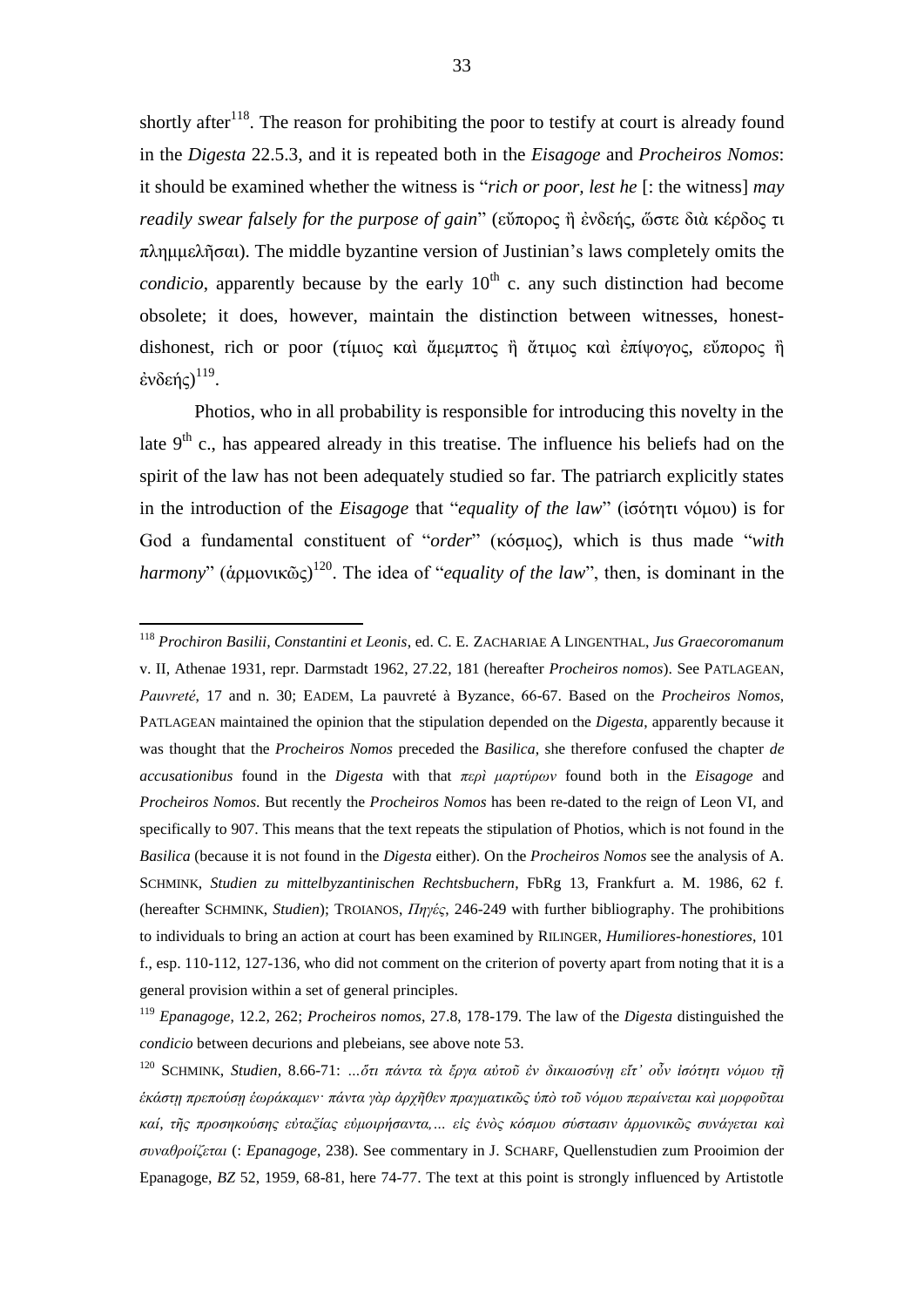*Eisagoge*. In Title 12 specifically it is clear that the legislator aimed at the protection of the judicial process from a possible corruption of administering justice, and not at the establishment of a social distinction between the poor and the wealthy. The laws on witnesses in Byzantium prove that contesting the competence of a person to appear before a court of law either as an accuser, litigant or as a simple witness by accusing them of being *poor* (πένης), *infames* (ἄτιμος), or *unknown* (ἄγνωστος), was above all a legal argument produced by that party that pursued delaying tactics or had some other vested interest in the case. It is possible to decipher how this general principle worked in reality by combining our information about the rich with evidence on the poor.

We have seen that the role of wealth in the perception of social position distinctions is insignificant. Thus it is defined already in the *Digesta* that "*he is considered solvent who has sufficient property to satisfy any claim which may be brought against him by a creditor*". The stipulation is, as expected, repeated in the *Basilica*<sup>121</sup>. In the *Ecloga Basilicorum*, a collection of scholia dated to the 12<sup>th</sup> c. (probably in 1142), we find an elucidating comment on the significance of financial position. According to the commentator, "*the poor who own no landed property should stand trial when they are given a guarantor*" (τοὺς δὲ πένητας καὶ μὴ ἀκίνητον ἔχοντας κτῆσιν μετὰ δόσεως ἐγγυητοῦ δικάζεσθαι). But the judge should examine if the defendant owned sufficient property to reimburse the plaintiff, in which case he should "*consider him wealthy and do not ask of him to produce a guarantor*" (πλούσιον τοῦτον εἰπὲ)<sup>122</sup>. The example given by the commentator appears to expand on stipulations of the *Digesta* and *Basilica*, which grant to the judge freedom of decision and to the litigants latitude for defending their own case. In this context, it appears that the possession of landed property is normally not connected with

and Plato. Also see the analysis of J. LOKIN, The significance of Law and Legislation in the the Law Books of the Ninth to Eleventh Centuries, in: *Law and Society in Byzantium, Ninth-Twelfth Centuries*, ed. A. LAIOU, D. SIMON, Washington, DC, 1994, 71-91, here 78-80 (hereafter LOKIN, The *significance of Law*); SIMON, *Gesetzgebung*, 40-43; BECK, *Χιλιετία*, 61-62.

<sup>121</sup> *Digesta*, 50.16.234.1; *Basilica*, 2.2.225*.*

<sup>122</sup> *Ecloga Basilicorum*, ed. L. BURGMANN, FbRg 15, Frankfurt a. M. 1988, 76.22-31.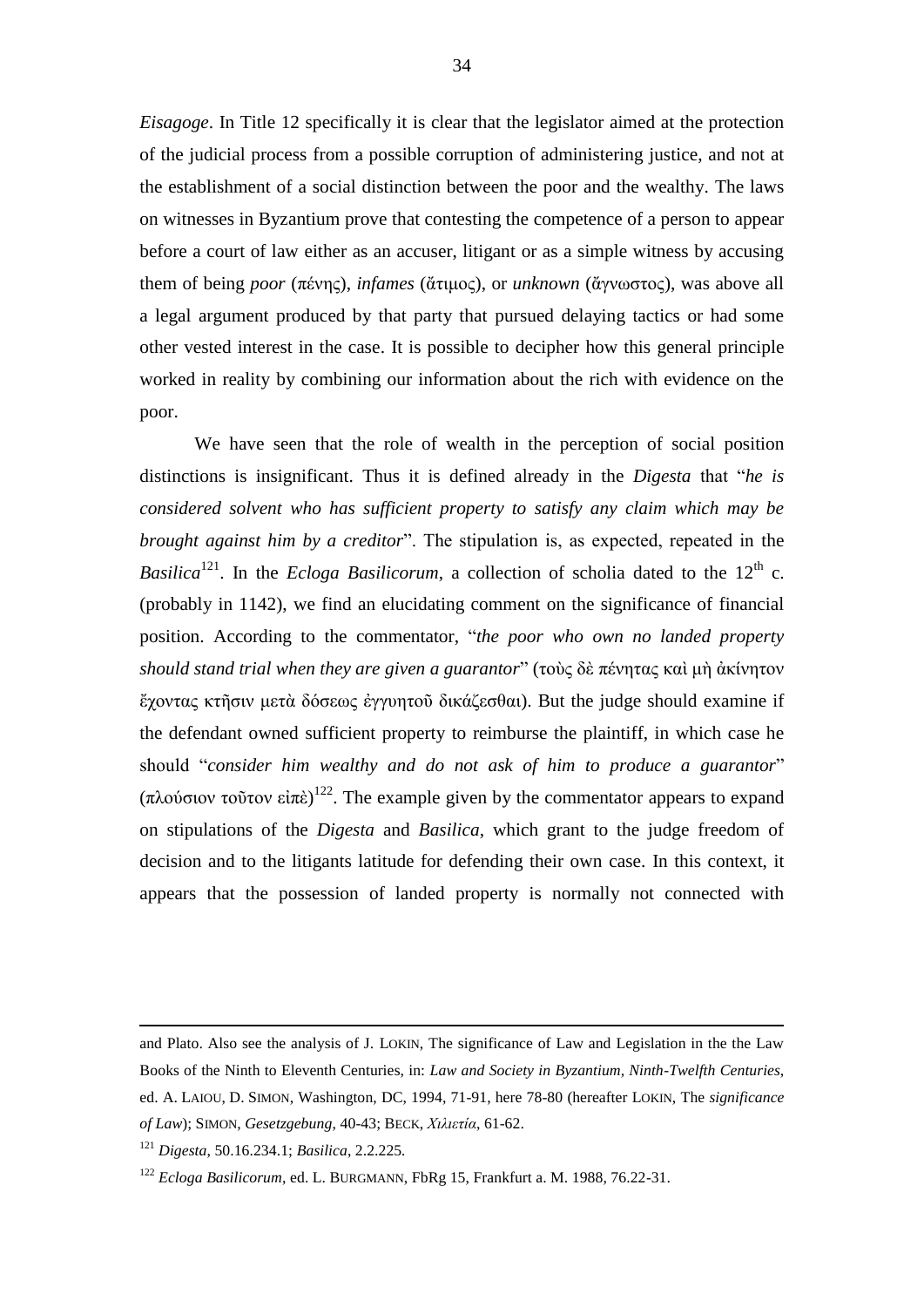perceptions of poverty<sup>123</sup>, and that poor people had the option of taking a guarantor to appear at court<sup>124</sup>. Therefore, wealth and poverty are debatable in a legal context and the limit for crossing from the first to the second condition is not fixed, it rather adjusts to the actual circumstances of the trial, even if, in a real social context, neither situation can be concealed<sup>125</sup>. The ambiguity of these conceptions explains very well why so many laws of the 10<sup>th</sup> c. focused on the  $\pi \acute{\epsilon} \nu \eta \tau \epsilon \varsigma$  (the poor) and the  $\delta \nu \nu \alpha \tau \omicron i$  (the powerful). While the exercise of power against the economically, politically and, in the end, socially weak was easily perceived, the absence of real distinctions among the "classes" produced the effect that social position was not consolidated for the dominant groups, which remained thus open to potential attack, and that to the people at the lower end of the ladder some space was given for claiming their own rights.

The long epistle no 187 of patriarch Photios is elucidating when it comes to the poor in relation to the wealthy. Photios answers to a question of the *protospatharios* and *protasekretis* Christophoros concerning the alienation of landed property with the purpose of withdrawing from the world (meaning, to be tonsured a monk). Christophoros had asked "*which house is honorable*" (ποῖος οἴκος ἔντιμος

<sup>&</sup>lt;sup>123</sup> Tenth century novels on landownership also do not connect poverty with the possession of land; the stipulation of Hermogenes is included in order to clarify who is considered poor. See SVORONOS, *Novelles*, no 4.47-50.

<sup>124</sup> *Digesta*, 2.8.2., 2.8.2.1; *Basilica*, 7.14.2: *Ἐπὶ τῆς παραστάσεως εὔπορος νοεῖται ἐγγυητὴς οὐ μόνον ἐκ τῆς οὐσίας, ἀλλὰ καὶ ἐκ τῆς εὐχερείας τοῦ ἐνάγεσθαι. Ἀνισχύρως δίδοται ἐγγυητὴς τοῖς μὴ δυναμένοις ἐνάγειν*. It is not clear whether the provision of providing a guarantor applied also in case of prosecutions of the poor, since there is an explicit prohibition regarding this point. The *Basilica*, following the *Digesta*, are full of stipulations concerning guarantors, as in the example given here, but none of them −to my knowledge− refers specifically to bringing actions. *Digesta*, 2.8 specifies that "*'to give security' has reference to our adversary when he provides for what is desired by us"*; in simpler words we might say that the prosecutor does not appear at court to be judged, therefore he needn't prove that he is solvent, because no reimbursement will be asked of him. On the contrary, the accused needs to prove that he owns sufficient property, but he might as well contest the legal sufficiency of his opponent to stand in court; in case his claim was accepted by the judge, the argument would annul the trial altogether. Also see above, n. 59. *Basilica*, 7.14.1 translate the terms *satisfacere/satisdare* very loosely in *τὸ ἱκανὸν-τὸ ἀσφαλές*.

 $125$  This is also displayed in the instance recalled by the commentator, according to whom the defendant claimed *κἂν πένης εἰμὶ ὅσον πρὸς τοὺς πολλὰ κεκτημένους, ἀλλά γε ἐπὶ τῇ παρούσῃ ὑποθέσει πλούσιος λογίζομαι καί εἰμί* (even if I am poor in comparison to those with many assets, I am still considered, and I am, rich regarding the present case). See *Ecloga Basilicorum*, 77.3-5.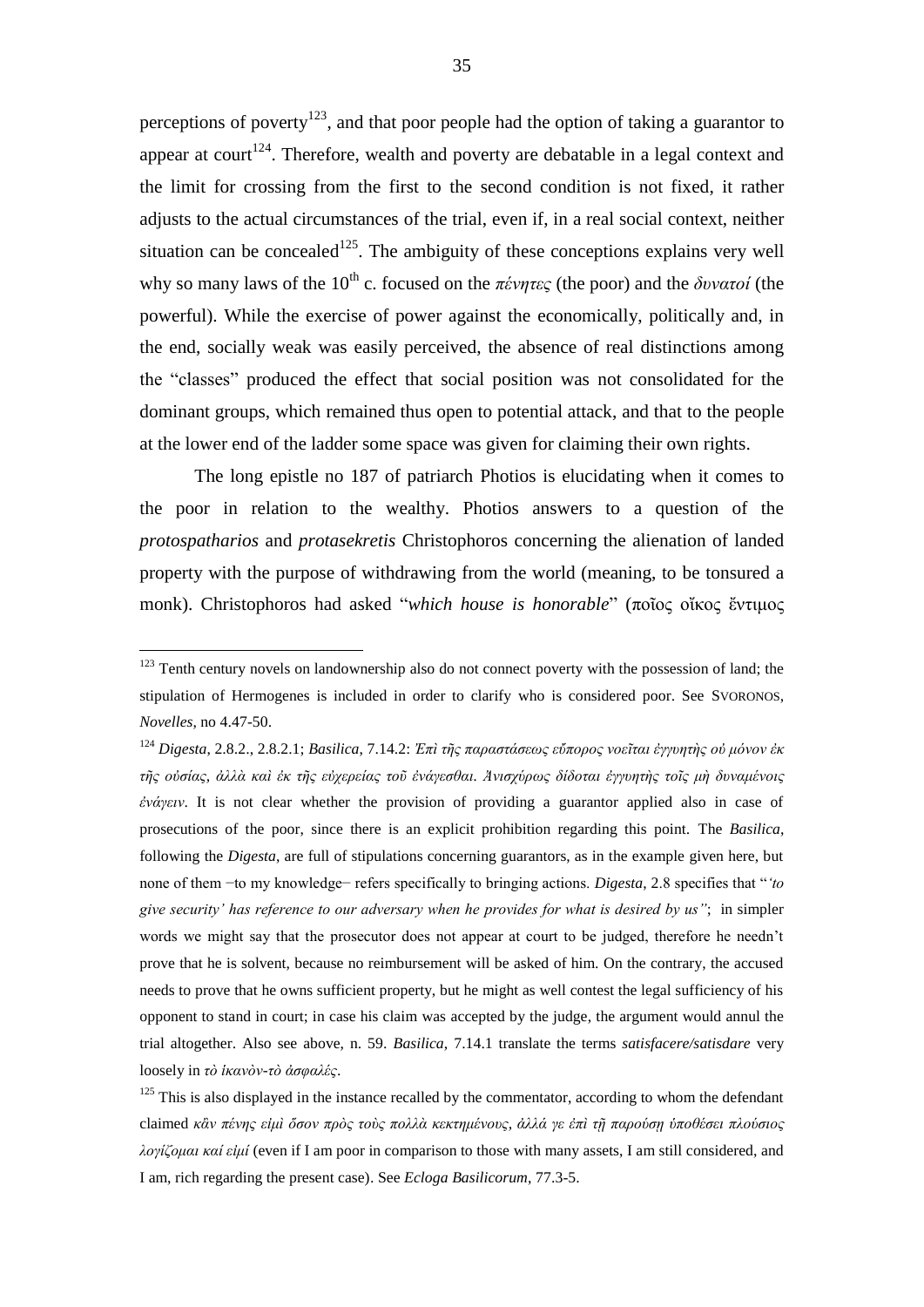εἶναι δύναται;) if everything is sold<sup>126</sup>. Photios with indignation compared Christophoros to the emperor Julian, who allegedly posed the problem "*how, if everything is sold, an honourable house is capable of doing anything?*" (πῶς γὰρ πραθέντων ἀπάντων οἶκος ἔντιμος δύναταί τι ἢ οἰκία;)<sup>127</sup>. The emperor Julian was supposedly referring to the ancient idea about the support the rich, −in the question specifically the *οἶκος ἔντιμος−* were able to offer their dependents; the wealth of the wealthy was distributed to the people depending from the houses<sup>128</sup>. Christophoros, however, reversed the main idea by pointing out that the possession of wealth is essential for the preservation of honour, implying that its alienation leads to irreparable loss of nobility<sup>129</sup>. The argument effected the long answer of patriarch Photios, whose literary inspiration was not enough to conceal his fury. The patriarch's arguments often contradict each other; the terminology and protypes used are Roman

1

<sup>128</sup> The *οἶκοι* have been defined as holding a highly important social role in Byzantium as nuclei of social, economical and political life. See P. MAGDALINO, The Byzantine Aristocratic Oikos, in: *The byzantine aristocracy*, 92-111; IDEM, *Honour*, 185, 193-194, 196-200, 213; NEVILLE, *Authority*, 66-68.

<sup>129</sup> The difference is very subtle but perceivable because of the syntax: *ἔντιμος* in the text of "Julian" is an epithet of *οἶκος*, which means that honour is an inherent characteristic of *οἶκος*, and because of that nobility noble houses diffuse their wealth to the people, in other words, it is their duty to do so; nobility exists in a house anyway and philanthropy springs from it. In Christophoros' question, *ἔντιμος* is predicative to *οἶκος*, which means that it is acquired, not inherent; in this case it is the existence of wealth that leads to nobility, because with wealth the houses may proceed to donations and thus prove their nobility, in other words, wealth equals nobility.

<sup>126</sup> *Photios, Epistulae* II, no 187.84, 248.

<sup>&</sup>lt;sup>127</sup> *Photios, Epistulae* II, no 187.11. In reality Photius is drawing his material from works of Theodore of Mopsuestia against the emperor Julian, see A. GUIDA, *Replica a Giuliano Imperatore: adversus criminationes in Christianos Iuliani imperatoris*, Biblioteca Patristica 24, Firenze 1994, no 6. The quotation of Theodore of Mopsuestia appears to be drawing from Clement of Alexandria, "*τίς γὰρ ἂν κοινωνία καταλείποιτο παρὰ ἀνθρώποις, εἰ μηδεὶς ἔχοι μηδέν;… πῶς ἄν τις πεινῶντα καὶ διψῶντα ποτίζοι καὶ γυμνὸν σκεπάζει καὶ ἄστεγον συνάγοι… εἰ πάντων αὐτὸς ἕκαστος φθάνοι τούτων ὑστερῶν;*" See L. FRUCHTEL – O. STAHLIN – U. TREU (eds), Clemens Alexandrinus, Die Griechischen Schriftsteller 17, Berlin 1970<sup>2</sup>, vol. 3, ch. 13.1. Unfortunately there is no telling which of the two texts Christophorus read that would have incited him to write to Photius the letter that infuriated the patriarch so much. H.-G. BECK, *Kirche und theologische Literatur im byzantinischen Reich*, München 1959, 527, thought that Photios had written a polemic essay against the emperor Julian. Also see A. KAZHDAN, A History of Byzantine Literature (850-1000), ed. CHR. ANGELIDI, NHRF/IBR Research Series 4, Athens 2006, 16, who thought that Photios in epistle 187 questions the "principle of the divine origin of political power".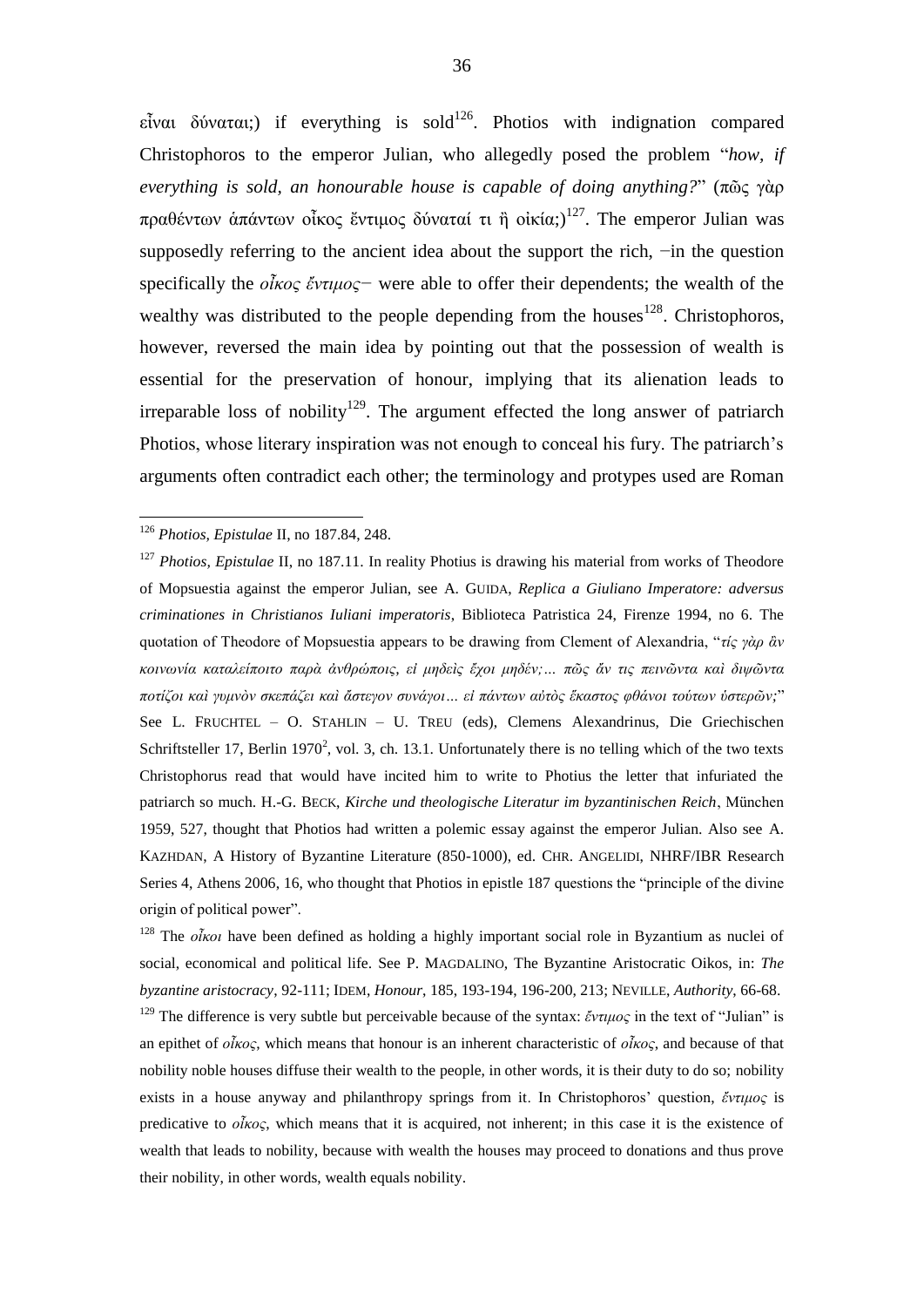(e.g. *ἔντιμος-honestior, κτήτορες-possessores*). Still, the epistle on the whole is an excellent example of rhetoric, as the patriarch strives to answer the problem from all possible sides. Photios devoted many lines to prove to Christophoros that the virtue of abstaining from one's own possessions but also "*from the possessions of neighbours*" (τοῖς πλησίον ἐξιστάμενος τῆς ἰδίας ὠφελείας) brings with it more virtues of the same sort and contributes to personal accomplishment; on the contrary, to follow Julian's advice, which makes "*the hands of his citizens collect their fortune with the labour of* others", leads to avarice, deceit, and cruelty<sup>130</sup>. Photios asks Christophoros "*avarice and tyranny are honorable to you?*" (ἀλλ' ἡ πλεονεξία, ἡ τυραννίς σοι τὰ ἔντιμα;)<sup>131</sup>, to declare that "*the possessores were selling, not everybody, not the penetes*" (ὅσοι κτήτορες, οὗτοι ἐπώλουν, οὐχὶ ἅπαντες, οὐδ' οἱ πένητες) $^{132}$ .

It appears clear that in the epistle two fundamental ideas are colliding: Christophoros appears to make of wealth an essential characteristic of nobility; it is that element, through which nobility is socially recognized, therefore insufficiency of means alienates nobility from the source of its projection and manifestation to society. Even though the argument of Christophorus appears to be an ingenious sophistry, we might recognize in it the grasp of the upper social strata to/of their resources; in this manner, wealth is inseparable from nobility and nobility becomes the cause of wealth, in other words, a nobleman must be rich, and, consequently, he must safeguard his assets from alienation. It is to this idea that Photios reacted so strongly. The patriarch implies that the *penetes* need their own piece of land to make a living, therefore rich neighbors should not seek to buy out their properties. Photios characterizes the one who buys the land of the poor as "*lover of profit and riches*" (φιλοκερδῆ καὶ φιλόπλουτον) 133 , and in the end wonders, "*is everybody rich and nobody is poor, is there nobody living only on one's own possessions?*" (πάντες πλούσιοι καὶ πένης οὐδείς, οὐδεὶς δὲ οὐδὲ τῶν ἐν αὐταρκείᾳ μόνῃ βιούντων;) 134 . This idea is not at all

1

<sup>130</sup> *Photios, Epistulae* II, 187.78-79.

<sup>131</sup> *Photios, Epistulae* II, no 187.251.

<sup>132</sup> *Photios, Epistulae* II, no 187.288-289. The affirmation refers to a citation from the Acts of the Apostles, 4.34-35.

<sup>133</sup> *Photios, Epistulae* II, no 187.215.

<sup>134</sup> *Photios, Epistulae* II, no 187.225-227. I prefer the translation "living on one's own possessions" for "*ἐν αὐταρκείᾳ μόνῃ βιούντων*" because I think it transfers the meaning better than "living on selfsufficiency" in the context described here.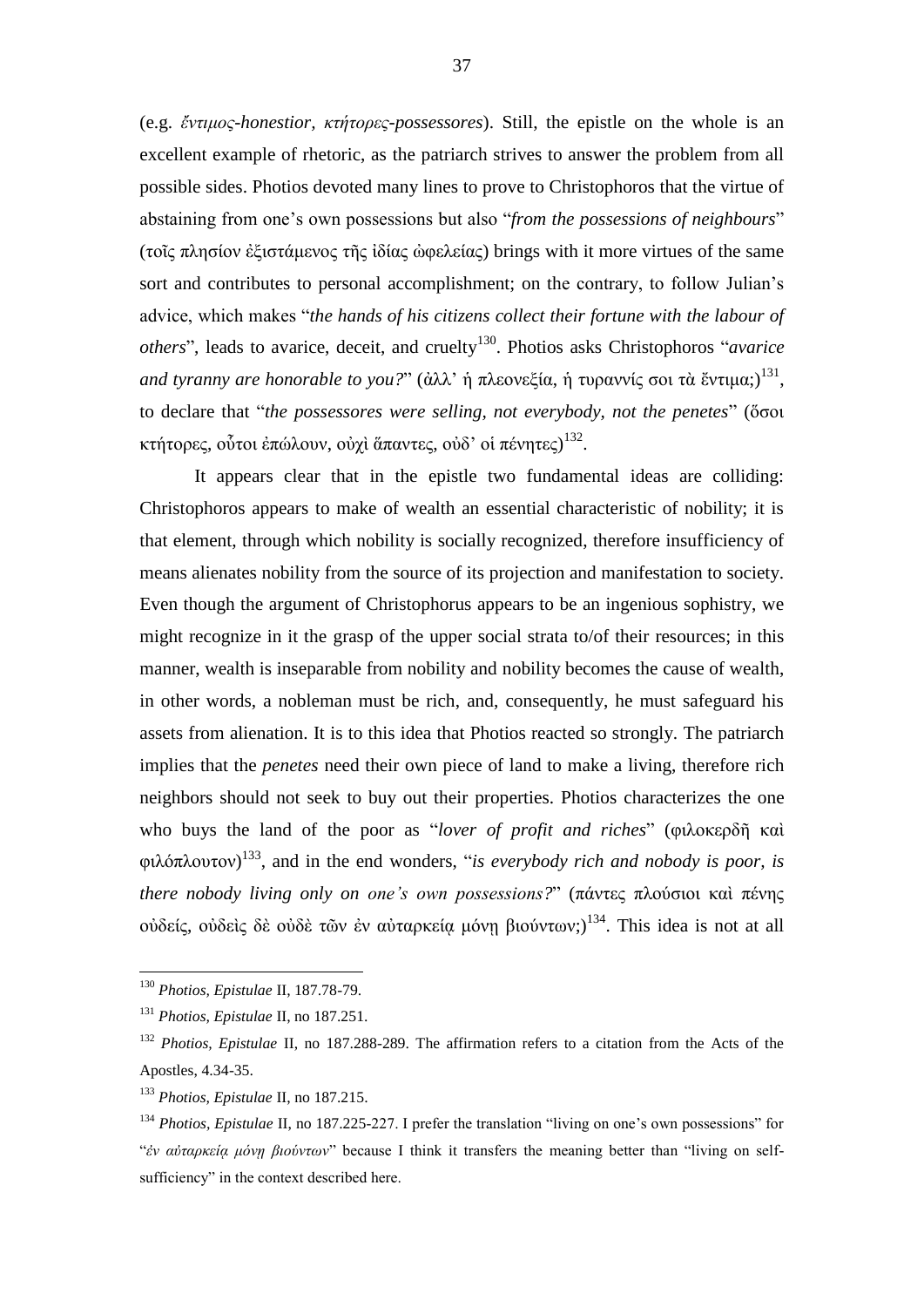new; sufficing to one's own possessions had already been a desideratum of St. Basil in connection with avarice. But *autarkeia* in this context concerns the rich, not the poor<sup>135</sup>; it does not relate to subsistence means after the platonic protype, but to the exploitation of resources of wealth. In the epistle of Photios, however, the concept is applied both to the wealthy and to the poor: their assets should be enough for them, so there would be no need for buying and selling land. The argument appears to be in favor of the poor; with his ideas Photios underlines the right of the poor to maintain an autonomous existence and to keep their property against the expansionist policies of their neighbors.

If wealth is essential for the social projection of nobility, nobility itself is a rather elusive notion<sup>136</sup>. In a number of hagiographic texts it appears to be founded on

<sup>135</sup> P. TREVISAN, *San Basilio. Commento al profeta Isaia*, Corona Patrum Salesianum S. Graeca 5, Turin 1939, 37-41. ch. 150-151. Also see above the commentary on the proemium of *Ecloga*. On the idea of *autarchy* see A. LAIOU, Economic Thought and Ideology, *EHB* 3, 1125-1126; KAPLAN, *Les hommes et la terre*, 493-496.

<sup>136</sup> MAGDALINO, *Court society*, 218-219, contemplates on the most appropriate term to use for describing the upper social strata of Byzantium, to conclude that the term 'aristocracy' "is certainly less inappropriate than 'nobility'". I tend to disagree with this opinion; literally *ἀριστοκρατία* means "*the rule of the ἄριστοι*" and refers to an ideal philosophical desideratum, since the notion of *ἄριστοι* includes moral qualities, therefore the term *ἀριστοκρατία* is of political content and refers to the *polity*, *πολιτεία*, or *πολίτευμα*. The Byzantines were familiar with the content of the term −so was Attaleiates, the example of Magdalino. In my appreciation its significance is apparently the reason why it is generally not used in the byzantine sources −as opposed to the term *ἄριστοι*, which describes a particular group of people that possess specific qualities– but I reserve my judgement until I investigate the subject closer. Here I prefer the term "nobility", because it refers to the most important characteristic that the Byzantine upper class claimed, meaning descent from an ancient, notable family. The corresponding terms, often found in the sources, are *εὖ γεγονότες*, *εὐγενεῖς*, *εὐγένεια*. Nevertheless I have already used the term "aristocracy" more schematically. On the term aristocracy see I. ANTONOPOULOU, La question de l' "aristocratie" Byzantine. Remarques sur l'ambivalence du terme "aristocratie" dans la recherché historique contempotaine, *Symmeikta* 15, 2002, 257-264; EADEM, The issue of "Aristocracy" in Byzantium. A Novel Approach, in: *Antecessor. Festschrift fur Sp. Troianos zum 80. Geburtstag*, V. LEONTARITOU, K. BOURDARA, E. PAPAGIANNI (Hrg), Athen 2013, 67-70. Also see OSTROGORSKY, *Aristocracy*, 3-5; HALDON, *Social élites*, 170-174, who prefers the more general term "élite" for the nobility of service, wealth, etc.; and also P. MAGDALINO, Byzantine Snobbery, in: *The byzantine aristocracy*, 63-64; IDEM, *Honour*, 194-196, 201-204; KAZHDAN-RONCHEY, *Aristocrazia*, 61-66; KAZHDAN-MCCORMICK, *Byzantine court*, 167, 168; A. KAZHDAN – G. CONSTABLE, *People and power in Byzantium. An Introduction to Modern Byzantine Studies*,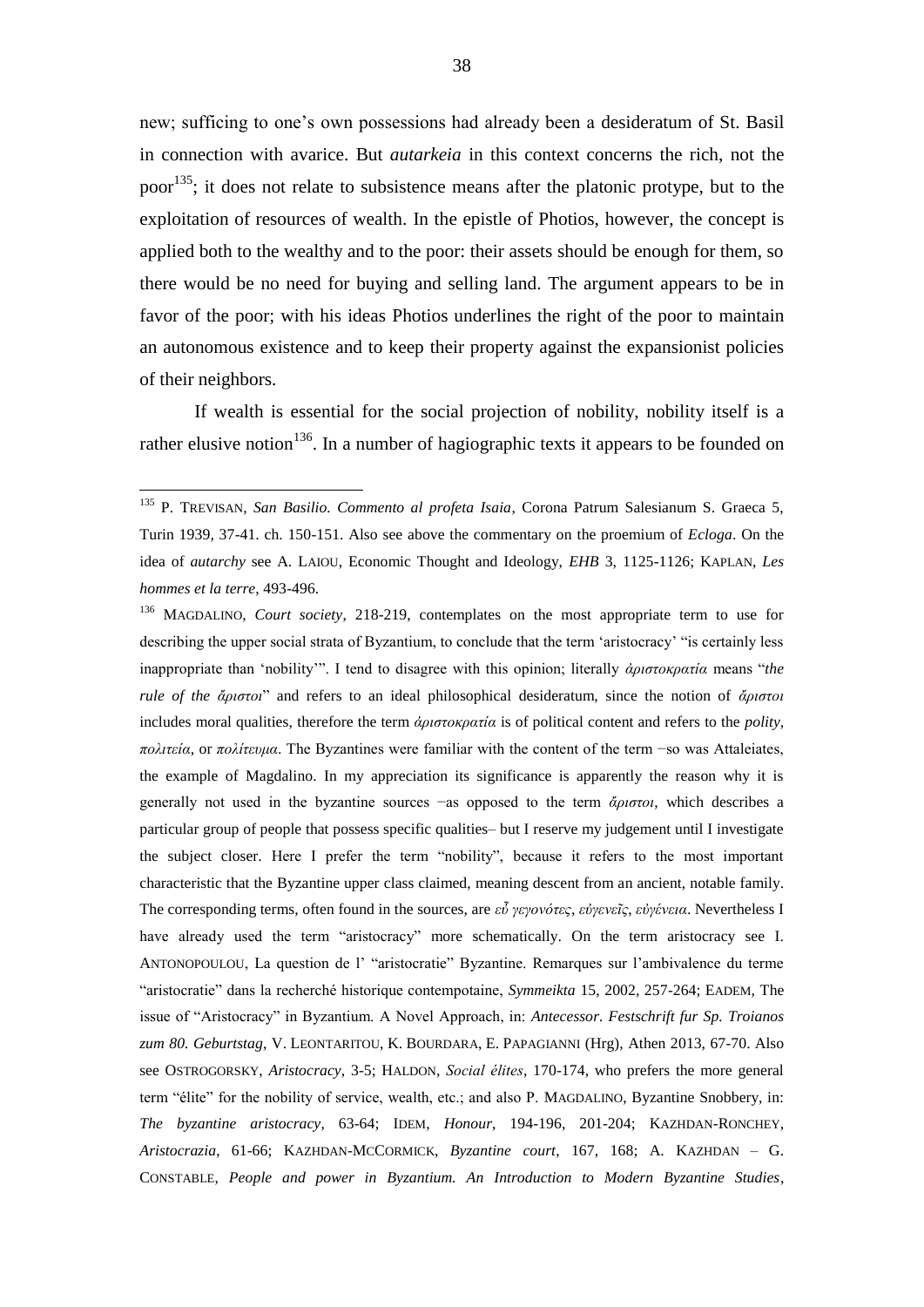indigenous descent of generations. The protype is ancient Greek; the rare term *εὐπατρίδαι* for the nobility is bound to the rights and privileges of citizenship, which normally include the possession of land, but not necessarily the possession of riches<sup>137</sup>. Thus in the Life of George of Amastris it is stated that his parents were "*locals and notables*" (εὐπάτριδες καὶ ἐπίσημοι); they were known "*not for their immense wealth, not for their famous dynasty*", but for their piety<sup>138</sup>. In the Miracles of St. Nicholas it is explained regarding an *eupatrides* that "*he was reduced to absolute poverty and because of this he appeared to have lost his nobility*" (εἰς έσχάτην πενίαν ἐλάσαντος καὶ ταύτῃ τὸ εὐγενὲς ἀπολωλεκέναι δόξαντος)<sup>139</sup>. The concept of citizenship is specifically mentioned in the case of St. Nikephoros of Medikion, who was "*an indigenous citizen of the all blessed Constantinople*" (τῆς πανευδαίμονος Κωνσταντινουπόλεως αὐτόχθων πολίτης)<sup>140</sup>. The Life of Euthymios the Younger, who is recognized as coming from "*noble parents*" (γεννήτορες εὐπάτριδες), underlines the possession of the family's landed property through their obligation to pay the taxes<sup>141</sup>. As in the case of dynasty, it may be concluded that nobility is recognized locally by the social environment of the nobles. But the majority of texts emphasize on state service and dependence, which enhances the nobility of the family and contributes to the prosperity of the relatives. Kallistos, for example, one of the martyrs of Amorion, is said to have enlisted in the imperial

Washington, DC, 1982, 142-144 (hereafter KAZHDAN-CONSTABLE, *People and power*); CHEYNET, *Aristocratie*, 282-298; IDEM, *Pouvoir*, 249-259.

<sup>137</sup> *Photii Patriarchae Lexicon*, ed. CHR. THEODORIDIS, v. II, Berlin – New York 1998, 217.2279: *εὐπατρίδαι· αὐτόχθονες καὶ μὴ ἐπήλυδες*; ibid. 217.2283: *εὐπατρίδαι· εὐγενεῖς* (: Suda, 451). Citizenship also includes the right to sit at the *boule* of the city, therefore indigenous descent is a privilege par excellence. See *The Ecclesiastical History of Evagrius with the Scholia*, ed. J. Bidez – L. Parmentier, London 1898 repr. Amsterdam 1964, 144.29-32: *Ἐν τοῖς λευκώμασι γὰρ τῶν πόλεων οἱ εὐπατρίδαι πρόσθεν ἀνεγράφοντο, ἑκάστης πόλεως τοὺς ἐν τοῖς βουλευτηρίοις ἀντὶ συγκλήτου τινὸς ἐχούσης τε καὶ ὁριζομένης.* 

<sup>138</sup> V. VASILIEVSKIJ, *Russko-vizantijskie issledovanija*, 2, St. Petersburg 1893, repr. in *Trudy* 3, 1915, 4-6 (cited after the Hagiography database of Dumbarton Oaks).

<sup>139</sup> G. ANRICH, *Hagios Nikolaos. Der Heilige Nikolaos in die griechischen Kirche. Texte und Untersuchungen*, Bd. 1, Leipzig-Berlin 1913, 221.24-25.

<sup>140</sup> F. HALKIN, La Vie de Saint Nicéphore fondateur de Médikion en Bithynie (+813), *AB* 78, 1960, 396-430, here 405, ch. 5.8-13.

<sup>&</sup>lt;sup>141</sup> L. PETIT, Vie et office de saint Euthyme le Jeune, Paris 1904, 16.20-21, 27-28.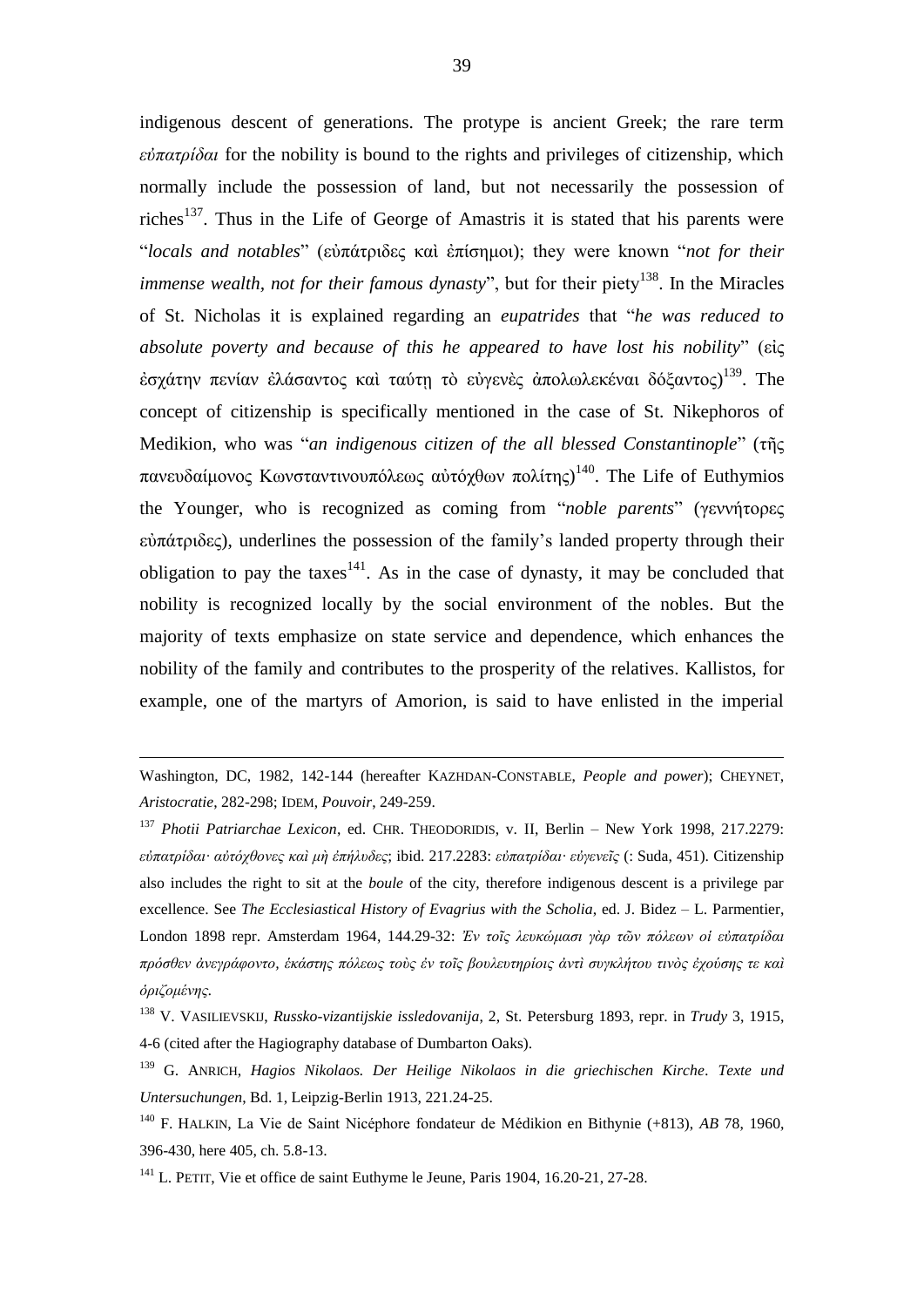service "*for the prosperity of the relatives*" (διὰ τὴν συγγενῶν εὐδοκίμησιν) <sup>142</sup>, and the patriarch Tarasios came from "*patricians from a line of patricians*" (ἐκ πατρικίων σειρᾶς πατρίκιοι)<sup>143</sup>. For the second half of the 11<sup>th</sup> c., the writers use the ancient term *eupatridai* to describe certain persons: those surrounding Isaakios I Comnenos in  $1057^{144}$ , Romanos IV Diogenes<sup>145</sup>, Nikephoros III Botaneiates<sup>146</sup>, and, as expected, Alexios I Komnenos<sup>147</sup>. However, the use of the word in these instances betrays the classicizing trend of the time, since it is deprived of its ancient context.

Emphasis on wealth in this framework often serves the narrative as the negative protype from which the hero disassociates himself in order to reach sanctity; it is indeed a first proof of purity of soul and holiness. The texts that elaborate on the riches of the families are quite well known: the Life of Philaretos the Merciful, the Life of Theophanes the Confessor and the Life of Michael Maleinos. Enumerating the sources of wealth, size of the land owned, number of flocks etc., appears to be an Aristotelian protype<sup>148</sup>, which, in Byzantium, is set in a Christian frame. It is quite characteristic that, while the author of the Life of Philaretos models the description of wealth on the Book of Job, thus profiling in reality a stock farmer, he adds the possession of forty-eight *proasteia* of good land by his hero; the implication is that Philaretos was not just a stock-breeding farmer, but a local archon, an *εὐγενὴς* –a nobleman− according to the text, with family roots of many generations in

<sup>&</sup>lt;sup>142</sup> V. VASILIEVSKIJ – P. NIKITIN SKAZANIJA, O 42 amorijskich mucenikach, St. Petersburg 1905, 23 (cited after the Hagiography database of Dumbarton Oaks; hereafter *Life of Forty-two martyrs of Amorion*).

<sup>143</sup> St. EUTHYMIADES, *The Life of the Patriarch Tarasios by Ignatios the Deacon*, BBOM 4, Aldershot-Brookfield-Singapore-Sydney 1998, 4.3-5.

<sup>144</sup> *Ioannis Scylitzae Synopsis Historiarum*, ed. I. THURN, *CFHB* V, Berlin-New York 1973, 500.87.

<sup>145</sup> *Michaelis Attaliatae Historia*, ed. E. TSOLAKIS, CFHB 50, Athens 2011, 77.6-7.

<sup>146</sup> *Ioannis Zonarae Epitomae Historiarum Libri XIII-XVIII*, ed. T. Büttner-Wobst, *CSHB*, Bonn 1897, v. 3, 715.10 (hereafter *Zonaras* 3).

<sup>147</sup> E. TSOLAKES, Η *Συνέχεια της Χρονογραφίας του Ιωάννου Σκυλίτση (Ioannes Skylitzes Continuatus)*, Εταιρεία Μακεδονικών Σπουδών, Ίδρυμα Μελετών Χερσονήσου του Αίμου 105, Thessalonike 1968, 180.9-10.

<sup>148</sup> *Aristotle, The "Art" of Rhetoric*, ed. E. Warmington, transl. J. Freese, London – Cambridge Mass. 1926, repr. 1967, 50, 1361a.7: *πλούτου δὲ μέρη νομίσματος πλῆθος καὶ γῆς, χωρίων κτῆσις πλήθει καὶ μεγέθει καὶ κάλλει διαφερόντων, ἔτι δὲ ἐπίπλων κτῆσις καὶ ἀνδραπόδων καὶ βοσκημάτων πλήθει καὶ κάλλει διαφερόντων, ταῦτα δὲ πάντα οἰκεῖα καὶ ἀσφαλῆ καὶ ἐλευθέρια καὶ χρήσιμα*.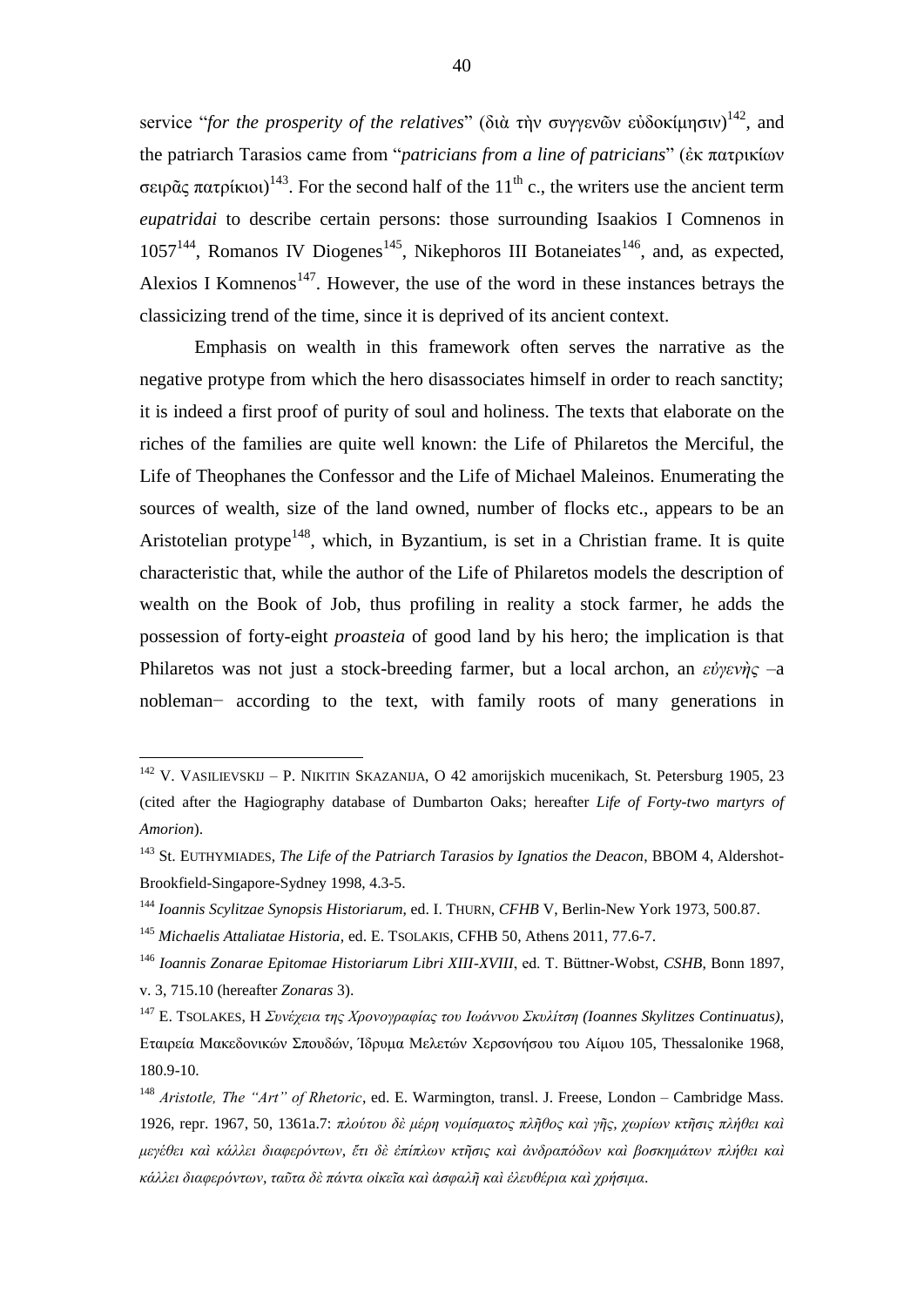Paphlagonia<sup>149</sup>. In the Life of Theophanes the hero of the story disregarded the ideals of an aristocratic living altogether, fortune (*πλοῦτος παφλάζων* −splashing riches), physical appearance, life style<sup>150</sup>, but in the Life of Michael Maleinos family riches are inseparable from the notion of nobility and state service and they complete the noble profile of the Maleinoi<sup>151</sup>. The possession of land is used to add to the nobility of a person<sup>152</sup>. We find it in many saints' lives; in a different source, the historical Life of Basil, the benefaction of Danelis explains a decisive stage in the ennoblement and social elevation of Basil, that of becoming a land owner, of becoming rich (καὶ γέγονε πλούσιος καὶ αὐτός), a development that allowed Basil to buy land and to aid his own people $^{153}$ .

<sup>149</sup> *Life of St. Philaretos*, 60.5-15, 28-32 (commentary). See LUDWIG, *Sonderformen*, 79-88; KAPLAN, *Les hommes et la terre*, 332-333; M. LEONTSINI, Ποιμένες και ποίμνια: αντιλήψεις σχετικά με την κτηνοτροφία και τα προϊόντα της στο Βυζάντιο, in: *Η ιστορία του ελληνικού γάλακτος και των προϊόντων του*, Ι΄ τριήμερο εργασίας (Ξάνθη 2005), ΠΙΟΠ, Athens 2008, 176, 177.

<sup>150</sup> V. V. LATYŠEV, Mefodija patriarcha Konstantinopol'skogo Žitie prep. Feofana Ispovednika (t. Petersburg 1918), 4 ch. 6 (cited after the Hagiography database of Dumbarton Oaks; hereafter *Life of Theophanes*). The protype of physical beauty, apart from the unique description in the *Life of Theophanes*, is also found in the *Life of Forty-two martyrs of Amorion*, 24-25, and in *Digenis Akritis*, 4.30-38, 78.196-199, 106.688-690 and elsewhere in the epic. So far the best commentary on the significance of physical appearance for the aristocracy is found in SARADI, as above n. 43, 57-61, but it concerns only the early byzantine period. Also see the recent work of M. HATZAKI, Experiencing physical beauty in Byzantium: the body and the ideal, in: *Experiencing Byzantium*, ed. C. NESBITT – M. JACKSON, Society for the Promotion of Byzantine Studies Publications, 18, Farnham-Burlington 2013, 233-250, on the ideal of beauty in the  $11<sup>th</sup>$ - $12<sup>th</sup>$  c.

<sup>151</sup> L. PETIT, Vie de saint Michel Maleinos, *ROC* 7, 1902, 550.25-27: *πρόγονοι δὲ πλούτῳ καὶ τιμῇ καὶ δόξῃ περίβλεπτοι καὶ τῷ καλλίστω πάντων καὶ τιμιωτάτῳ, τῇ εὐσεβείᾳ, τὸ ἐξαίρετον ἔχοντες*. See FRANCOPAN, *Land and power*, 124; VLYSSIDOU, *Αριστοκρατικές οικογένειες*, 83-84.

<sup>152</sup> In the *Life of St. Philaretos*, 60.3, 26 (commentary), land possession is enhanced with an exquisite wordplay: *υἱὸς ὑπάρχων Γεωργίου του φερωνύμου –γεωργός, γεωργία* are both contextualized in the name Georgios, which appears thus to be an aristocratic name, and indeed one that was current in Paphlagonia. The expression introduces elements of indigenous descent and therefore underlines the nobility of the saint. Also see LUDWIG, Sonderformen, 79 n. 20. The best treatise on the relation of the aristocracy to land ownership specifically is found in CHEYNET, *Aristocratie*, 298-303; also see FRANCOPAN, *Land and power*, 112-136.

<sup>153</sup> *Theophanis Continuati Liber V. Vita Basilii Imperatoris*, ed. I. ŠEVČENKO, CFHB 42, Berlin – Boston 2011, 44.59-46.64 (: *Theophanes Continuatus, Ioannes Cameniata, Symeon magister, Georgius Monachus*, ed. I. BEKKER, CSHB, Bonnae 1836, 228.17-21). See BECK, *Gefolgschaftswesen*, 11-12;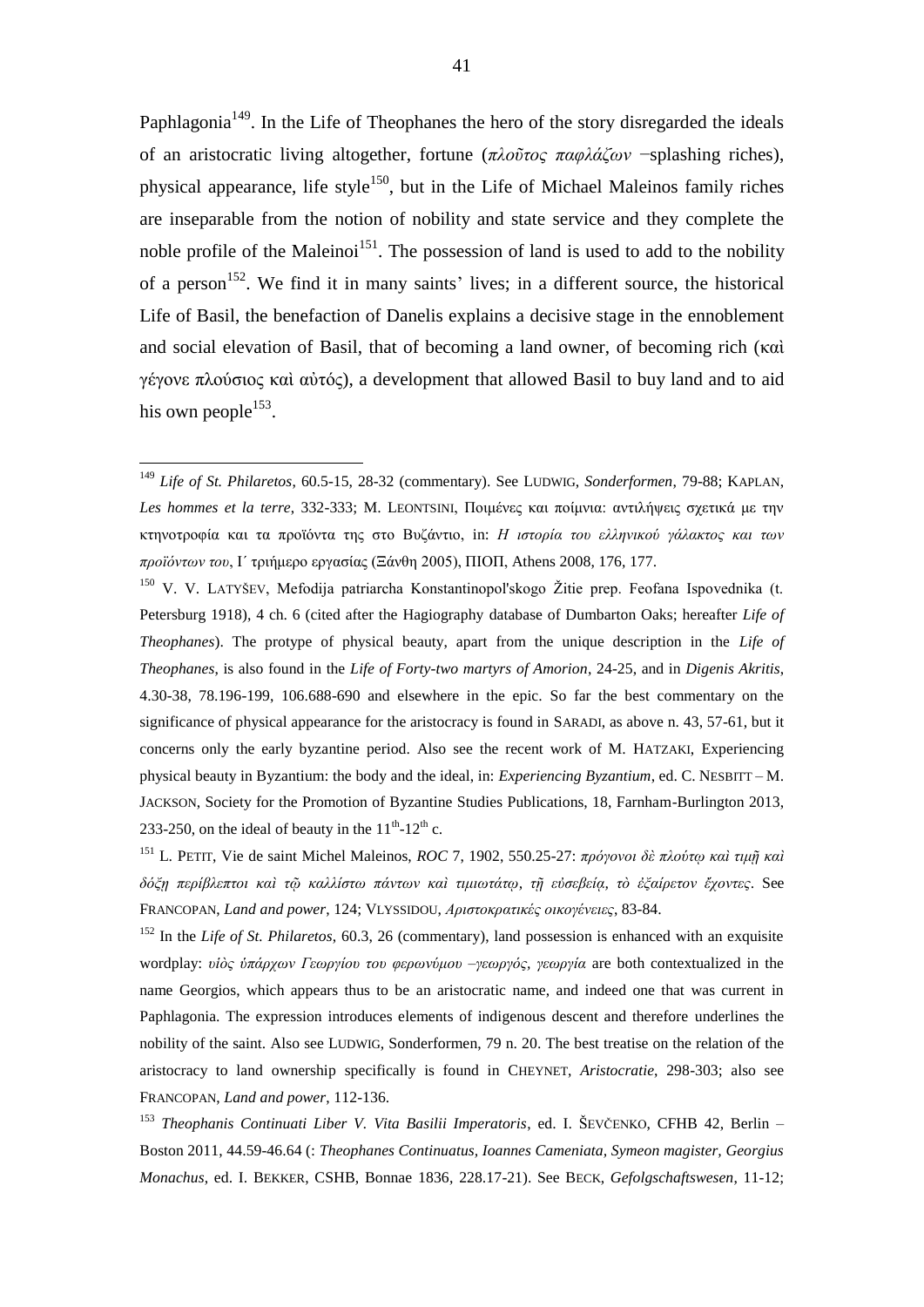From what we have seen so far it becomes clear that we are dealing with two separate profiles for the possession of wealth: the first is connected with avarice and dynasty, whereby it refers to phenomena targeted in the legislation; the second is attached to nobility as its necessary component. The state did not generally disregard nobility or wealth, but, as we have seen above, attributed more significance to service. The emperor Leon VI, in an abstract much discussed of his *Taktika*<sup>154</sup>, binds nobility with active service in a manner that is immediately recognizable in the  $9<sup>th</sup>$ -10<sup>th</sup> c. through the use of its terminology, even if the abstract deviates only slightly from the *Strategicus* of Onasander<sup>155</sup>. Almost all the terms come from the ancient text: descent from a celebrated family "*should be admired*" (ἀγαπᾶν μὲν δεῖ τοῦτο); it gives someone fame (λαμπρύνεται), solemnity (σεμνύνεσθαι, in the sense of receiving office or title) and glory (δοξαζόμενοι)<sup>156</sup>. Harmonic combination of glorious ancestry and valor is proof of *εὐτυχία*, good fortune, meaning the concentration of admirable merits in one person. The crosswise schema included develops the ancient text with specific byzantine connotations: *λιτοί* in Byzantium −a term inserted by the byzantine author− were those who offered their services without any further distinction, such as simple soldiers; they, says Leon, will be rewarded for their deeds, but someone who is only known for his descent will remain *ἄπρακτος*, meaning without function or any other distinction, if he does not possess the virtues needed to serve<sup>157</sup>. Leon allowed the characterization *ἄχρηστοι* (useless) of Onasander for the generals who show no

KAZHDAN-MCCORMICK, *Byzantine court*, 187; KAPLAN, *Les hommes et la terre*, 333-334; H. ANAGNOSTAKIS, Το επεισόδιο της Δανιηλίδας. Πληροφορίες καθημερινού βίου ή μυθοπλαστικά στοιχεία; in: *Η καθημερινή ζωή στο Βυζάντιο. Τομές και συνέχειες στην ελληνιστική και ρωμαϊκή παράδοση, Πρακτικά του Α΄ Διεθνούς Συνεδρίου* (Σεπτ. 1988), Athens 1989, 381-385; IDEM, with A. KALDELLIS, The Textual Sources for the Peloponnese, AD 582-959: Their Creative Engagement with Ancient Literature, *GRBS* 54, 2014, 115-123;

<sup>156</sup> *Leonis Tactica*, 24.93-94, 102-106.

<sup>&</sup>lt;sup>154</sup> *The Tactica of Leo the VI*, ed. G. DENNIS, CFHB 49, Washington, DC, 2010, 22.77-26.116 (hereafter *Leonis Tactica*).

<sup>155</sup> *Ονάσανδρος, Άπαντα. Στρατηγικός*, ed. Kaktos Philological Group, Athens 1992, ch. 1.19-25 (hereafter *Ονάσανδρος, Στρατηγικός*). See J. HALDON, *A Critical Commentary on the Taktika of Leo VI*, Washington DC 2014, 131 (hereafter HALDON, *Commentary*).

<sup>157</sup> OIKONOMIDÈS, *Listes*, 290. The term used in the Taktikon of Philotheos is *ἄπρατος*. *Λιτὸς* means "simple". It is characteristic that the author of *Leonis Tactica* completes the scheme of the ancient protype, which contains only the first term, by inserting the term *λιτός* to emphasize the contrast.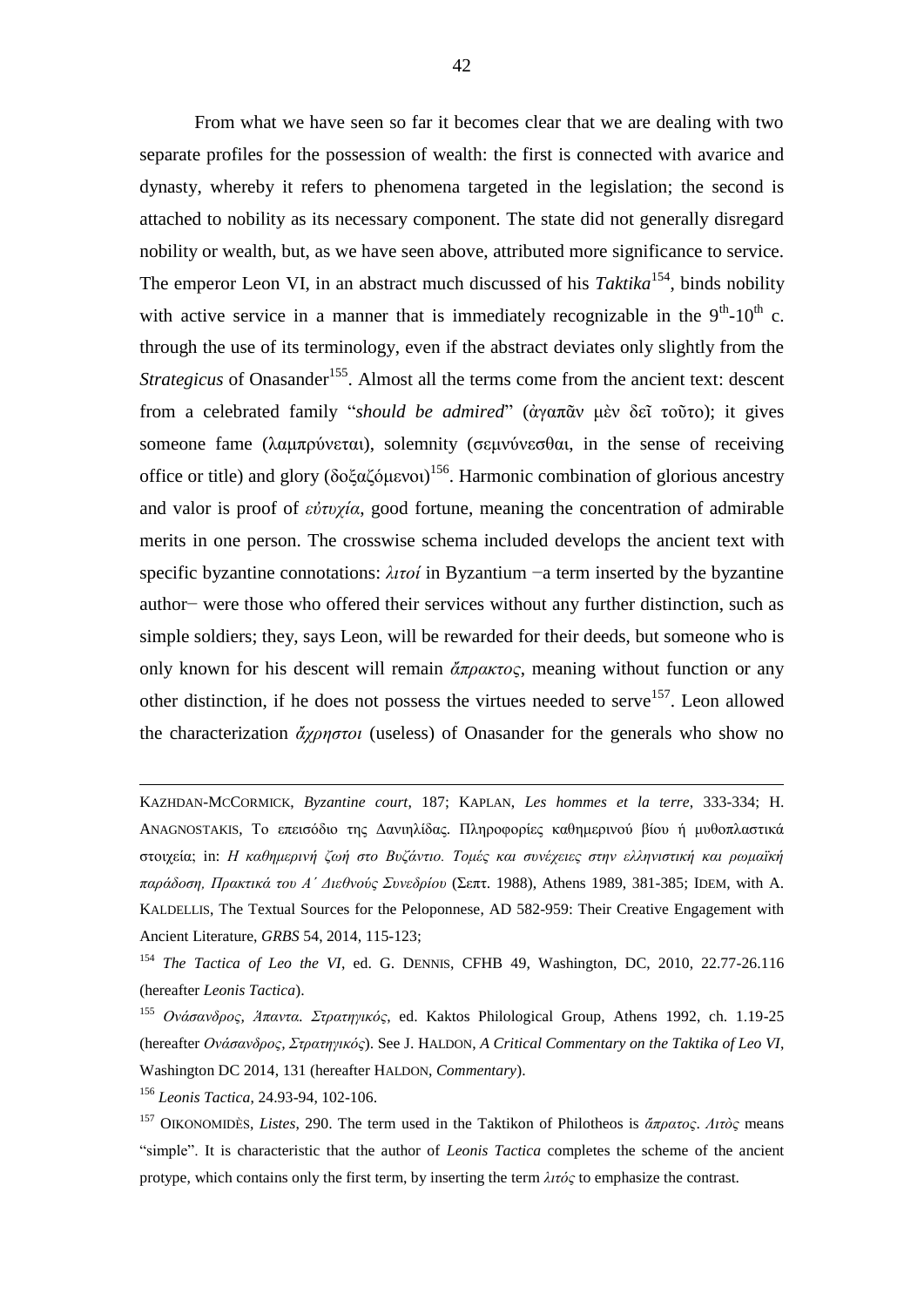virtue, and *ἀριστεία* (excellence) for the performance of simple soldiers. With this the emperor equates noblemen without virtues with that category of people who offer nothing to the polity, while on the other hand attributes a par excellence moral quality of the aristocracy to simple soldiers with the purpose to highlight their bravery<sup>158</sup>. A single phrase totally original betrays the emperor's thoughts about nobility: "*this is how we should evaluate the nobility of men, not from descend from [a noble] lineage, but from their own deeds and accomplishments*" (οὕτω χρὴ σκοπεῖν καὶ τὴν τῶν ἀνθρώπων εὐγένειαν, οὐκ ἀπὸ τῶν προγόνων, ἀλλ' ἀπὸ τῶν ἰδίων πράξεων καὶ κατορθωμάτων)<sup>159</sup>.

So, for the emperor, valor only proves, and is worthy of, nobility. Nobility may very well exist outside the circles of those under *strateia* and noblemen could indeed be private persons, *ἰδιῶται*. In this case nothing restricted its theoretical justification, its beliefs and the modes of its self-projection to society. But if it lay at the disposition of the emperor and came under the *strateia* obligation, the interest that its extraordinary accomplishments be used for the common good is explicit. Leon VI is also rather apologetic towards wealth: "*we do not repudiate the rich because he is rich*" (οὐ μὴν οὐδὲ τὸν πλούσιον ἀποδοκιμάζομεν ὅτι πλούσιος), but a rich person should not be appointed to a high military command on account of his riches, but only on account of his merits<sup>160</sup>. The originality of the emperor<sup>161</sup> sharply contrasts with the conclusions of another writer of the  $10<sup>th</sup>$  c., who also copied the text of Onasander,

<sup>158</sup> *Leonis Tactica*, 24.93-104.

<sup>159</sup> *Leonis Tactica*, 24.97-98. My translation differs from that of DENNIS. This phrase is original, not a copy of the ancient text; *Ονάσανδρος, Στρατηγικός*, ch. I.22, framed the merits of the generals in the democratic environment of the ancient cities. HALDON, *Commentary*, 132, believes that Leon VI attributed importance to descent even if the text is "ambiguous". Cf. IDEM, *Social élites*, 181, where there is some distance from this view. Also see OSTROGORSKY, *Aristocracy*, 4-5; MAGDALINO, *Court society*, 230; KAZHDAN-MCCORMICK, *Byzantine court*, 172 (the authors consider the text as proof of "vertical mobility"); CHEYNET, *Aristocratie*, 296-297; KAZHDAN-RONCHEY, *Aristocrazia*, 68-69; VLYSSIDOU, *Αριστοκρατικές οικογένειες*, 82-83.

<sup>160</sup> *Leonis Tactica*, 22.77-80. Elsewhere the emperor calls *πλούσιοι καὶ ἄνανδροι* those who chose not to fight but rather prefer to buy out the obligation of their military service. See *Leonis Tactica*, 610.1059.

<sup>&</sup>lt;sup>161</sup> On the ideas of Leon VI about justice, which is basically characterized by a humanitarian spirit, see Sp. TROIANOS, Λέων Στ΄ ο Σοφός: νομική σκέψη και κοινωνική συνείδηση, in: *Οι Νεαρές Λέοντος Στ΄ του Σοφού*, ed. Sp. TROIANOS, Athens 2007, 418-419, 423.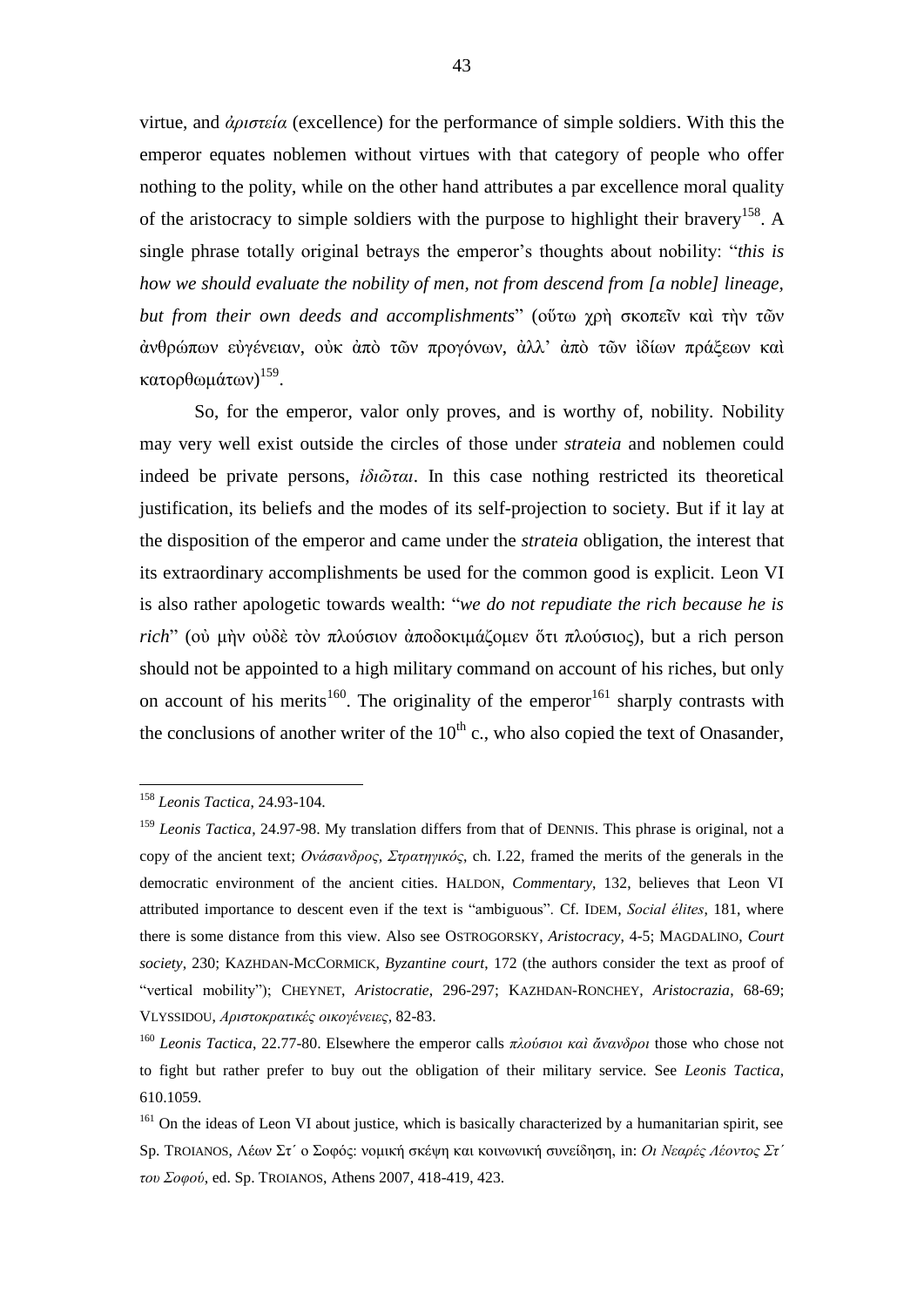but reached the exact opposite decision by choosing decisively the wealthy over the "poor" general (*πλούσιον μᾶλλον ἢ πένητα* −rather the rich than the poor) 162 . This judgment on nobility, virtue and wealth, is in line with similar views written by Photios in the *Vassilikos andrias* in honor of Leon VI, allegedly on behalf of his father, Basil I. In that text the patriarch discredits nobility and wealth before virtue, and descent before friendship $163$ .

It is clear that the profiles that have been sketched so far do not coincide. The official views maintained about the "aristocracy" in Byzantium demanded the delivering of active services to the emperor and the empire, while on the other hand rendered at least suspect the possession of wealth and the inclination of rich and noble families to increase their economic basis. At about the same time Leon VI produced the *Taktika*, another text confirms this approach. The *Taktikon* of Philotheos is dated to 899 and his statement has been taken as proof that hierarchy in Byzantium was centred at the royal court. But Philotheos says more than that, as he proclaims that "*nobility*" (περιφάνεια βίου) in the sense of "*celebrated honour of titles*" (ἔνδοξος ἀξιωμάτων ἀξία) is perceptible and meaningful only when someone is invited to dine with the emperor<sup>164</sup>. According to this proclamation, service and the duties attached to it attribute to those who undertake them *περιφάνεια*, the nobility in life. The right to dine with the emperor was awarded, according to the *Taktikon*, to all those who served, from the highest dignitaries, to the people of the palace, down to the simple soldiers that were duly included in the list, who were also under obligation of *strateia*. Philotheos then, in reality stated that all nobility, all wealth, that anybody might possess is of no importance to the imperial power, unless it lies at its service.

One might wonder if these texts, when they reached the public, raised any questions or objections, especially from the families that were represented at the

<sup>162</sup> A. DAIN (ed.), *Sylloge Tacticorum*, Paris 1938, 1.3.8, 1.37.16. On the interdependence of the texts see G. DAGRON, *Traité sur la Guérilla (De velitatione) de l'empereur Nicéphore Phocas (963-969)*, Paris 1986, 153-160.

<sup>163</sup> Κ. PAIDAS, *Δύο παραινετικά κείμενα προς τον αυτοκράτορα Λέοντα Στ΄ τον Σοφό*, Κείμενα Βυζαντινής Λογοτεχνίας 5, Athens 2009, ch. 8, 120: *ἡ δὲ κτῆσις τῆς ἀρετῆς, οἷς ἂν προσγένηται, καὶ πλούτου καὶ εὐγενείας χρησιμωτέρα ἐστὶ…*; ch. 12, 128: *Χαῖρε τοῖς σπουδάζουσι περὶ σὲ τῶν φίλων μᾶλλον ὡς ἀληθέσιν ἢ τοῖς τῷ γένει προσήκουσιν. ἡ μὲν γὰρ τοῦ γένους φιλία οὐκ ἐξ ἀρετῆς, ἀλλ' ἐκ φύσεως περιγέγονεν…* The texts, however, have not been examined for their protypes, their provenance and their contextualization by the editor.

<sup>164</sup> OIKONOMIDÈS, *Listes*, 83.18-21.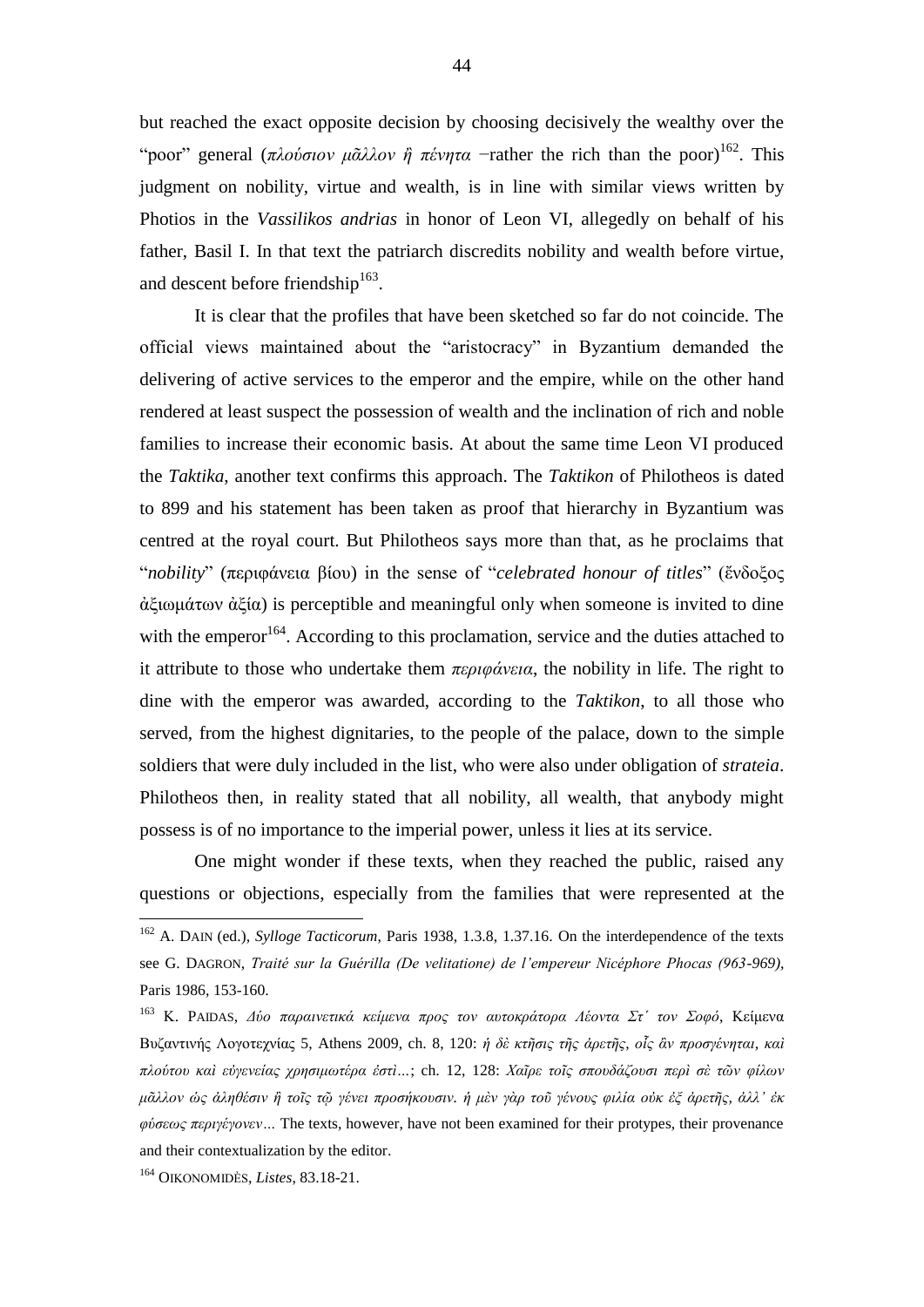hierarchy of the palace. Reaction is very hard to trace, but we could perhaps deduce that the aristocracy in middle Byzantium was found in a position to have to assert its nobility in the frame of a state that did not officially recognize it and did not formally consolidate it under the law. However, the system may have worked both ways: while it attracted those who possessed the means to real power, who were thus obliged to use their charismas, such as their good reputation, their training and wealth, for the benefit of the state, it was also a way for people of the upper social strata to enhance their nobility, if they already had it, to advertise their line of birth and to benefit from the generous rewards. No source is more characteristic for the declaration of nobility, founded on the services provided to the state, than the Life of Michael Maleinos<sup>165</sup>. For families that were wealthy, but did not technically count for aristocratic, it was possible to acquire nobility. We learn for example that a *keroullarios* at the beginning of the  $9<sup>th</sup>$  c. gave up almost his entire fortune for the privilege of dining with the king. The note of the chronographer −no other than Theophanes the Confessor, of an old Constantinopolitan family−, *συναρίστησόν μοι* (dine with me), already anticipates the *Taktikon* of Philotheos almost a century earlier. It is not very clear what the objection of Theophanes was, and whether it concerned the large amount of money paid by the man in exchange for a title, or his humble origin, since he was but a Constantinopolitan entrepreneur<sup>166</sup>. But the event clearly indicates that the practice of

<sup>165</sup> *Life of Michael Maleinos*, 550.25-551.21.

<sup>166</sup> *Theophanis Chronographia* vol. I, ed. C. DE BOOR, Lipsiae 1883, 487.29-488.6; *Leonis Grammatici Chronographia*, ed. I. BEKKER, CSHB, Bonn 1842, 205.4-6; *Zonaras* 3, 307.9-308.2; See YANNOPOULOS, *Société profane*, 32. It is quite probable that this is the first member of the family of Keroullarioi, mostly known from the  $11<sup>th</sup>$  c. According to the narrative the purchase −probably of a higher title− costed the *keroullarios* ninty pounds of gold, in the narrative of Zonaras, or more, in the version of Theophanes, who adds that the emperor ordered the *keroullarios*: *ἆρον νομίσματα ρʹ, καὶ πορεύου ἀρκούμενος* (take one hundred nomismata and leave, sufficing to it). The chronographers agree on the systematic policy pursued by Nikephoros I regarding the commercial classes of Constantinople, and allude either to the purchasing of a title (Zonaras), or to the *roga* of the *keroullarios*, which apparently amounted to 100 gold nomismata (Theophanes). *The Chronicle of Theophanes Confessor. Byzantine and Near Eastern History, AD 284-813*, ed. C. MANGO – R. SCOTT with the assistance of G. GREATREX, Oxford 1997, 670, correct the text of Theophanes to 10 litres, but I am not sure that their suggestion can stand (if it refers to a *roga*, it would depend on the title bought). Also see *Prosopographie der mittelbyzantinischen Zeit*, ed. R.-J. LILIE ET AL., Bd. 5, Berlin – N. York 2001, no 11334; *ODB* 2, 1124-1125, s.v. *Keroularios*. An epigram signalled by KAZHDAN makes specific reference to the origins of the Keroullarioi: *καὶ σὺ στρατηγὸς κηροπώλου παιδίον… κατεῖδον*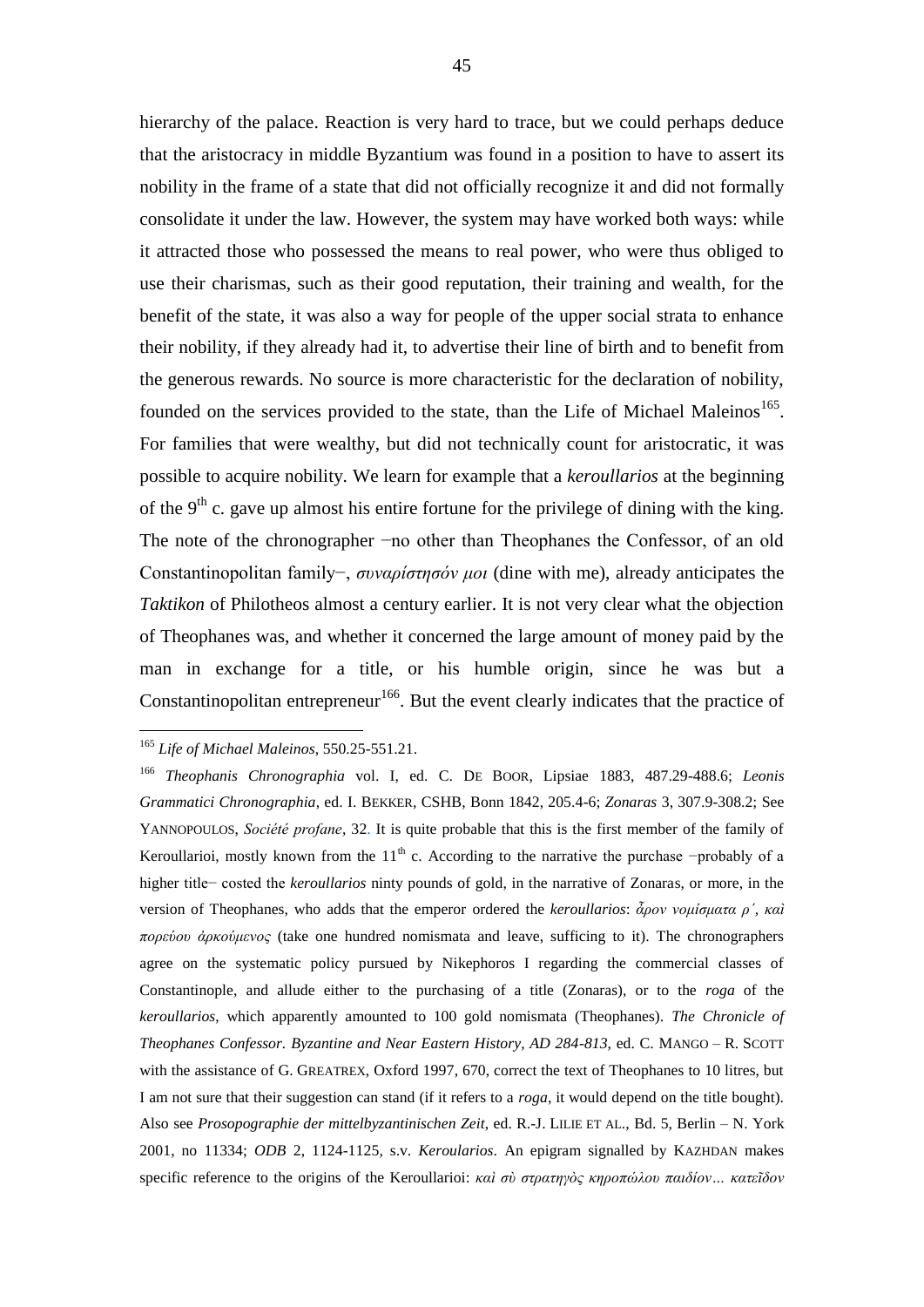title and/or function purchase by the wealthy businessmen of Constantinople, was not confined only to the  $11<sup>th</sup>$  c., even though it might have costed them more than the normal purchasing prices.

#### *V. The state and the powerful*

The government was, as we have seen, willing to turn a blind eye to the misdemeanors of the nobles, especially in the provinces, where imperial power was harder to reach. The contour was flexible and not very austere, provided that the nobles supported the emperor's authority in the country. But in the  $10<sup>th</sup>$  c. the social influence of the nobles became a source of concern on occasion of an increase of small properties alienation by the lower middle class landowners that followed the heavy winter of 927/8. To deal with this problem the government promulgated a series of Novels of unprecedented austerity and complexity for their social ramifications<sup>167</sup>. The traditionalist approach chosen by the legislator is rather disorienting<sup>168</sup>; indeed, the departing point of the legislation is the ancient Roman term *δυνατοί*, *potentes*, and the phrasing of the texts, loaded with references to St. Basil and St. Chrysostom, obscures the real novelties included in them. But these laws in effect merged the profiles of the powerful and the dynasts into one, by attributing to the first the qualities that normally belonged to the latter, meaning the exercise of real and often repressive power on the part of the politically and socially distinguished. Moreover, the Novel of 934 confined this group to the representatives of the upper social strata and specifically to the so-called "nobility of service"<sup>169</sup>. As a consequence, this stratum in Byzantium was officially incriminated for its social influence, its authority and wealth.

*δαίμονα στρατηγέτην καὶ κηροπώλην… καὶ Χαβδᾶν αὐτὸν ἐν μέσῃ Βυζαντίδι…* See SP. LAMPROS, Τα ὑπ' ἀριθμὸν ΡΙΖ΄ καὶ ΡΓ΄ κατάλοιπα, *NE* 16, 1922, 30-59, here 45.13-19. While we do not have enough evidence to identify the Keroullarios of the poem, *Χαβδᾶς* is probably not the emir of Halep, but his cousin, the Arab poet Abu Firaz, who was captured at the fall of Halep to the Byzantines and was taken to Constantinople. This gives us a fairly accurate chronology of the poem to around 962.

<sup>167</sup> Commentary on the Novels: MORRIS, *The Powerful and the Poor*, 3-27; LEMERLE, *Agrarian history*, 85 f.; KAPLAN, *Les hommes et la terre*, 415 f.

<sup>168</sup> SVORONOS, *Novelles*, no 3. For a definition of the *dynatoi* see OSTROGORSKY, *Aristocracy*, 6; LEMERLE, *Agrarian history*, 95-96, 98; MORRIS, *The powerful and the poor*, 13-17; KAPLAN, *Les hommes et la terre*, 360-363; CHEYNET, *Pouvoir*, 249.

<sup>169</sup> SVORONOS, *Novelles*, no 3.50-58.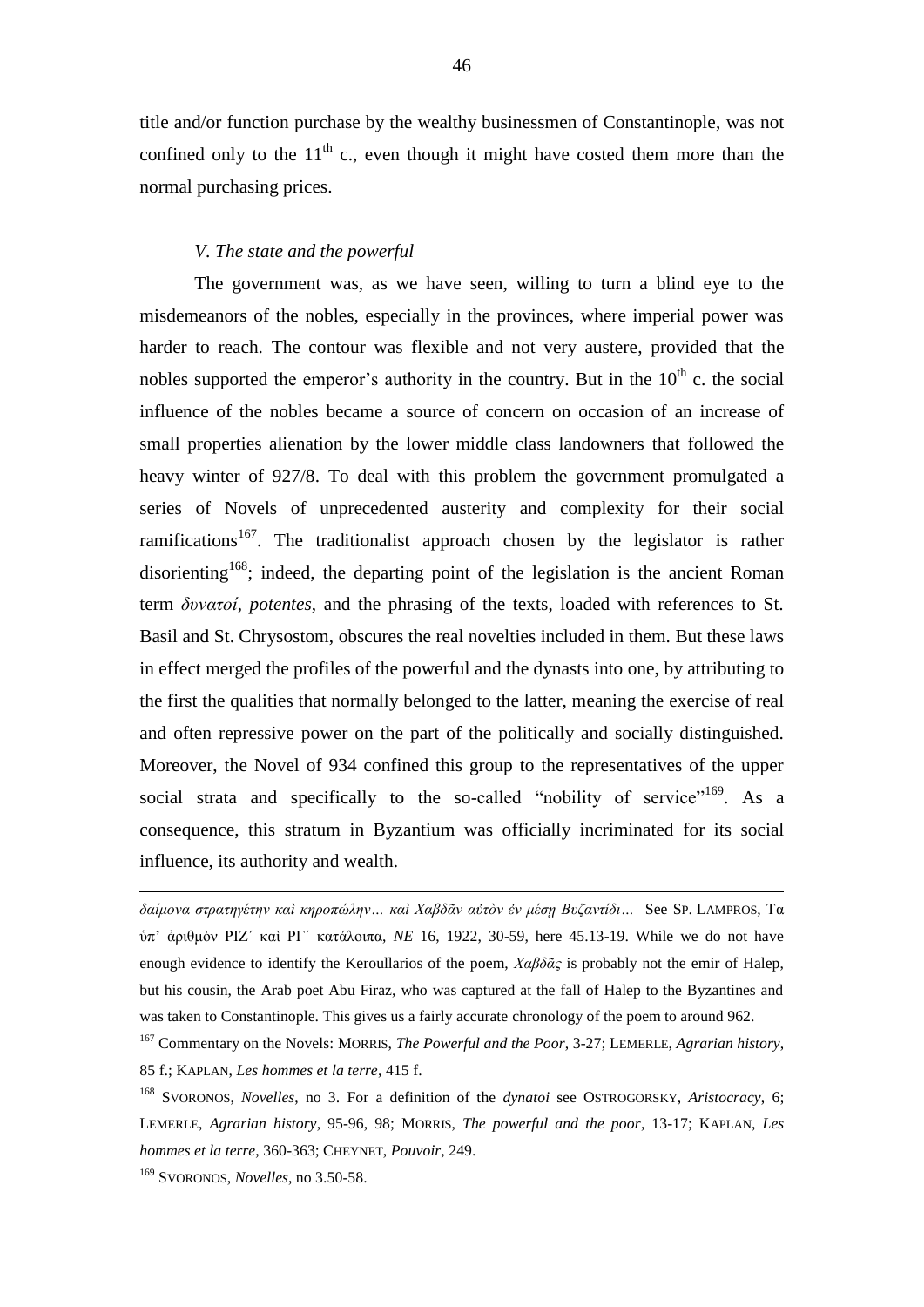The Novels expose the networks of the powerful, which included not only relatives by blood or marriage, but also those belonging to their houses, the *οἰκεῖοι* −persons with close ties with the families−, as well as persons employed for carrying out their transactions<sup>170</sup>. They also explain the methods for expanding their resources and their access to manpower; these concerned direct exercise of authority, violence and deceit<sup>171</sup>, a series of legal contracts resulting in ownership alienation (such as donation, bequest, endowment and others)<sup>172</sup>, and known methods of social promotion such as adoption and marriage<sup>173</sup>. Because of promise of  $\pi \rho$ *ootaoia* (protection), *συνδρομὴ* (assistance) and *εὐεργεσία* (benefaction)<sup>174</sup>, the persuasive methods of the "powerful" could be extremely successful. Social activity and influence that was, as we have seen, normal for dynasts such as Philaretos and Kekaumenos, was targeted, if not condemned, by the legislation of the  $10<sup>th</sup>$  c. This gave the opportunity to litigants of different social provenance to question the motives and the sincerity of their opponents, to stigmatize them as "powerful" and to overturn decisions and annul contracts, independently of the truthfulness of their allegations. How successful this

1

<sup>170</sup> SVORONOS, *Novelles*, no 2.I.83-88, 3.56-57.

<sup>171</sup> SVORONOS, *Novelles*, no 2.I.55-56.

<sup>172</sup> SVORONOS, *Novelles*, no 2.I.61-65, 3.59-60, 102-103. The Novel of 928 which reinstates the *protimesis* initially allows transactions such as endowment and bequest under specific conditions (oath taking was meant to confirm the honesty of the deals among relatives), but in the Novel of 934 on the powerful such transactions are called *σεσοφισμένας ἐπικτήσεις* (artfully concealed purchases) and are altogether declared illegal.

<sup>173</sup> SVORONOS, *Novelles*, no 2.I.77-78. See E. PATLAGEAN, *Christianisation et parentés rituelles: le domain de Byzance*, in: *Annales, Economies, Sociétés, Civilisations*, 33 no 3, 1978, 625-636 [EADEM, Structure sociale, no XII]; R. MACRIDES, Kinship by Arrangement: the Case of Adoption, *DOP* 44, 1990, 109-118; R. MACRIDES, The Byzantine Godfather, *BMGS* 11, 1987, 139-162; RAPP, *Ritual brotherhood*, 300-304. Adoption is specifically mentioned, marriage is implied with endowment. *Συντεκνία*, god-parenthood, and ritual brotherhood are not mentioned in the law, but MACRIDES rightfully points out the similarity of terms concerning adoption and baptismal sponsorship. The author maintains that adoption was "non-social" since, unlike brotherhood, it was not used to build up social solidarities outside the family; she also acknowledges that it was used to absorb the land of the *penetes*. Nevertheless it should be emphasized that the context, in which all these methods and contracts are mentioned by Romanos I, is of manifestly social character. Clearly then these transactions entailed benefit for the *penetes* and created social solidarities; by enlarging the families with a view to social advancement, they actually bound poor people to the wealthy god-parents of their children.

<sup>174</sup> SVORONOS, *Novelles*, no 2.I.79, 85.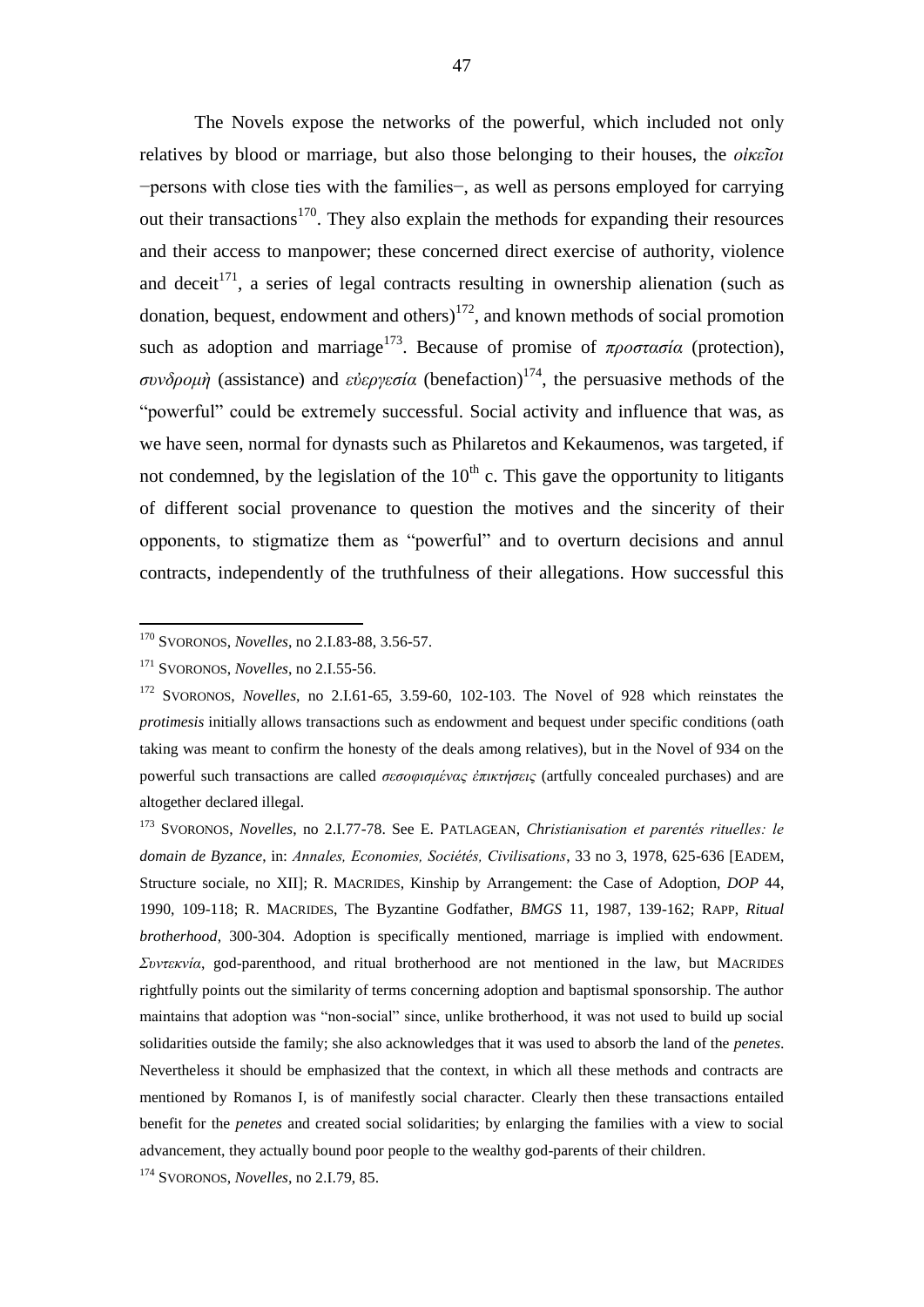legislation was in the  $10<sup>th</sup>$  c. is demonstrated simply by the number of the Novels promulgated for this purpose, which dealt with specifications regarding the details of the transactions that had been taking place. The particular concern of the legislators to define the "powerful" in comparison to others in the same social context, e.g. in the village communities or in the army<sup>175</sup>, is indicative, once again, of the absence of real social boundaries in Byzantium. But in my opinion there can be no doubt that the legislation of the  $10<sup>th</sup>$  c. on landownership was detrimental to the financial interests of the "nobility of service". The servants of the empire were found with their back against the wall, as they were indiscriminately branded with avarice, deceit and arrogance, a negative protype that was thus formalized and was reproduced even in the  $11^{th}$  c.

With the reservation that the legal sources transmit the official perception about the byzantine "nobility of service", and do not reproduce the general public opinion about its members, we must admit that their profile is not at all flattering. The Novels relating to the protection of small and medium landowners have been mostly explained against the background of an increasing competition for the control of manpower and resources. But it appears to me that the protection of the *πένητες*, the poor, is only a vehicle for checking the social influence of the "powerful"<sup>176</sup>. The legislators of the  $10<sup>th</sup>$  c. recognized that social power was mainly not a product of "nobility", but of that particular position created by state dependence, and as such the field of its application could expand to include those social contexts in which no nobility existed; a good example showing this is that simple soldiers were considered as socially superior compared to other farmers in a village $177$ . The problem is partly interwoven with the profile of the so-called "military aristocracy", which I intend to examine closely in the near future, but from which I will here bring forward two pieces of information. The Novels regarding the *dynatoi* provide clear definitions about who exactly could be considered *dynatos* and in which context. This alone proves that there was a real interest in the provinces to exploit the opportunity provided by the new laws against those who could be included in the category of the powerful. A series of particular cases was examined, and among them those that

1

<sup>175</sup> SVORONOS, *Novelles*, no 4.80-84, 5.25-26, 38-40, 102.

<sup>176</sup> MORRIS, *The powerful and the poor*, 23, 26-27.

<sup>177</sup> SVORONOS, *Novelles*, no 4.80-84. On the soldiers in particular see MORRIS, *The powerful and the poor*, 11-12, 24-26; LEMERLE, *Agrarian history*, 115 f.; KAPLAN, *Les hommes et la terre*, 238-241;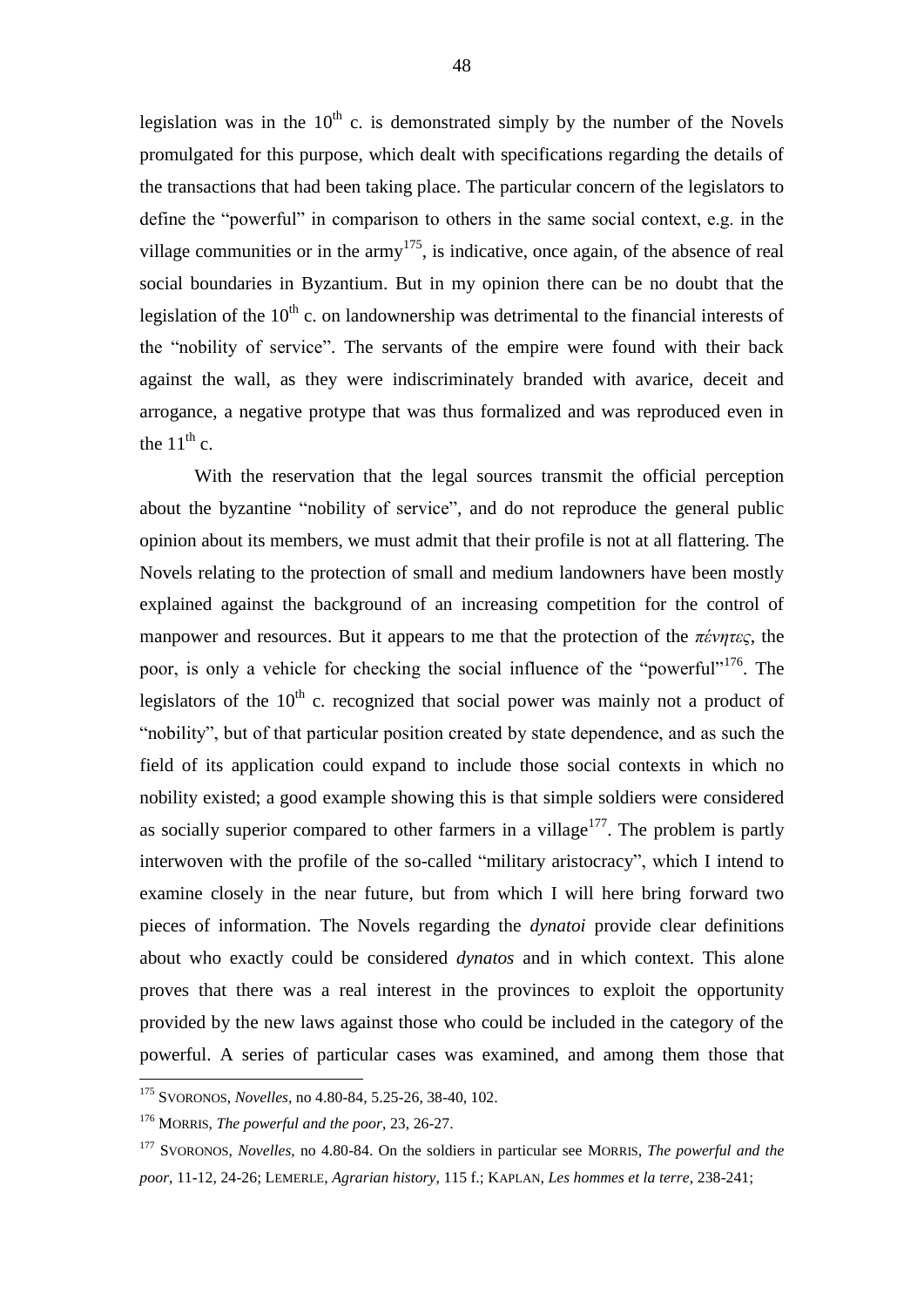concerned the military. In *Novel 5* of 947 the emperor Constantine VII without any reservations called the military "*corrupt, remiss in their duty, without any war experience, less noble than ants, more rapacious than wolves, who ripped off the*  money of the empire's subjects because they could not tax the enemy"<sup>178</sup>. A few years later, in a letter addressed to Michael Maleinos but written allegedly on behalf of the emperor Romanos II, Theodore of Cyzicus<sup>179</sup> expressed his admiration to Michael, because he had forsaken the way of living of his closest relatives, "*who all concern themselves with thriving on, and prospering through, their own sword in life, and who might hurry to appropriate all that belongs to their neighbours*" 180 .

We might object that these protypes are not new, they are simply conventions

<u>.</u>

<sup>179</sup> Theodore, metropolitan of Cyzicus, was a close friend and advisor of Constantine VII. Nothing much is known about him, except that his brother was a *magistros*, which places him in the inner power circle around the emperor at this time. He was an enemy of patriarch Polyeuktos and he was exiled, to be reinstated shortly after, probably early in the reign of Romanos II. See ODB, 2043-2044; KAZHDAN, as above n. 127, 170-171. The letter to Maleinos suggests an early date for the metropolitan's reinstatement, not only because Maleinos died in 961, but because his letter apparently contained advice on the exercise of authority that were not met with enthusiasm by the emperor. Therefore this exchange of epistles took place shortly after Romanos II ascended the throne. Maleinos urged the emperor to follow his example (τὴν αὐτὴν ὁδὸν βαδίζειν με ἀξιοῖς). It would be unheard of if Maleinos really advised Romanos II to be tonsured −it would equal to urging him to resign from office; the emperor replied that he was brought up by his tutor (Theodore himself, perhaps?) for royal life instead of a monastic one, and for caring for his subjects. The two collections of letters of Theodore have been reedited recently, see *Theodori Metropolitae Cyzici Epistulae*, ed. M. TZANTZI-PAPAGIANNI, CFHB 48, Berlin 2012, no 7, here 21-22 (hereafter *Theodori Cyzici epistulae)*. On the circumstances of Maleinos' flight that ended with his tonsure see V. VLYSSIDOU, Quelques remarques concernant les activités de Saint Michel Maléïnos, *BSl* 59, 1998, 46-51; EADEM, *Αριστοκρατικές οικογένειες*, 78-79, 84-87. Also see A. LAIOU, The general and the saint: Michael Maleinos and Nikephoros Phokas, in: *Ευψυχία. Melanges offerts a Hélène Ahrweiler*, Byz. Sorb. 16, Paris 1998, t. II, 399-412.

<sup>180</sup> *Theodori Cyzici epistulae*, no 7.40-44: *Ὁ δὲ λέγων μὴ σπεύδειν ἐμὲ ἐπὶ τῇ μαχαίρᾳ μου εὐλογηθῆναι, θαυμάζω πῶς ὑπερεῖδες τοὺς ἐγγυτάτῳ σοι γένει προσήκοντας, ἅπαντας ἀπὸ τῆς οἰκείας μαχαίρας σπουδάζοντας λαβεῖν τὸ εὐδόκιμον καὶ ἀπὸ ταύτης κατὰ τὸν βίον προκόπτοντας, ἴσως δὲ καὶ πάντων τῶν γειτόνων ἴδια ποιεῖσθαι τιθεμένους σπουδήν.*

<sup>178</sup> SVORONOS, *Novelles*, no 5.125-128. The idea appears to come from Chrysostom, see PG 50, 447 (Sermo in Ascensionem Domini Nostri Jesu Christi): *Ποίαν οὖν ἔτι ζητεῖς ὑπερβολὴν κακίας, ὅταν καὶ ὄνων ἀναισθητότεροι, καὶ βοῶν ἀλογώτεροι, καὶ χελιδόνος καὶ τρυγόνος ἀγνωμονέστεροι, καὶ μυρμήκων ἀσυνετώτεροι, καὶ λίθων ἀναισθητότεροι, καὶ ὄφεων ἴσοι φαινώμεθα*; See MORRIS, *The powerful and the poor*, 11.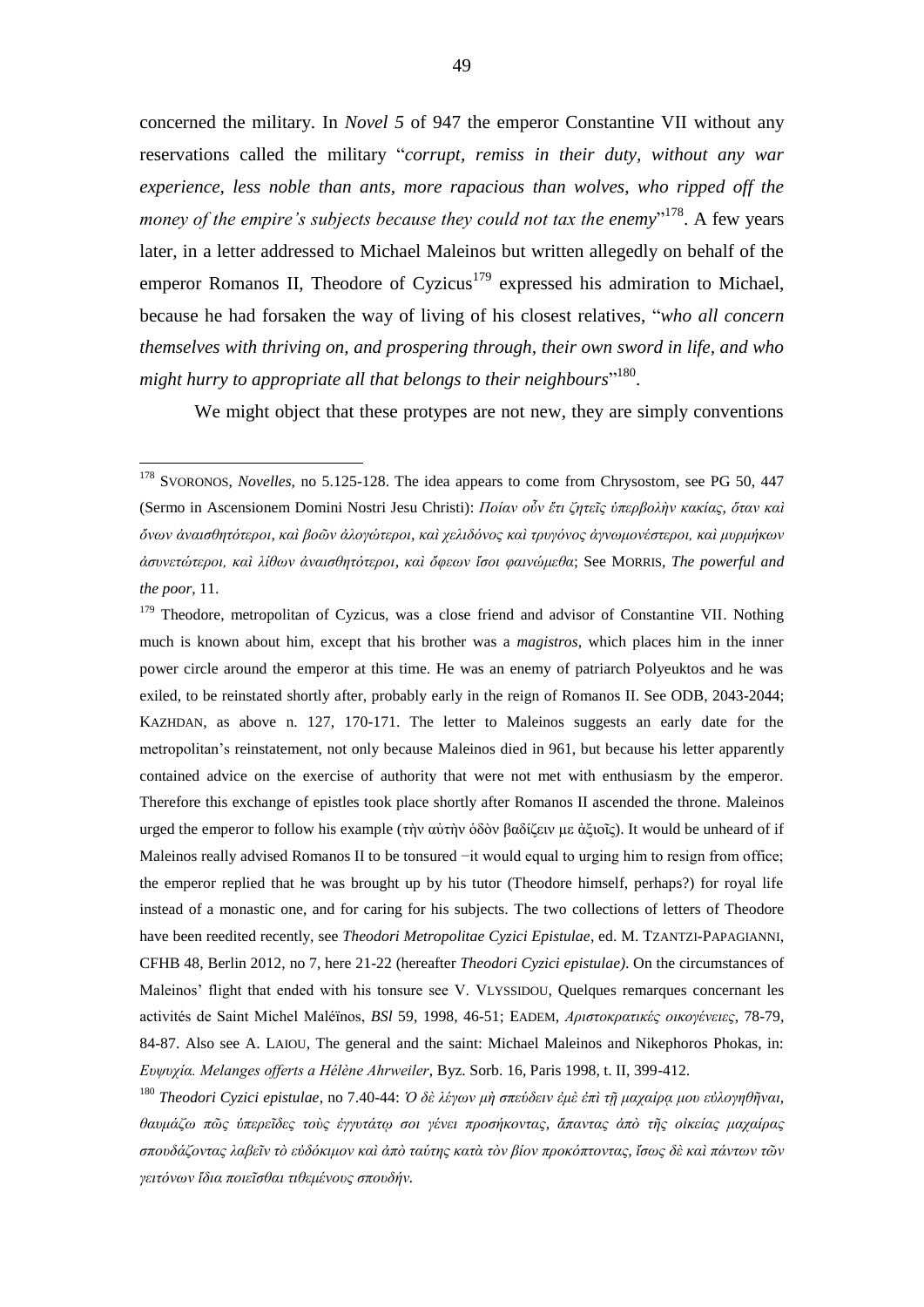applied to the military section of the aristocracy of Byzantium. In reality, as I will argue elsewhere, these profiles are very ancient. But there is no other time in Byzantium that they are detected more clearly, than in the  $10^{th}$  and  $11^{th}$  c. In his letter, Theodore of Cyzicus could have chosen an expression more neutral rather than openly accusing Maleinos' relatives with bellicosity and greed that is only satisfied with the use of the sword. On the whole the epistle contains unprecedented aggressiveness and poisonus irony that sends a clear message to Michael Maleinos: "*even if the treasures coming from just sources would diminish, I wish I could make sure that the worthy would become rich in one day and that goods would spring forth for my subjects as if from a perpetual river and that nobody, whose misery I would not be able to crush quickly, would be miserable*<sup>"181</sup>. I remind to the reader that Romanos II is the emperor who annulled altogether and without reimbursement all property alienations to the powerful that had taken place after 945, independently of motives and circumstances in which they had taken place  $182$ .

#### *VI. An expression of imperial omnipotence: taxis*

The enhancement of the profiles discussed above in the 10th c. proves that their use by the central authorities intensified, therefore the tension between the government and the byzantine aristocracy suddenly becomes more visible in the same period  $-$ to culminate, in my opinion, in the  $11<sup>th</sup>$  c. The phenomenon may be interpreted as a direct consequence of the strengthening of central authority observed under the Macedonian emperors. The state nourished the idea that exercise of power is arranged around a central source, which is represented on earth only by the imperial

<sup>&</sup>lt;sup>181</sup> *Theodori Cyzici epistulae*, no 7.52-56. This passage immediately follows the one cited above. It appears that Michael Maleinos in his own epistle reminded to the emperor the heroic deeds of his relatives, and perhaps asked for something in their or in his own favor, because the author shows no hesitation in reproaching the monks with "*nourishing many fat mules capable of carrying for you the freshness which alone can satisfy your blessed hunger*" (ibid, no 7.36-37). The emperor implied in his answer that Maleinos should restrict himself to his own spiritual domain; by evoking the deeds of previous emperors down to the time of Alexander the Great and Constantine I, he apparently claimed that he was their immediate successor, which was in line with the legend about the descent of Basil I, and concluded that *"as you said, I wish that I were not for this reason* (: because all these emperors had succumbed all the nations) *the poorest of all those that live in my kingdom"* (*καὶ διὰ τοῦτο οὐδὲ πτωχότερος εἶναι πάντων, ὡς ἔφης, ἐβουλόμην τῶν ἐν τῆ βασιλείᾳ μου*).

<sup>182</sup> SVORONOS, *Novelles*, no 6.72-80.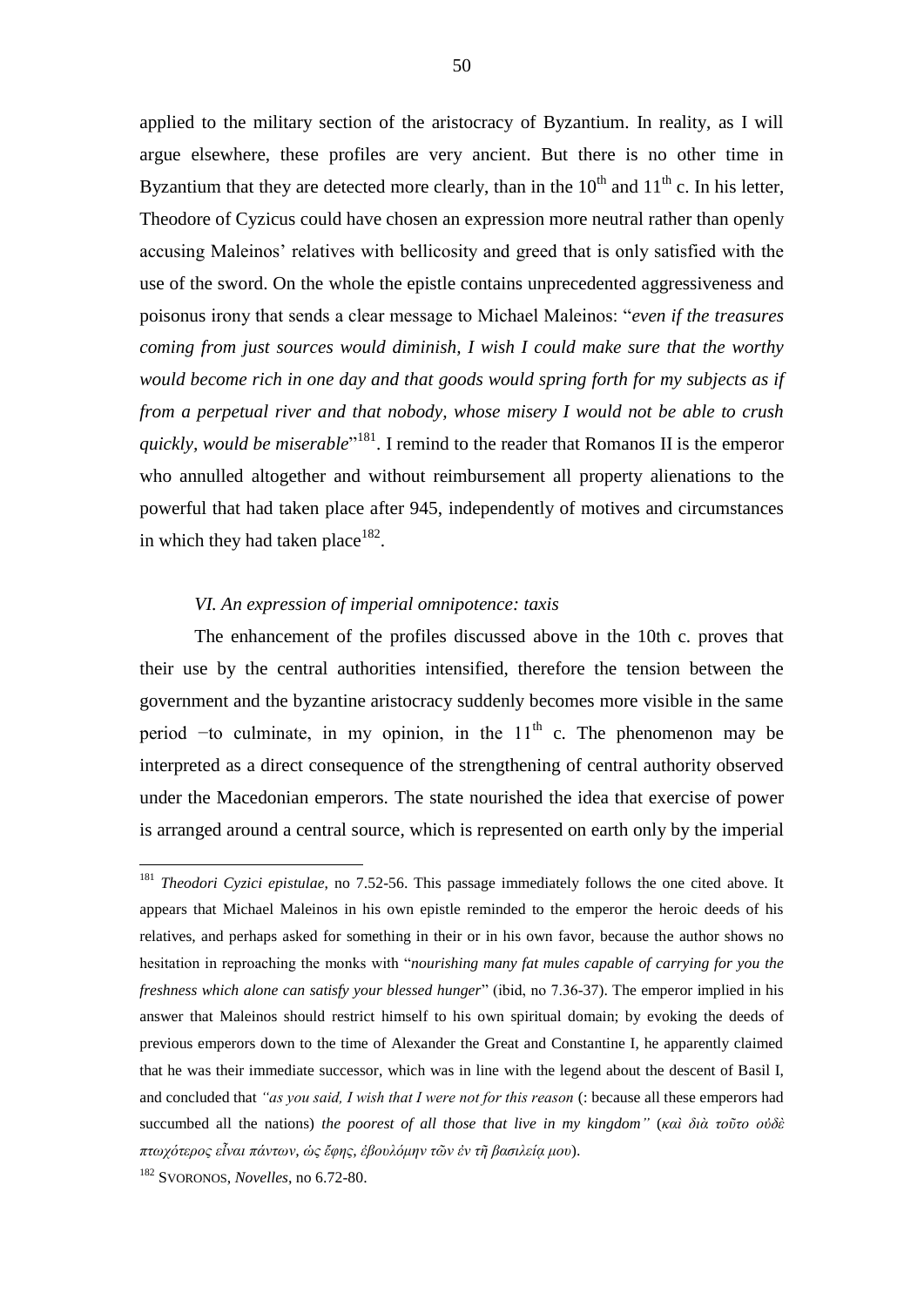authority. The ultimate power, the "*power of authority*" (ἐξουσίας δυναστεία) in the words of the emperor Leon  $VI^{183}$ , only belongs to the emperor. Political and social influence and power is asserted at the emperor's command or with his permission; other power poles are organized around him hierarchically, with absolute discipline and without objections. This conception of authority is strongly evocative of the ideas expressed in the *Dialog De scientia politica*; nevertheless, the fact that in middle Byzantium the emperor's role in the hierarchy as a central source of power is enhanced, is fundamentally different from the idea expressed in the *Dialog*, where, as we have seen, the emperor appears only to confirm the role of the *optimates*, who trusted in their own position. In the  $10^{th}$  c. the nobles, the  $\ddot{\alpha}$ *potol*, only derive their existence, their significance and social and political position from the center. This perception on the whole reflects a different application of the notion of *τάξις*, which is excellently propagated in the prooimion of *De Cerimoniis*<sup>184</sup>. In the prooimion of that text, the whole idea is reversed and turned to the benefit of imperial power.

The idea of *τάξις* as an inherent and indispensable component of a harmonious polity was developed by Aristotle<sup>185</sup>. Pseudo-Dionysius, who elaborated on ideas of Proclus<sup>186</sup>, believed that *τάξις* is an inherent characteristic of *ἱεραρχία* (hierarchy); hierarchy is a method of return towards  $God^{187}$ . This theory seems to underlie Constantine Porphyrogennetus' theory on imperial authority, which is contained in the prooimion of *De Cerimoniis*. The emperor Constantine VII states that imperial authority is governed by *taxis* (διὰ τῆς ἐπαινετῆς τάξεως) because thus it is ordered

<sup>183</sup> *Leonis Tactica*, 2.7-8.

<sup>184</sup> See commentary of this abstract in: MAGDALINO, *Court society*, 212-213; KAZHDAN-CONSTABLE, *People and power*, 146.

<sup>185</sup> *Aristotle Politica*, 200, 1278b.9-12: *ἔστι δὲ πολιτεία πόλεως τάξις τῶν τε ἄλλων ἀρχῶν καὶ μάλιστα τῆς κυρίας πάντων. Κύριον μὲν γὰρ πανταχοῦ τὸ πολίτευμα τῆς πόλεως, πολίτευμα δ' ἐστίν ἡ πολιτεία.*

<sup>&</sup>lt;sup>186</sup> Proclus applied the idea of *taxis* to the heavenly world and claimed that the earthly world is unable to preserve the order. See W. KROLL, *Procli Diadochi in Platonis rem publicam commentarii*, Leipzig 1891, repr. Amsterdam 1965, v. I, 146.23-147.1.

<sup>187</sup> *Pseudo-Dionysius, De caelesti hierarchia*, 17.3-11: *ἔστι μὲν ἱεραρχία… τάξις ἱερὰ καὶ ἐπιστήμη καὶ ἐνέργεια πρὸς τὸ θεοειδὲς… ἀφομοιουμένη καὶ πρὸς τὰς… αὐτῇ θεόθεν ἐλλάμψεις ἀναλόγως ἐπὶ τὸ θεομίμητον ἀναγομένη… Σκοπὸς οὖν ἱεραρχίας ἐστίν ἡ πρὸς θεὸν ὡς ἐφικτὸν ἀφομοίωσίς τε καὶ ἕνωσις…* Pseudo-Dionysius in reality invented the term *ἱεραρχία*. On his importance for the 6th c. and later see BELL, *Social conflict*, 252-258; A. CAMERON, *Christianity and the Rhetoric of Empire*, Sather Classical Lectures 55, Berkeley – Los angeles – Oxford 1991, 214-221.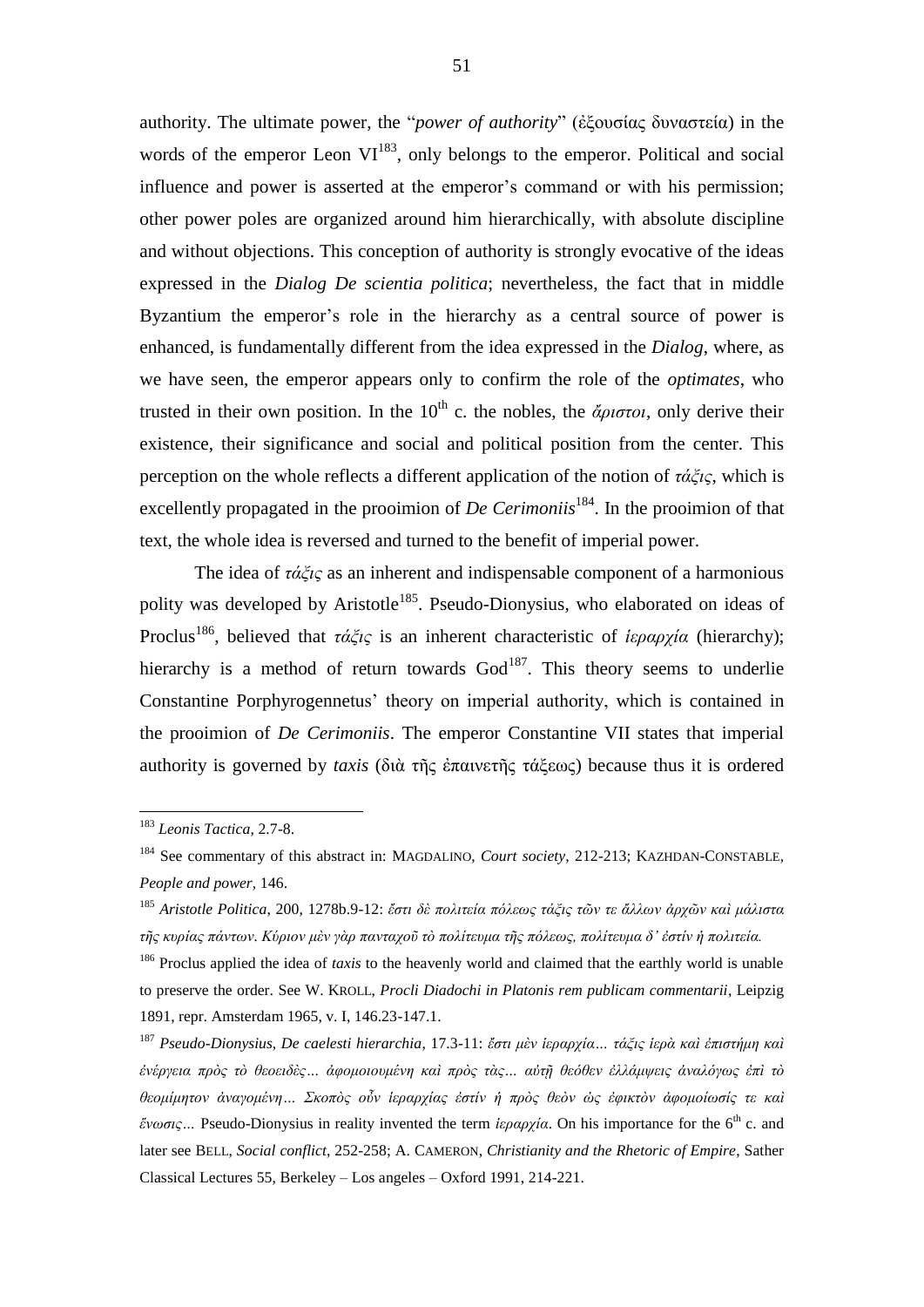(δεικνυμένης κοσμιωτέρας) and for this it is admired<sup>188</sup>. The emperor then makes an interesting remark, as he compares a "royal polity" (βασιλικοῦ πολιτεύματος) without *taxis*, with "*private and unfree life*" (ἰδιωτικῆς καὶ ἀνελευθέρου διαγωγῆς) <sup>189</sup>, to conclude that when the imperial power (βασιλείου κράτους) is ruled by rhythm and *taxis* in reality it replicates "*the harmony and motion of the Creator*" (τοῦ δημιουργοῦ τὴν ἁρμονίαν καὶ κίνησιν) <sup>190</sup>. Constantine VII here frames a basic Aristotelian idea, *taxis*, within a Neo-Platonic context but takes it even further: freedom is the principle that underlies sharing in authority, and the polity is a community of free people<sup>191</sup>, therefore for someone not participating in the polity means not only that one chooses private life, as Aristotle said<sup>192</sup>, but that his life is not free. The *ἰδι*ῶται (private persons) are in reality "*unfree*", and for them there is no reason of distinction. Once again, true merit is acknowledged only to those who choose to serve in the context of imperial *taxis*.

It is impossible not to bring the proemium of *De Cerimoniis* into association with a well known extract of Symeon the New Theologian, in which, however, there is no mention of *taxis*. But the writer, like Constantine VII, contrasts the persons who choose a private life away from public affairs, "*who stay at their own houses*", or "*live in their proasteia*", or "*show cowardice and waste their time at home enjoying the luxury*" with those who "*pay a service to the earthly king*", who follow him everywhere, serve in the army and show their bravery in the battlefield. Symeon rather sees a pyramid below the emperor, who is found at its top. Through the archons the emperor is able to reach each and every subject of his empire: "*the generals and all the archons, of which some are acquaintances and servants, some are even friends, and through each and every one of them also the people that obey to them, all* 

<sup>188</sup> *Constantini Porphyrogeniti Imperatoris, De Cerimoniis Aulae Byzantinae,* ed. J.-J. REISKE, CSHB, Bonn 1830, v. 2, 3.4-4.2 (hereafter *De Cerimoniis*).

<sup>189</sup> *De Cerimoniis*, 4.10-12.

<sup>190</sup> *De Cerimoniis*, 5.6-8. The "Creator" (Δημιουργός) is par excellence an idea that was elaborated by Proclus.

<sup>&</sup>lt;sup>191</sup> The *polis* is a community of free people, but the fact that slavery was a part of everyday life conduced to the fact that the philosophers did not equate private life with lack of freedom. By definition, for slaves, Greeks from other cities and for foreigners it was impossible to participate in the polity, which leads to the conclusion that the idea conferred by Constantine VII is a byzantine novelty. <sup>192</sup> *Aristotle, Politica*, 164, 1273b.28-30: *…ἔνιοι μὲν οὐκ ἐκοινώνησαν πράξεων πολιτικῶν οὐδ' ὡντινωνοῦν, ἀλλὰ διετέλεσαν ἰδιωτεύοντες τὸν βίον…*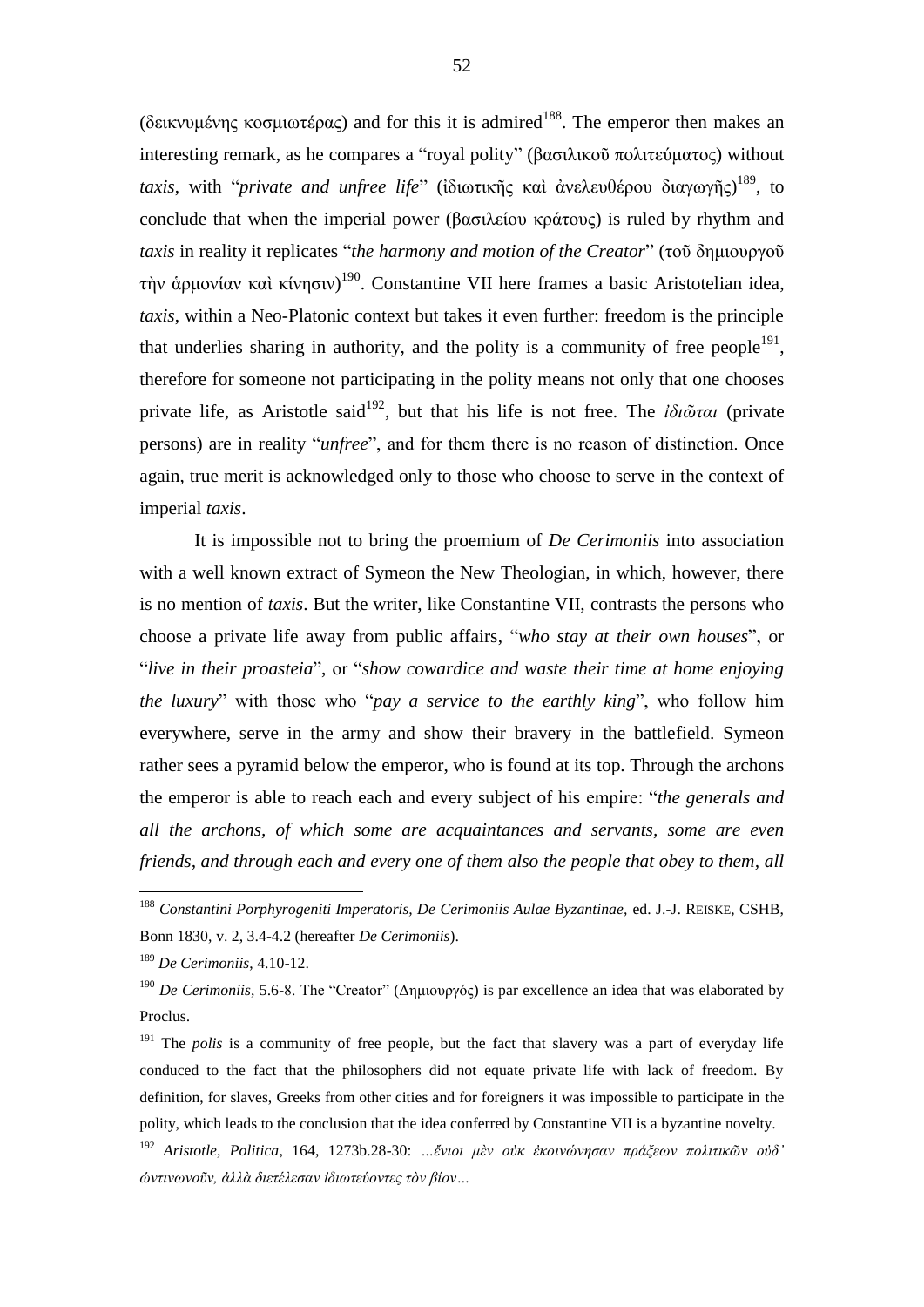*are subjected to the emperor*". Thus the emperor's authority spreads from the top to the bottom of the empire's social structure; dependents of the notables, the generals and archons that are specifically mentioned, those who are affiliated with the grand houses notwithstanding their status, all the people belong to the king, just like all people are servants of  $God<sup>193</sup>$ .

In the context described by Symeon the particular relations of the people with the archons are of no interest, because in reality it is the authority of the emperor that governs all relations. According to this perception, the archons acquire their importance because they are the vehicle through which imperial rule is diffused to the lower social strata; the dependence of the latter from the archons, if it exists, only serves imperial omnipotence. In reality, this model brings the relations that, as we have seen, could develop between archons, dynasts or "powerful", with people at the other end of the social ladder, under a state cover. The possibility, or rather the fact, that these relations existed well outside the frame described by Symeon is not examined in this theoretical model. On the contrary, the social dominance of the emperor in Symeon's text is encompassing and is founded on the belief that "*all people belong to the king*". It is not surprising that Symeon the New Theologian described the expansion of imperial authority in such a manner, since in his youth he

<sup>193</sup> *Chapitres théologiques, gnostiques et pratiques*, ed. J. DARROUZÈS, Sources Chrétiennes 51, Paris 1957, 166-168, here 166.133-139, 152-155: *Τίνας δὲ λέγομεν εἶναι τοὺς δουλεύοντας βασιλεῖ; Τοὺς ἀναστρεφομένους ἐν τοῖς ἑαυτῶν οἴκοις, ἢ τοὺς συνακολουθοῦντας αὐτῷ πανταχοῦ; Τοὺς διάγοντας ἐν τοῖς ἑαυτῶν προαστείοις, ἢ τοὺς κατειλεγμένους ἐν τοῖς στρατεύμασι; Τοὺς ἀναπεπτωκότας καὶ τρυφῶντας καὶ οἴκαδε σπαταλῶντας, ἢ τοὺς ἐν πολέμοις ἀνδραγαθοῦντας καὶ πληττομένους…; οἱ δὲ στραγηγοὶ καὶ οἱ ἄρχοντες πάντες γνωστοὶ καὶ δοῦλοι, οἱ δὲ καὶ φίλοι, τοῦ βασιλέως εἰσὶ καὶ δι' αὐτῶν ὁ ὑφ' ἑνὶ ἑκάστῳ αὐτῶν ὑπάρχων λαός.* The editor translates the key phrase *τοῦ βασιλέως εἰσὶ* with "…sont… certains même des amis de l'empereur" because the author mentions that private persons are not in a position to know the emperor and speak to him (a direct allusion to *parrhesia*). In this translation the phrase would depend on *φίλοι*; in the Greek language, however, *εἰμὶ* also means "to belong", in which case it governs predicative genitive, as here, *τοῦ βασιλέως εἰσί*. Accordingly it is more correctly translated as "all are subjected to the emperor" or "all belong to the emperor" (which is exactly the reason why Symeon inserted a comma after *φίλοι*). Both MAGDALINO, *Court society*, 223, who uses DARROUZÈS' translation in English, and KAZHDAN-MCCORMICK, *Byzantine court*, 167-168, believe that this passage refers to the court. Also see KAZHDAN-CONSTABLE, *People and power*, 34-36.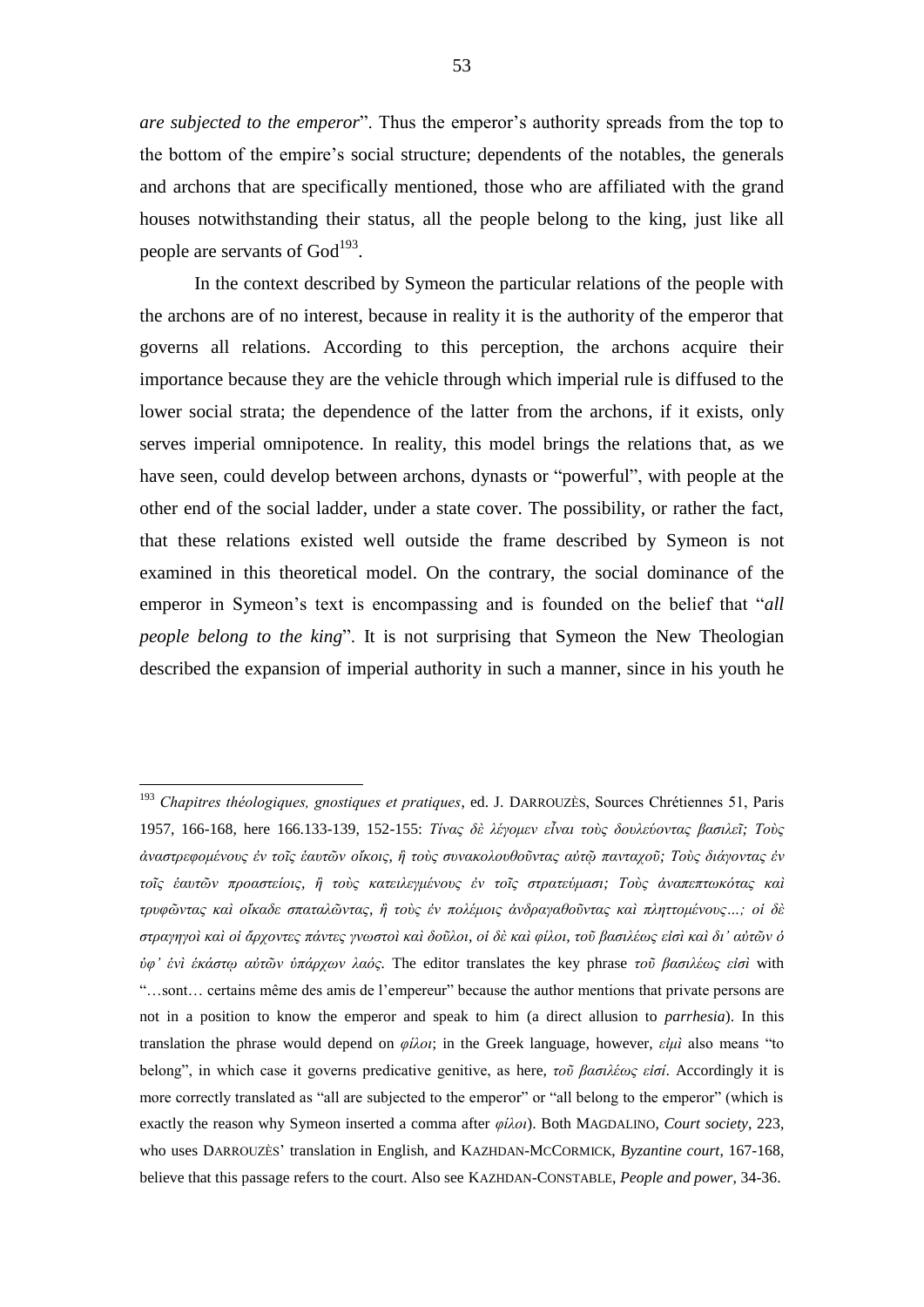was a member of the court<sup>194</sup>. The possibility that he was influenced by the proemium of *De Cerimoniis* cannot be excluded, but in any case the interdependence of the texts should be further investigated.

#### *VII. Conclusions*

<u>.</u>

There are many more observations that one can make about social distinctions in the middle byzantine times and many more groups whose social profile needs to be investigated. But the fact remains, and this is of capital importance for understanding byzantine society, that there were no clear social barriers between the "classes" of Byzantium. This created a particular social fluidity, a mobility that is manifest in the rise of certain persons to power, of which the most notable cases are those of Justin I and Basil I. The estimate, however, is somewhat superficial. Justin would not have ascended the throne had he not been enrolled in the only guards regiment that did not require a large sum of money for enlisting<sup>195</sup>, and Basil would not have had the chance to claim supreme power had he not sought to enter the clientele circles of powerful people such as Theophilos the droungarios of the Vigla<sup>196</sup>, which allowed for his social elevation and the improvement of his economic situation. Social developments and the legislation of the late Roman empire reinforced the imperial authority and in the process contributed to the loosening of social barriers. The class that was damaged the most from this process was the aristocracy, and this created tensions already in the  $6<sup>th</sup>$  c., which are detected, as we have seen, in the Dialog *De* 

<sup>194</sup> On Symeon see *ODB* 3, 1987; H.-G. BECK, *Kirche und theologische Literatur im byzantinischen Reich*, München 1959, 585-587; CH. MESSIS, *Les eunuques à Byzance. Entre réalité et imaginaire*, Dossiers Byzantis 14, Paris 2014, 144-148.

<sup>&</sup>lt;sup>195</sup> On the circumstances of Justin's ascent to power see B. CROKE, Justinian under Justin: Reconfiguring a Reign, *BZ* 100/1, 2007, 13-56, especially 16-22; JONES, *LRE*, 267-268, 658. Still, it may be questioned that Justin was enlisted in the Excubitores because of his good luck; when he left his village, he headed straight to Constantinople, and it is quite possible that he bought a position in the *Scholae*, from which he was transferred to the *Excubitores*. This would mean that he possessed enough wealth for such a purchase in the first place.

<sup>&</sup>lt;sup>196</sup> On Theophilos or Theophilitzes, who was a relative of the emperor and held the office of *droungarios of the Vigla*, or, according to another testimony, *comes of the Walls*, see M. HERLONG, *Kinship and Social Mobility in Byzantium*, The Catholic University of America Dissertation, UMI, Michigan 1986, 70, 73-74; BECK, *Gefolgschaftswesen*, 10; KAZHDAN-MCCORMICK, *Byzantine court*, 192; *PmbZ* IV, no 8221.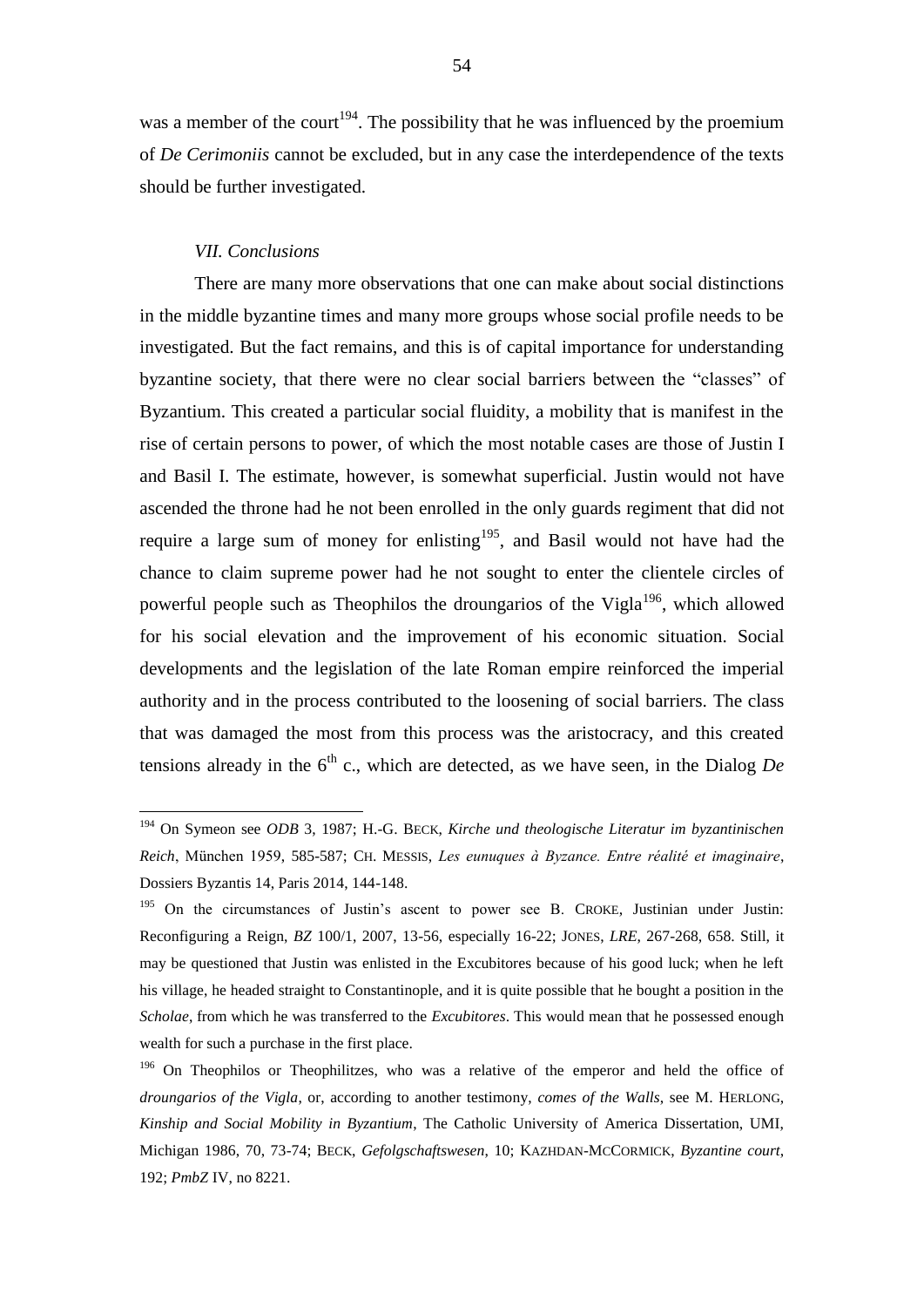*scientia politica* and −what is mostly known− in the *Anecdotes* of Prokopios. Under the influence of Justinian, the emperor Justin I probably abolished the last obstacle that forbade social upgrading to people belonging to the *infames* by proclaiming with a famous law that their social improvement was possible under conditions<sup>197</sup>. The rights of the aristocracy were generally interwoven with the power and the social delimitation of the senate. But Justin under the influence of Justinian produced a law that transferred the decision about men admitted into the *Scholae* to the emperor. The measure, apart from its economic consequences<sup>198</sup>, in time apparently contributed to the transformation of the aristocratic senatorial hierarchy into a hierarchy centred at the palace, in which the opinion of the emperor about the people surrounding him mattered the most; it further increased the authority of the emperor about deciding who, under what circumstances and for what purpose would a person, independently of descent or economic influence, be accepted at the inner power circles of the palace<sup>199</sup>. This development is evident in seal inscriptions by the early  $8^{th}$  c.<sup>200</sup> and in

<sup>198</sup> *CJ*, 1.31.5. The law probably involved −but not actually stated it− the transfer of the income from the sale of *Scholae* positions from the *sacrae largitiones* to the *sakelle*. For this reason apparently Justinian was in a position to enlist a large number of *Scholarioi* while preparing his own ascent to the throne. *Prokopios, Hist. arc.*, 149.20-150.4, accuses Justinian for taking the money but dismissing the new soldiers without refund after his ascent to the throne. The law is dated to May, 523, therefore it is not directly linked to his ascent but rather points to a reform of the enlistment system in the *Scholae*. Also see JONES, *LRE*, 657; MAGDALINO, *Court society*, 222; HALDON, *Praetorians*, 119-120; on the *sakelle* see W. BRANDES, *Finanzverwaltung in Krisenzeiten. Untersuchungen zur byzantinischen Administration im 6.-9. Jahrhundert*, FbRG 25, Frankfurt a. M. 2002, 430-442, esp. 436-438.

<sup>199</sup> HALDON, *Social élites*, 176-177, 178-180.

 $197 \text{ }$  CJ, 5.4.23. The law refers specifically to women with a view to the possibility of conducting lawful marriage, but its impact should not be underestimated. The emperor proclaims in the prooimion that people should have a second chance in life, just as God forgives the sins of men. He then compares slaves to women condemned to have no rights on account of their occupation: as slaves were upgraded to high positions by imperial privilege, so should women be given the hope of social upgrading. The *condicio* is mentioned many times in the law by emphasizing on the possibility, or, in the context of the law, the "human right" to change it and thus obtain the hope for social improvement. See J. BEAUCAMP, *Le statut de la femme a Byzance (4e-7e siècle), I. Le droit imperial*, TM Monographies 5, Paris 1990, 202-210, esp. 206-208. The author maintains that the law is exceptional and is not exclusive of previous laws which forbid marriage to noblemen. Also see KRUMPHOLZ, *Aspekte*, 167- 168. Both analyses, however, confuse the *εὐτελεῖς* (*inferiores*, *humiliores*), or *πένητες* (poor), with the *infames*. But see HUMFRESS, *Civil law*, 205-218, who comments extensively on this type of confusion in the sources and their modern interpretation.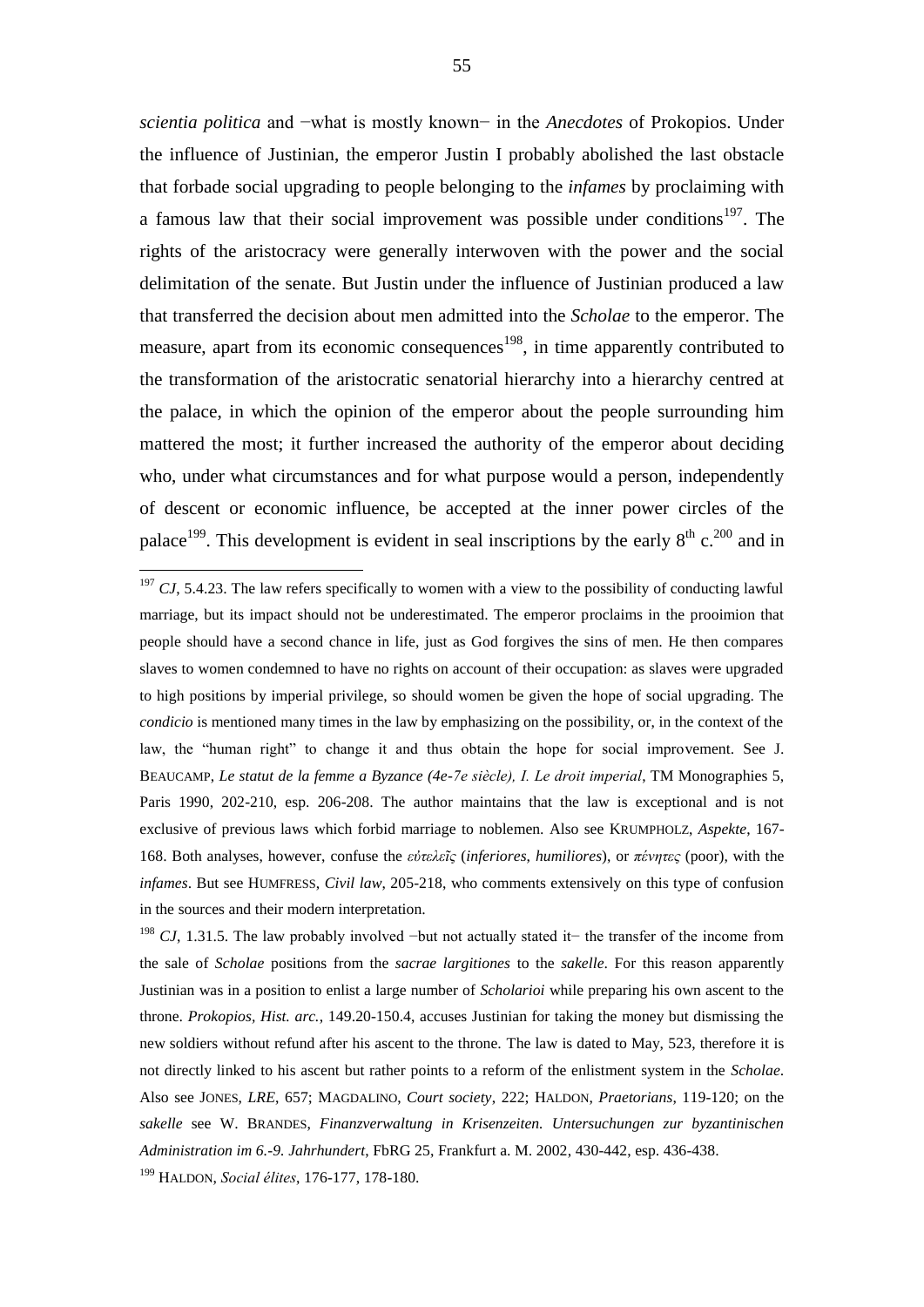the long run undermined the senate, its aristocratic composition, prestige and power.

And yet no convincing argument can be articulated that would prove that there was no real aristocracy in Byzantium. What we see in the sources and is puzzling concerning the existence or not of a delimited upper stratum is only the absence of its legal consolidation. No law ever secured special handling for any member of the great families. On the one hand, this resulted in the renovation and mobility of the aristocracy, which was additionally augmented by the emperor's right to appoint men of his own choosing to higher positions in the hierarchy. But most importantly, it created insecurity among those found at the top of the social ladder, since their position, their prosperity and its maintenance was only conditional, to the point that consolidation of position remained a desideratum until the late  $11<sup>th</sup>$  c. Conversely, noble families were under no restriction whatsoever to project to their environment their nobility, by taking pride in their lineages, their noble parents, or by displaying their wealth, but their standing was not enshrined in a systemic social frame. Without legal or political investment, "nobility", therefore "aristocratic" identity, remained until the late  $11<sup>th</sup>$  c. a subject of ideological proclamation and of self-projection. The governments of the  $9<sup>th</sup>$ -10<sup>th</sup> c., asserted very strongly their role in the creation and maintenance of that nobility. They did not really deserve such an assertion; as we have seen, there are specific conditions −of economic, political, social and military nature− that favour the rise of the aristocracy. Indeed, the aristocracy exists based on its exceptional gifts that it claims for itself and that are recognized by others, and these concern, as has been noted above, par excellence descent −including locality− and wealth, as well as its claim to virtues −philanthropy, bravery etc− and physical appearance. In my opinion it cannot be doubted that some kind of antagonism of the upper social strata with the emperors of the Macedonian dynasty existed and led to the fabrication of the myth about the descent of its founder, the emperor Basil I, to match the myths of other families<sup>201</sup>. But it is not just about descent.

The evidence examined here suggests that this competition was fully

<sup>&</sup>lt;sup>200</sup> M. NICHANIAN, La distinction à Byzance: société de cour et hiérarchie des dignités à Constantinople (VIe-IXe s.), *T.M.* 17, 2013, 579-636, esp. 581-590; HALDON, *Senatorial elite*, 190-191, 221-228.

<sup>201</sup> PATLAGEAN, *Ελληνικός μεσαίωνας*, 142, 145; CHEYNET, *Les Phocas*, 475-476. On the myth of Basil's origin see G. MORAVCSIK, Sagen und Legenden über Kaiser Basileios I, *DOP* 15, 1961, 59- 126. Also see A. Markopoulos, Zu den Biographien des Nikephoros Phokas, *JÖB* 38, 1988, 225-233, on the family traditions of the Phocas family.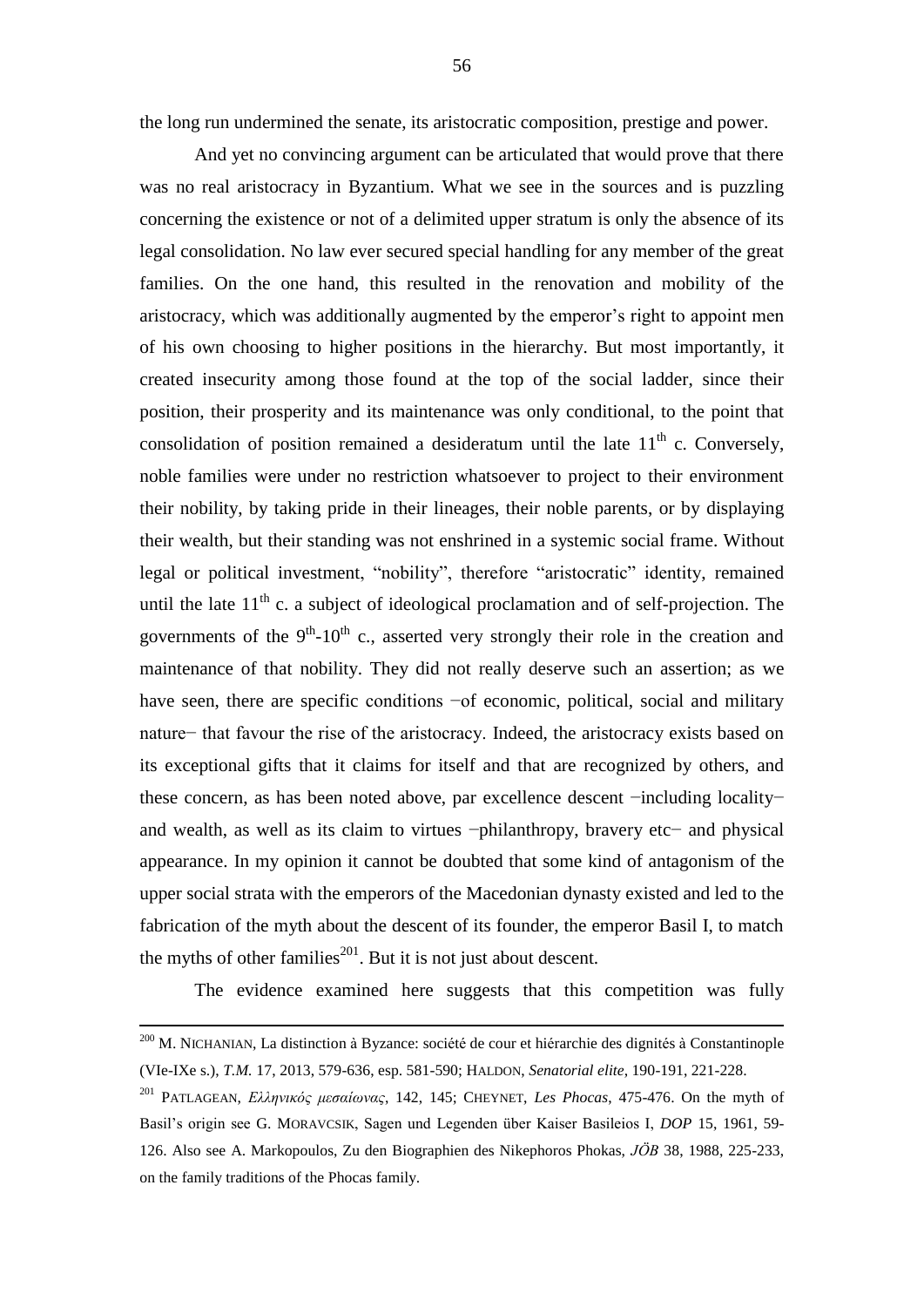developed in the  $10<sup>th</sup>$  c. The rulers of the Macedonian dynasty were always conscious that at least some part of the aristocracy was at times, or even constantly, on the lookout for an opportunity to claim the throne. The system worked for the benefit of the state by pulling the nobles and their resources towards it. Thus it can also be seen as an element of unification, of the rallying of the upper social strata around the emperor and of minimizing the danger posed by centrifugal forces in the provinces. In this context, the question why Romanos I Lakapenos suddenly allowed for the nobility of service to be targeted in the legislation of the  $10<sup>th</sup>$  c. may remain forever without a convincing answer −at this point I have to underline again that, delimiting the group of the "powerful" to the nobility of service, is a true novelty of the byzantine legislation. We could interpret this development in terms of political sympathies; it is well known, for example, that certain families, notably the Phokas and the Maleinoi, were rivals of Romanos  $I^{202}$ , so the possibility cannot be excluded that the emperor was seeking to restrain opposition to his regime. Another option for explaining the law of 934 would be to acknowledge that it was all about resources of wealth, meaning the possession of land and manpower, which is specifically recorded in the Novel<sup>203</sup>. But  $10^{th}$  c. laws on landownership in reality channelled underlying political and social dissension against the nobility and the modes of its social and economic operation under the pretext of the care for the poor. In fact, they created a potentially dangerous political environment, since the people that were called to provide their services to state and government were attacked at the foundations of their position, meaning their wealth and their social influence. This contradiction created a potentially explosive political mixture that was found at the centre of politics in the  $10^{th}$  c.: the emperors of the Macedonian dynasty incriminated their own

<sup>202</sup> VLYSSIDOU, *Αριστοκρατικές οικογένειες*, 90-94; CHEYNET, *Les Phocas*, 480-481; IDEM, *Pouvoir*, 321; LAIOU, as above n. 179, 405-406. Also see HOLMES, as above n. 111, 56-61, who believes that the Novel of 996 targeted at the influence of Basil Lakapenos and served as "a declaration of intent and terror".

<sup>203</sup> SVORONOS, *Novelles*, no 3.63-74; OSTROGORSKY, as above n. 60, 16-19; IDEM, *Aristocracy*, 6-7; LEMERLE, *Agrarian history*, 105-108; KAPLAN, *Les hommes et la terre*, 424-426; HALDON, *Social élites*, 183-184; MAGDALINO, *Court society*, 228; PATLAGEAN, *Ελληνικός μεσαίωνας*, 271-273; MORRIS, *The Powerful and the poor*, 23-27. Generally on the importance of land possession with references to the problem of *dynatoi* see FRANCOPAN, *Land and power*, 112-136, esp. 126-128.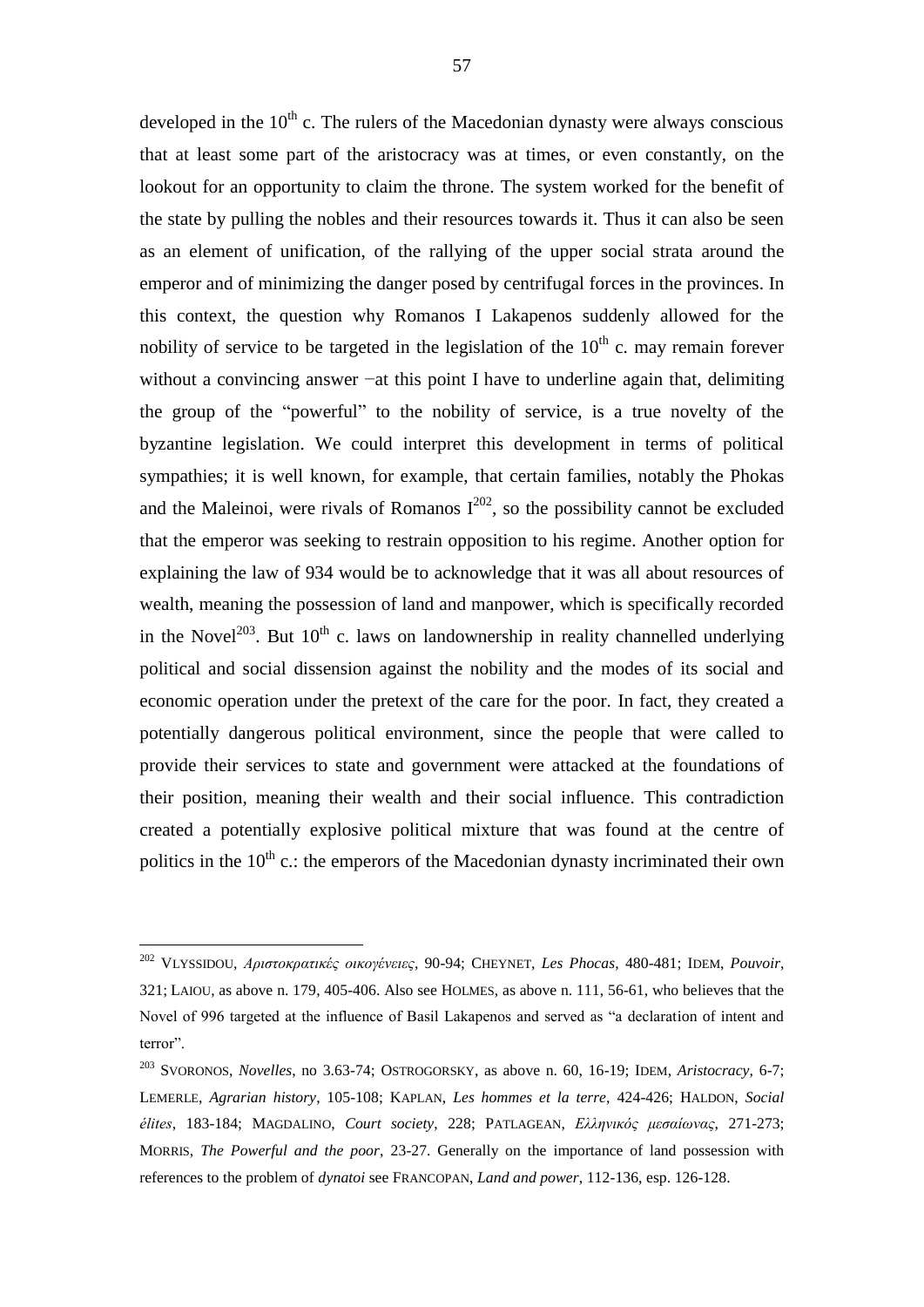civil and military servants $^{204}$ .

<u>.</u>

The proclamation that nobility exists only around the emperor was meant to reinforce the emperor's role against the nobility's deep social entrenchment and vindication of its rights. In effect it was declared in the most clear and official manner that there existed in Byzantium only one source of power, only one creator of social distinction. It was the outcome of a process, which, as we have seen, liberated the lower social strata from their Roman bondage and gave them space for social and economic growth under the law. But at the same time this development effected the disappearance of separate groups of the upper social strata. Distinction bound exclusively to state hierarchy for the noble, and abrogation of social limits, for people at the other end of the ladder −and, we should add, for those in between−, as these are protrayed in the legislation of the  $6<sup>th</sup>$  c. and later, are the two sides of one and the same evolution, which was made possible only under the protection of an almost almighty emperor. The absence of real and institutionalized social barriers favored this particular fluidity of society in Byzantium. As we have seen, this involved the containment of the nobility to the ungracious role of state servant. Indeed, Byzantium used the theory of Pseudo-Dionysius the Areopagite not for securing the position of the upper social stratum, or for confining the other classes to an inferior and unchanging situation, but for strengthening the central authority with the aid of the law. The law sprang only from imperial autocracy and demanded this particular type of "social equality" with the purpose that justice be served better. This principle, which is already detected in Justinian I's legislation<sup>205</sup>, could only be implemented

<sup>&</sup>lt;sup>204</sup> Traces of this attitude towards the civil and military aristocracy are found earlier, but it appears to me that the conflict culminates in the 10<sup>th</sup> c. See the characteristic comment of J. DILLON, *The Justice of Constantine. Law, Communication, and Control*, Michigan 2012, 90: "The edicts of Constantine portray an emperor locked in contest… with the very administration that serves in his name". The phenomenon appears to be an aspect of the increasing state centralization but it needs to be investigated further.

<sup>205</sup> See primarily TROIANOS, *Πηγές*, 102-104, 119-121; SIMON, *Gesetzgebung*, 28-35; J. LOKIN, The significance of Law, 71-76, 82, 89-90; C. HUMFRESS, Law and Legal Practice in the Age of Justinian, in: The age of Justinian, 167-170; C. HUMFRESS, Laws' Empire: Roman Universalism and Legal Practice, in: *The City*, 81-108; BELL, *Social conflict*, 291-297; JONES, *LRE*, 470-471, 516-522. We tend to take access to law for granted in the Byzantine period, but until the codification of Justinian I there was no exclusive source of law; knowing it, using it, evoking the law when in need was much more a process connected to the actual social status of a litigant than a simple bureaucratic procedure that led